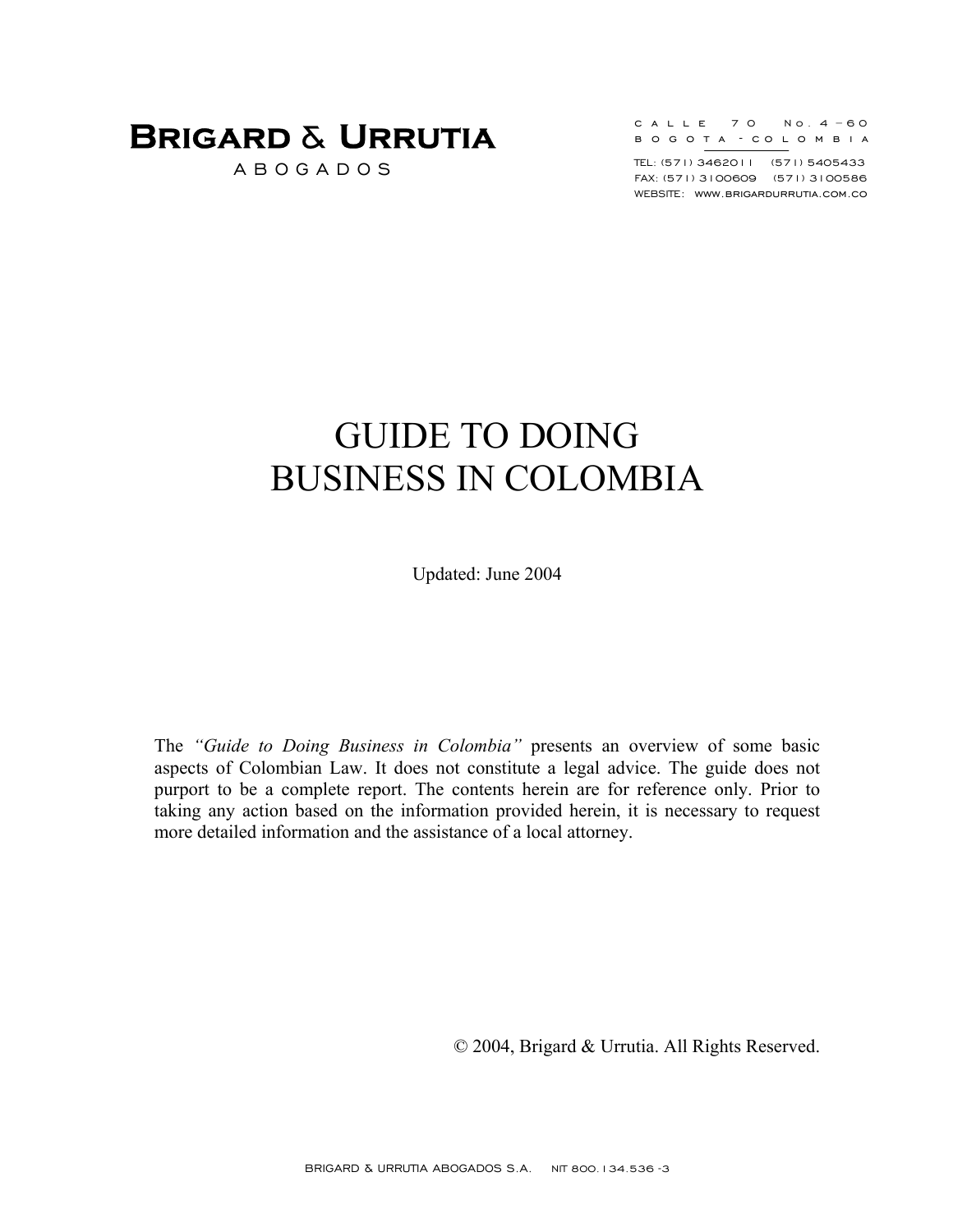A B O G A D O S

#### **CONTACTS**

#### **Carlos Fradique-Méndez**

Title / Position: Partner E-Mail cfradique@brigardurrutia.com.co

#### **Pablo Barraquer Uprimny**

Title/ Position: Associate E-Mail pbarraquer@brigardurrutia.com.co

#### **Juan Pablo Moreno Piñeros**

Title/ Position: Associate E-Mail imoreno@brigardurrutia.com.co

#### **BRIGARD & URRUTIA ABOGADOS**

|                | Calle $70 \# 4 - 60$                    |
|----------------|-----------------------------------------|
|                | Bogotá D.C.                             |
| ٠              | Colombia                                |
|                | $+(57)(1)$ 5405433 / $+(57)(1)$ 3462011 |
| ٠              | $+(57)(1)$ 3100609 / $+(57)(1)$ 3100586 |
| ٠              | 3692, Bogotá D.C., Colombia             |
|                | byua@brigardurrutia.com.co              |
| $\ddot{\cdot}$ | http://www.brigardurrutia.com.co        |
|                |                                         |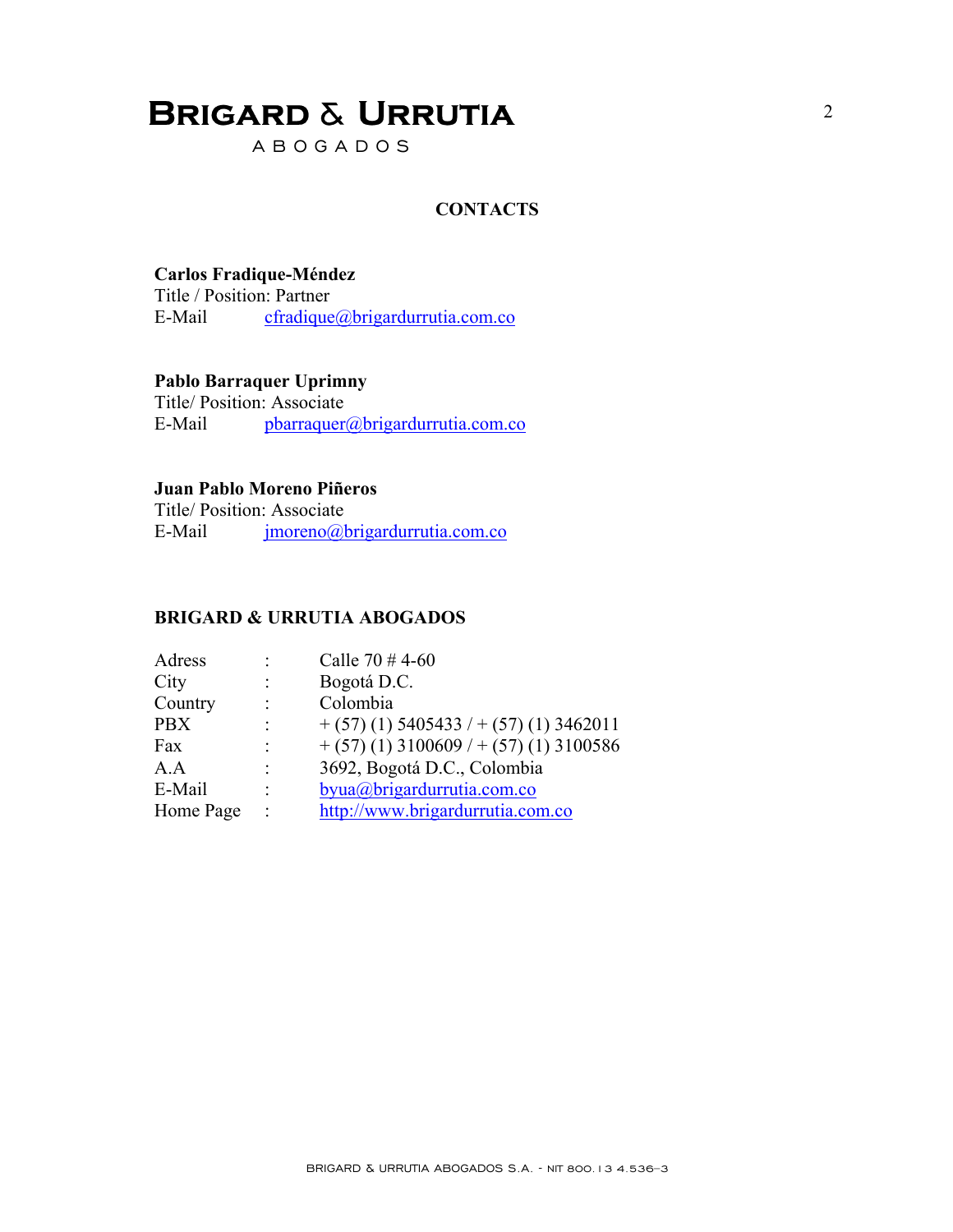ABOGADOS

### **Table of Contents**

| 23 |
|----|
|    |
| 25 |
|    |
|    |
|    |
|    |
|    |
|    |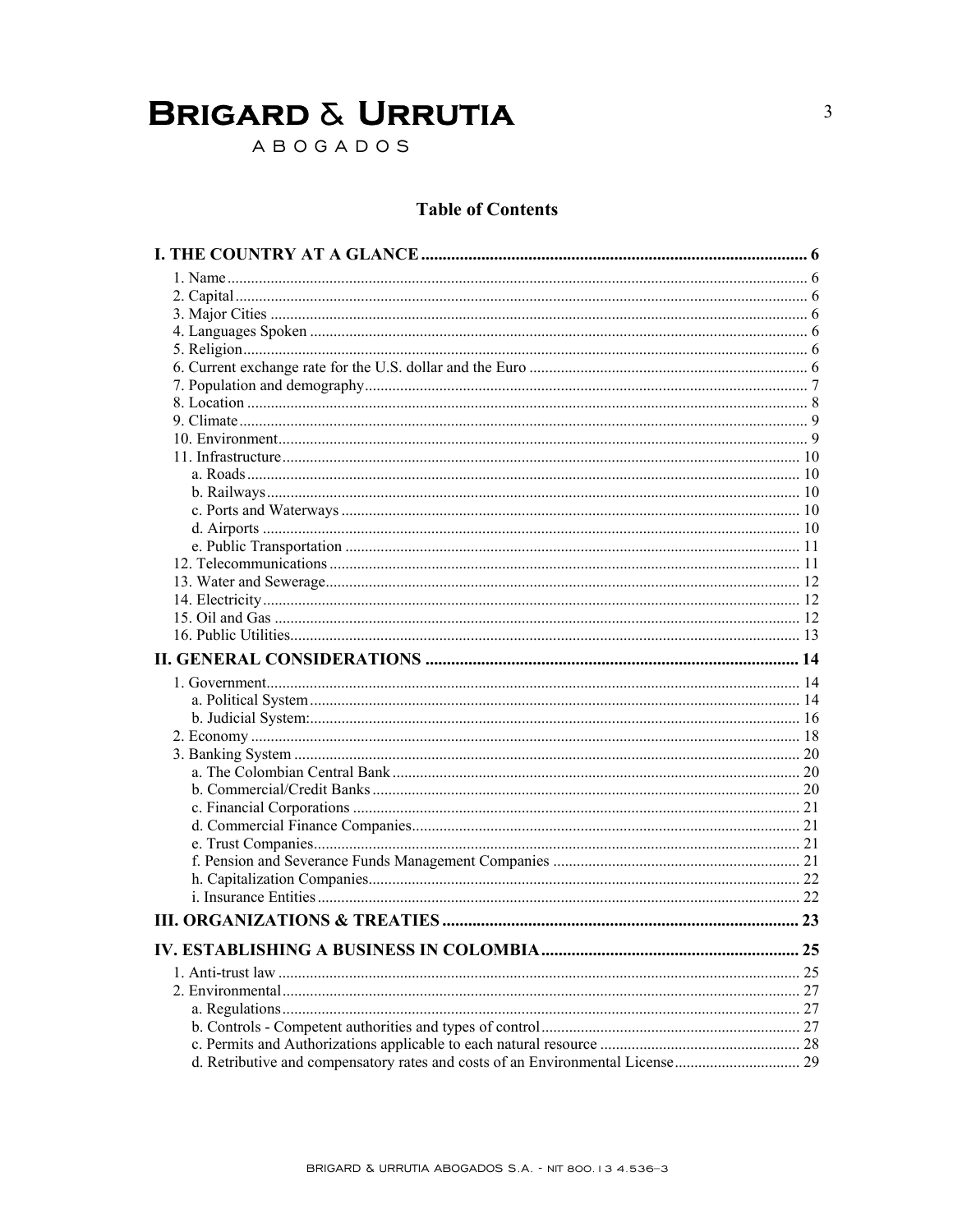ABOGADOS

| f. Sole Proprietorship (Empresa Unipersonal de Responsabilidad Limitada or EURL) 38 |     |
|-------------------------------------------------------------------------------------|-----|
|                                                                                     |     |
|                                                                                     |     |
|                                                                                     |     |
|                                                                                     |     |
|                                                                                     |     |
|                                                                                     |     |
|                                                                                     |     |
|                                                                                     |     |
|                                                                                     |     |
|                                                                                     |     |
|                                                                                     |     |
|                                                                                     |     |
|                                                                                     |     |
|                                                                                     |     |
|                                                                                     |     |
|                                                                                     |     |
|                                                                                     |     |
|                                                                                     |     |
|                                                                                     |     |
|                                                                                     |     |
|                                                                                     |     |
|                                                                                     |     |
|                                                                                     |     |
|                                                                                     |     |
|                                                                                     |     |
|                                                                                     |     |
|                                                                                     |     |
|                                                                                     |     |
|                                                                                     | 56  |
|                                                                                     | -56 |
|                                                                                     |     |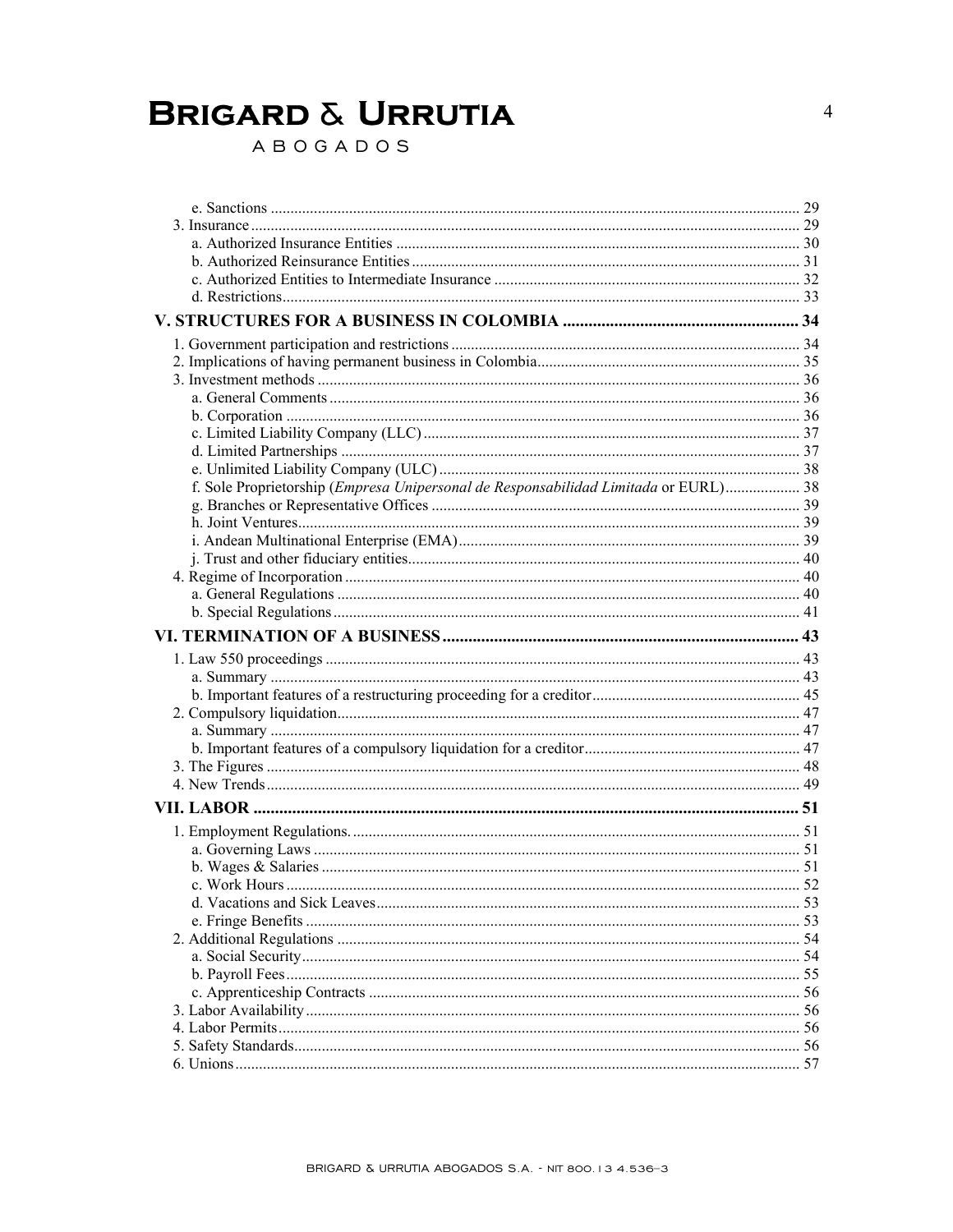ABOGADOS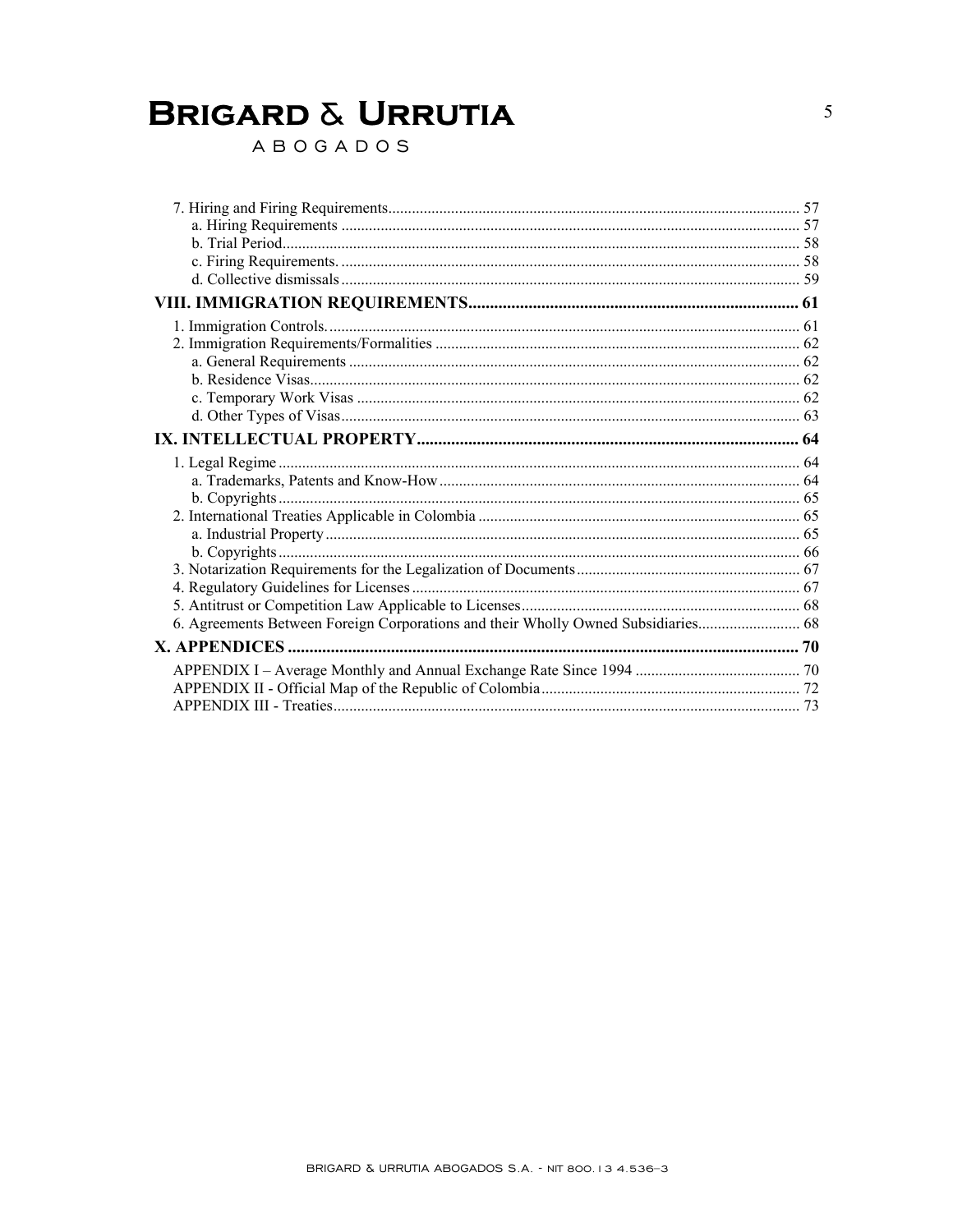A B O G A D O S

### **I. THE COUNTRY AT A GLANCE**

#### **1. Name**

República de Colombia.

#### **2. Capital**

Bogotá D.C.

#### **3. Major Cities**

Bogotá, Medellín, Cali, Barranquilla, Cartagena, Bucaramanga.

#### **4. Languages Spoken**

Spanish. In addition, there are also 200 indigenous languages that are spoken in each of the autonomous indigenous provinces.

#### **5. Religion**

Roman Catholic 90%

#### **6. Current exchange rate for the U.S. dollar and the Euro**

The Colombian currency is the peso. The exchange rate varies daily. The rate is commonly found in local papers or in currency exchange offices.

As of July 15, 2004, the currency exchange rate is as follows:

1 Us Dollar =  $2,662.19$  pesos. 1 Euro = 3,301.12 pesos.

Please refer to Appendix I for a chart containing the average monthly and annual exchange rate since 1994.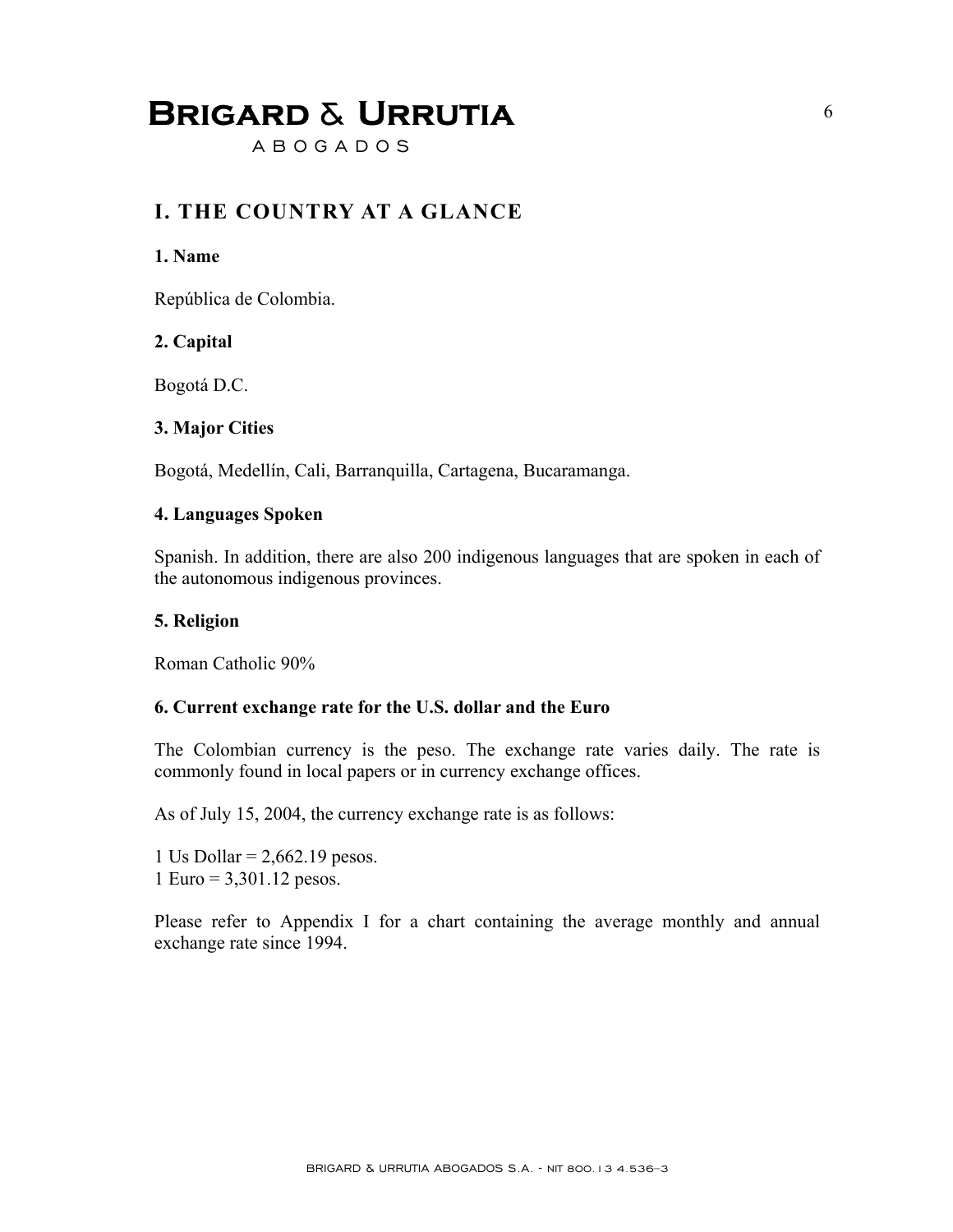A B O G A D O S

#### **7. Population and demography**

Colombia has approximately 45,325,261 inhabitants as estimated by the Statistics National Department for the year ended 2004.<sup>1</sup>



### 2004 Demographic Projections

Source: Statistics National Department (*Departamento Nacional de Estadística*).

As a result of the strong urbanization process experienced by the country in the last decade, more than two thirds of the population live in the metropolitan areas of the major cities. Bogotá alone has a population of more than eight million inhabitants.

| Colombia's age structure is as follows: |  |  |
|-----------------------------------------|--|--|
|                                         |  |  |
|                                         |  |  |
|                                         |  |  |

1

| Age       | <b>Male</b> | Female    |
|-----------|-------------|-----------|
| $0 - 4$   | 2,444,329   | 2,342,923 |
| $5-9$     | 2,425,708   | 2,327,731 |
| $10 - 14$ | 2,369,933   | 2,281,159 |
| 15-19     | 2,193,508   | 2,123,987 |
| $20 - 24$ | 2,052,441   | 2,014,664 |

<sup>1</sup> Source: DANE "Departamento Nacional de Estadística"; www.dane.gov.co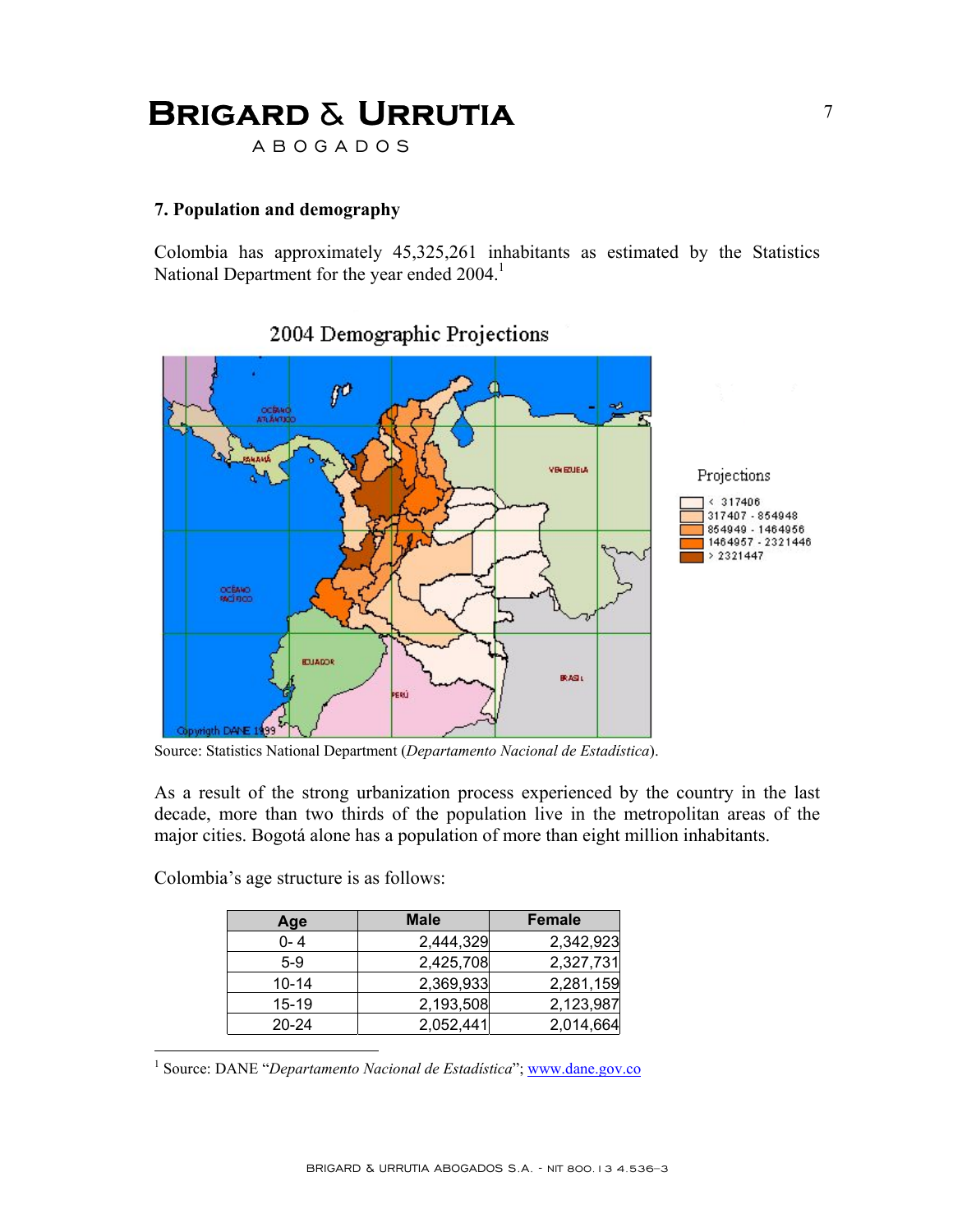A B O G A D O S

| Age   | <b>Male</b> | <b>Female</b> |
|-------|-------------|---------------|
| 25-29 | 1,903,024   | 1,910,513     |
| 30-34 | 1,702,738   | 1,760,752     |
| 35-39 | 1,647,323   | 1,741,359     |
| 40-44 | 1,421,559   | 1,527,308     |
| 45-49 | 1,153,734   | 1,265,838     |
| 50-54 | 930,609     | 1,035,582     |
| 55-59 | 693,113     | 770,654       |
| 60-64 | 498,509     | 555,575       |
| 65-69 | 366,119     | 430,072       |
| 70-74 | 265,296     | 330,827       |
| 75-79 | 179,062     | 236,219       |
| $80+$ | 165,695     | 257,397       |
| Total | 22,412,700  | 22,912,560    |

Source: Statistics National Department "*Departamento Nacional de Estadística"*<sup>2</sup>

#### **8. Location**

The Republic of Colombia is located in the Northwest corner of South America, bordered by the Caribbean Sea, between Panama and Venezuela, and the Pacific Ocean between Ecuador and Panama.

With an extension of 1,138,910 square kilometers (439,736 sq. mi) Colombia is the largest country with Caribbean coastline. Its land boundaries are Venezuela 2,050 km (1,274 mi.); Brazil 1,643 km (1021 mi); Peru 1,496 km (930 mi.); Ecuador 590 km (367 mi.); and Panama 225 km (140 mi.), for a total of 6,004 km (3,732 mi.). Colombia's coastline area is 3,208 km (1994 mi.) (Caribbean Sea 1,760km (1094 mi.) and Pacific Ocean 1,448km (900 mi.)).

Colombian territory also includes the San Andres and Providencia island group (located in the Caribbean Sea), and the Gorgona and Malpelo islands (located in the Pacific Ocean).

Colombia is the only country in South America that has coastline in both the Atlantic and Pacific Oceans.

Please refer to Appendix II for an official map of the Republic of Colombia.

1

<sup>2</sup> www.dane.gov.co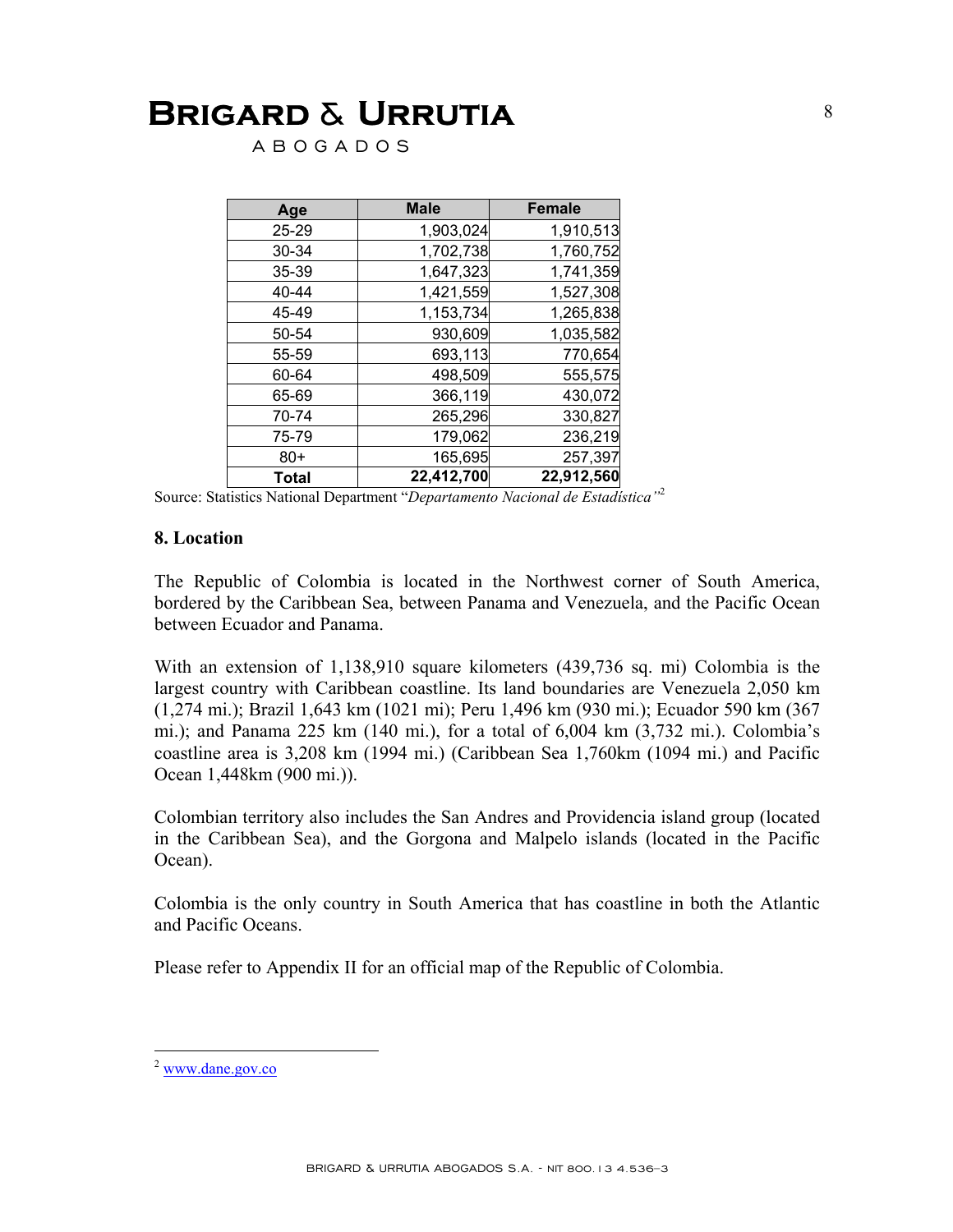A B O G A D O S

#### **9. Climate**

Since Colombia is close to the equatorial line, there are no seasons, rather there are diverse climates in different regions of the country depending on the altitude.

The average temperature in Colombia is 22º Celsius (72º F). Nevertheless, due to Colombia's unique geographic location, the climate varies considerably from one place to another. In the flat coastal lowlands the temperature may rise up to 35º Celsius (95º F). In the central highlands the temperature may drop to 15º Celsius (59º F). At the central Andes Mountains the temperature oscillates between 14º and 18º Celsius (57º and 64º F), and in the eastern lowland plains the temperature rises up to 32º Celsius (90º F).

#### **10. Environment**

Partly because of Colombia's position as a land bridge between North and South America, nearly 14 percent of the species of flora and fauna described by scientists worldwide have settled in Colombia over the ages. Due to its specific location and geography, Colombia is the second most biologically diverse country in the world containing in its borders between 10% to 14% of the world's species.

Colombia has a far greater variety of birds than any other country in the world with 20% of the world species. The Country also has a great variety of vertebrate species  $3<sup>rd</sup>$  in the world), with a total of 2,890 different species, and a great variety of mammals  $(4<sup>th</sup>$  in the world), with a total of 456 different species.

Colombia is also ranked third in the world in number of reptiles, with 517 known species, and first in number of known amphibious, with 583 different species.

Colombia's 46 national natural parks, wildlife sanctuaries and other reserves occupy an area measuring some 10 million hectares (24,710,437 acres), equivalent to 10 percent of the country's landmass.

More than two thirds of the total number of species of fish discovered in the world reside in Colombia's continental waters. The Country is also ranked fourth with 2.2% of the world's total water supply, that includes 1,200 permanent rivers, 1,640 lagoons and lakes and 1,940 swamps, which facilitates fishing and transportation activities alongside the territory.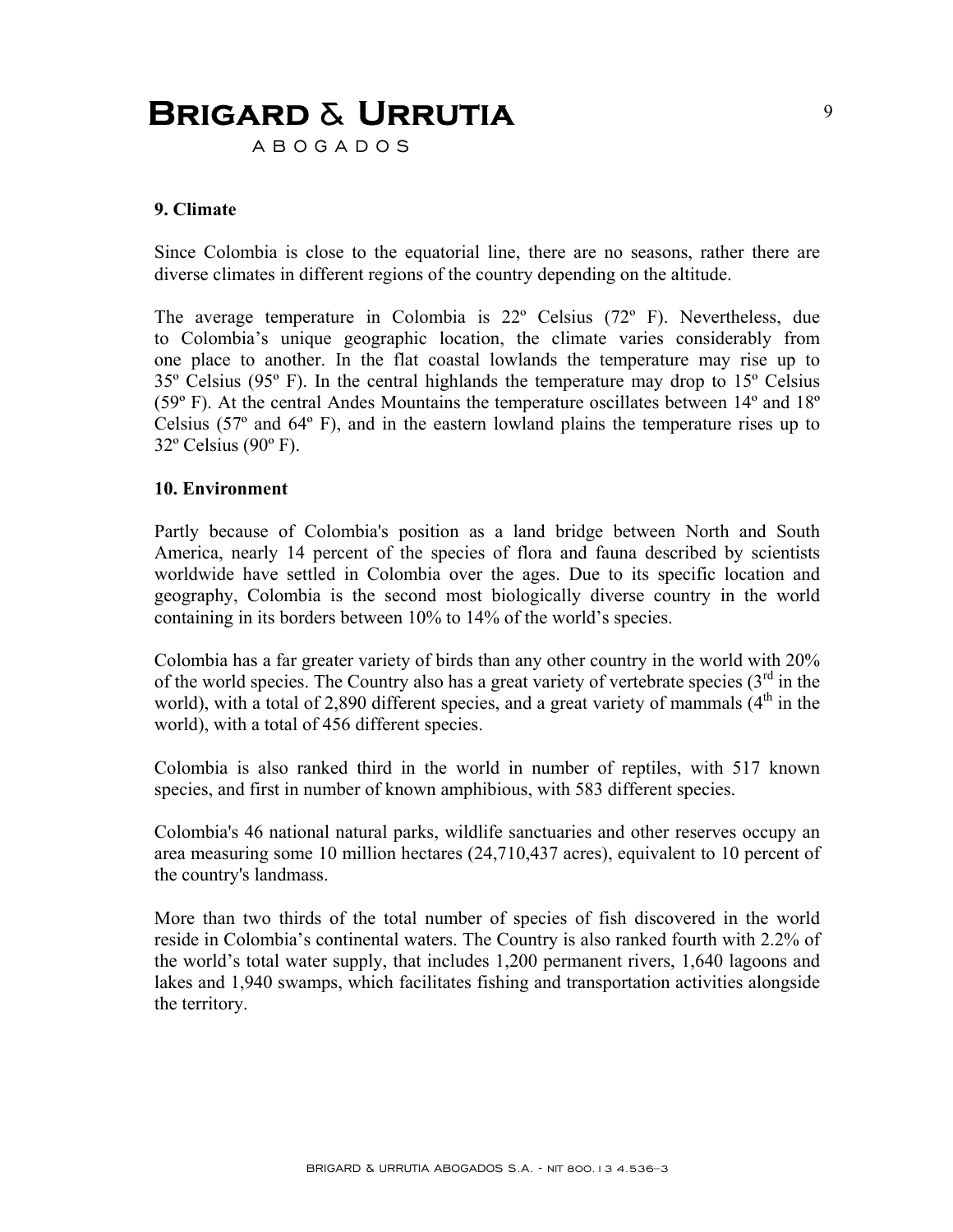A B O G A D O S

#### **11. Infrastructure**

Colombia's infrastructure and transport facilities, both at the local and international level, have improved significantly in recent times largely due to several agreements signed by the government with the private sector in the recent years.

#### **a. Roads**

The national road system has been tremendously improved over the last few years. The government launched, through concession schemes, an aggressive road infrastructure development program during the years 2000 and 2001, that included the construction of more than 1,160 kilometers (721 mi.), the rehabilitation of more than 6,100 kilometers (3,790 mi) which represents one third of the total domestic road system.

#### **b. Railways**

Colombia's railway system comprises a total of 3,380 kilometers (2100 mi.) of which 3,230 kilometers (2007 mi.) are narrow gauge; and 150 kilometers (93 mi.) are standard gauge (the railway that connects "*El Cerrejón*" coal mines to the maritime port Puerto Bolivar). Currently only 1,746 kilometers (1085 mi.) are in use. Rolling stock consists of 34 engines and approximately 1,500 obsolete passenger and freight wagons.

The government is currently working on schemes to improve the efficiency of the railway system enabling it to compete with the road system.

#### **c. Ports and Waterways**

The government has encouraged port expansion programs and the privatization of access channels to increase the installed capacity of existing port facilities.

Today, Colombia's main ports and harbors are: Barranquilla, Buenaventura, Cartagena, Leticia, Puerto Bolívar, San Andrés, Santa Marta, Tumaco and Turbo.

Currently Colombia has 18,140 kilometers (11,272 mi.) of navigable river waters.

#### **d. Airports**

Colombia has 10 international airports, with the most traffic coming from Bogotá, Cali, Barranquilla, Medellín and Cartagena. In addition, Bogotá's El Dorado International Airport constructed a second runway in 1998 under a 17-year concession agreement. As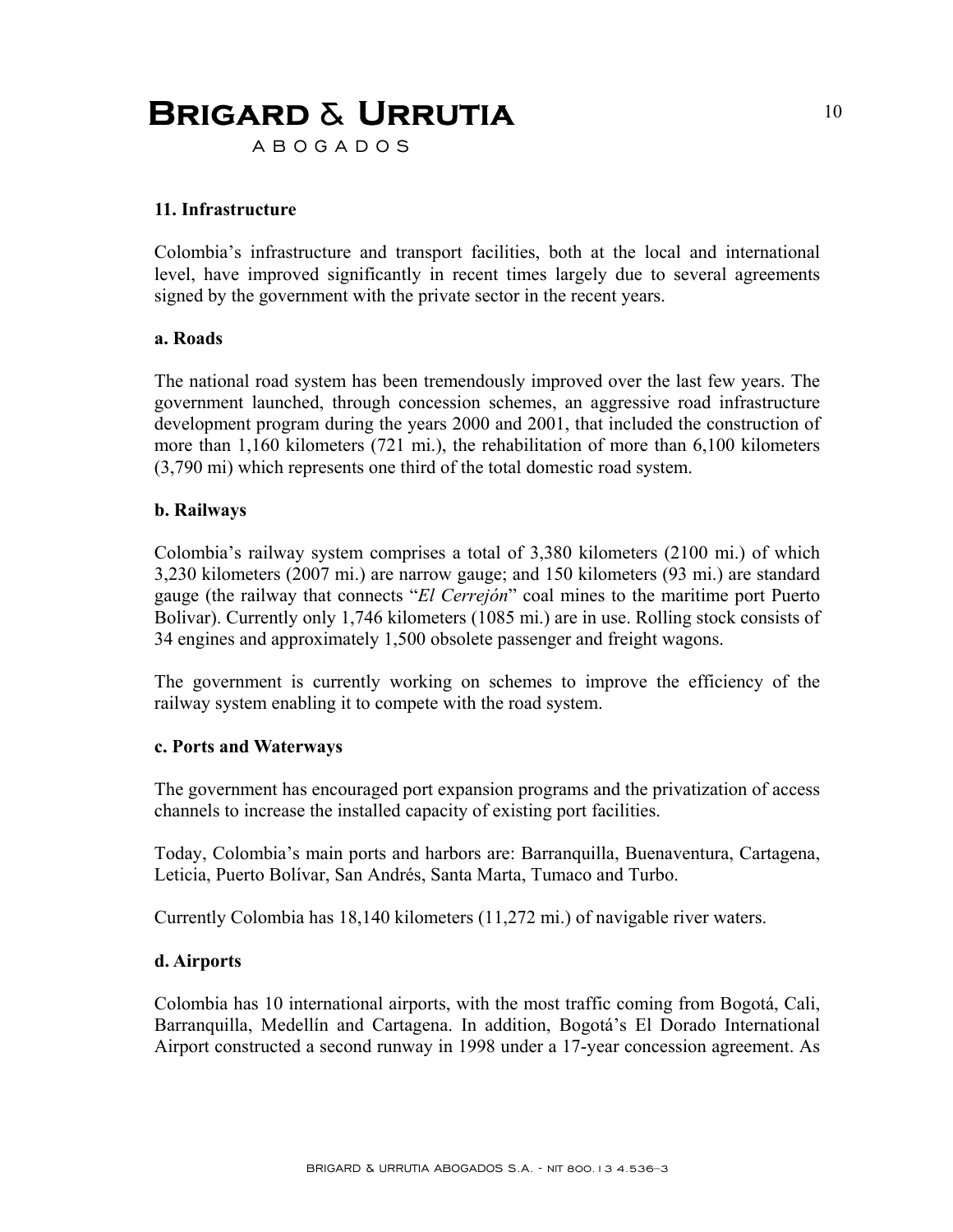A B O G A D O S

of today three international airports have been privatized, Cartagena and Barranquilla Airports in 1997 and the Cali Airport in 2000. Due to the successful results shown by the privatization of the above mentioned airports, the government announced that the Medellín and Bogotá Airports would be privatized in the near future.

Currently the aviation sector is comprised of more than 500 airports and landing strips, including 313 privately owned facilities.

#### **e. Public Transportation**

As of today, Medellín is the only Colombian city to have a metro system (inaugurated in 1995). On December 18, 2000 a new public transportation system called the *Transmilenio* began operation in Bogotá. This new system has been extremely successful as an exceptional and efficient transportation alternative. As of May 2004 the Transmilenio had transported over 656.549.636 passengers.<sup>3</sup> Due to its tremendous success the government is planning on introducing the *Trasmilenio* public transportation system in cities such as Cali and Barranquilla.

#### **12. Telecommunications**

Since 1989, Colombia has experienced a significant political and legal change geared towards the acceleration of a free competition environment in the telecommunications sector. The more significant changes were introduced by Law 72 of 1989, followed then by Decree 1900 of 1990, which is deemed to be the legal framework in telecommunication services. These regulations set forth the basic principles for rendering telecommunication services in Colombia and eliminated most of the existing restrictions. Nonetheless, it is important to note that telecommunication services in Colombia are considered public services.

The aforementioned regulations established for the first time the possibility to render telecommunication services by private entities under a competition scheme closely regulated by the State. In fact, Decree 1900 formally opened the national long distance monopoly operator to competition by providing that carriers could, in the future, be granted a concession to provide long distance services. In 1998, the Ministry of Communications awarded the first long distance concession to *Empresa de Telecomunicaciones de Bogotá*, Bogotá's local service provider. A second license was awarded to *Orbitel*, a consortium comprised of economical groups Santo Domingo and Sarmiento and EPM (Medellin's local telephony company). Telecom, as the state-owed

1

<sup>&</sup>lt;sup>3</sup> Source: www.transmilenio.gov.co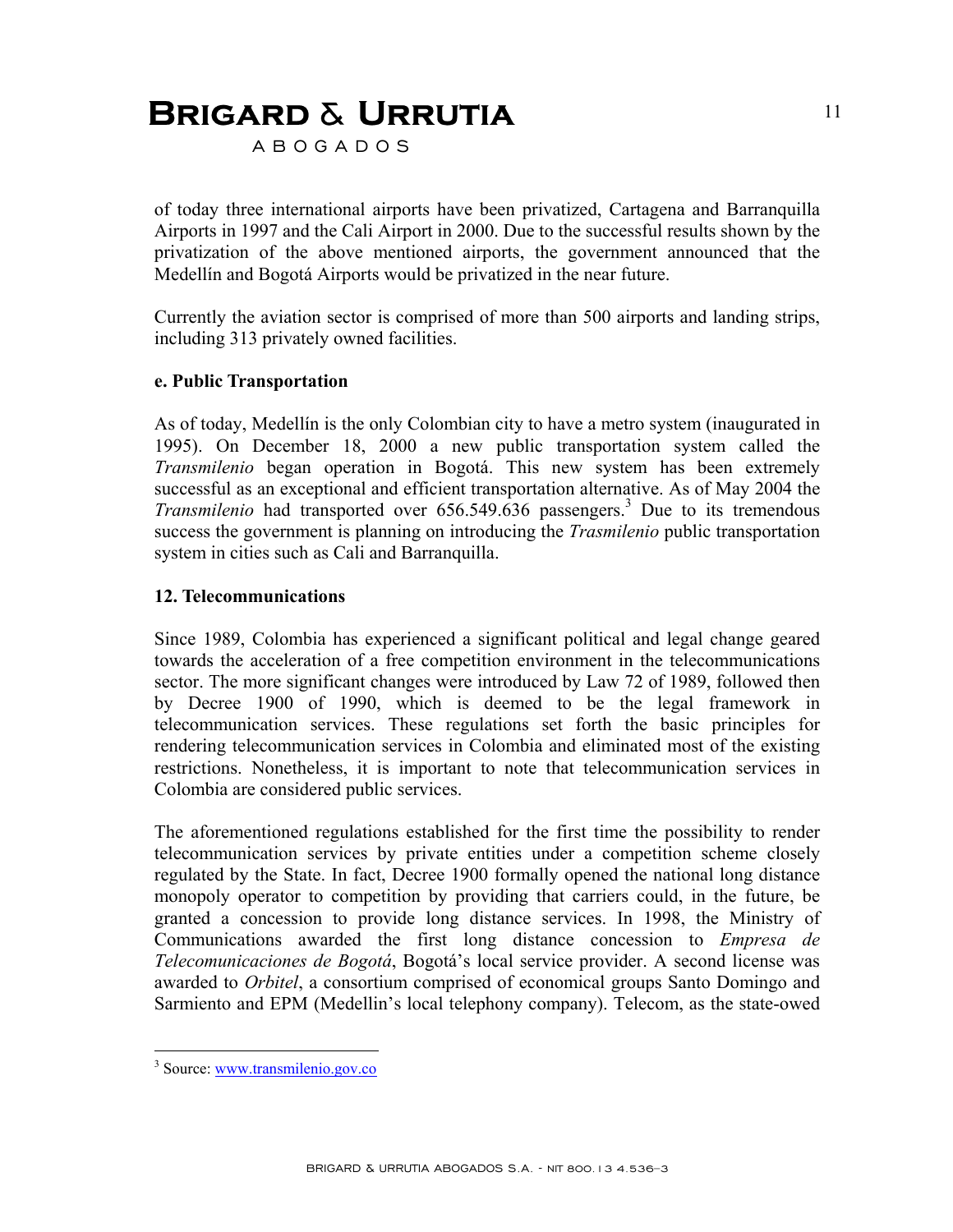A B O G A D O S

monopoly was given a third concession. Each concession had a cost of US \$150 million and was awarded for an initial period of 10 years.

A Free Trade Agreement (FTA) with the United States will be a key factor in the development of the telecommunications market in Colombia, since it may open new opportunities to international operators for the rendering of services in the Colombian market and may grant them access to local networks and infrastructure.

Currently there is a free competition regime for telecommunication services except cellular, trunking, and some television services.

#### **13. Water and Sewerage**

In the last decade the government has given top priority to improving water and sewerage coverage and quality, which has required an estimated investment of more than \$2 billion (US) for the 1998-2007 period. Inefficient management and obsolete technology has given private investors the opportunity to assist the local and regional governments in Colombia with the construction, operation and maintenance of water treatment plants.

#### **14. Electricity**

Colombia's capacity to generate electricity is close to 13,000 MW with two thirds of the total being generated by hydroelectric plants. Nonetheless, the government expects to raise the percentage of the thermal generation to close to 40 percent given the vast coal, fuel and oil reserves of the country.

As in other public fields, the electric field has grown significantly as a result of several privatizations processes that the government has conducted over the past few years (in particular ISAGEN, the third largest energy company in Colombia).

In addition, in 1999 ISA (*Interconexión Eléctrica S.A.*), the largest national energy transmission company, owner of almost 75 per cent of the NTS (National Transmission System), was also subject to a privatization process by the government.

#### **15. Oil and Gas**

In terms of Gas projects, the government is encouraging industrial and residential use of gas and the participation of the private sector in local distribution activities.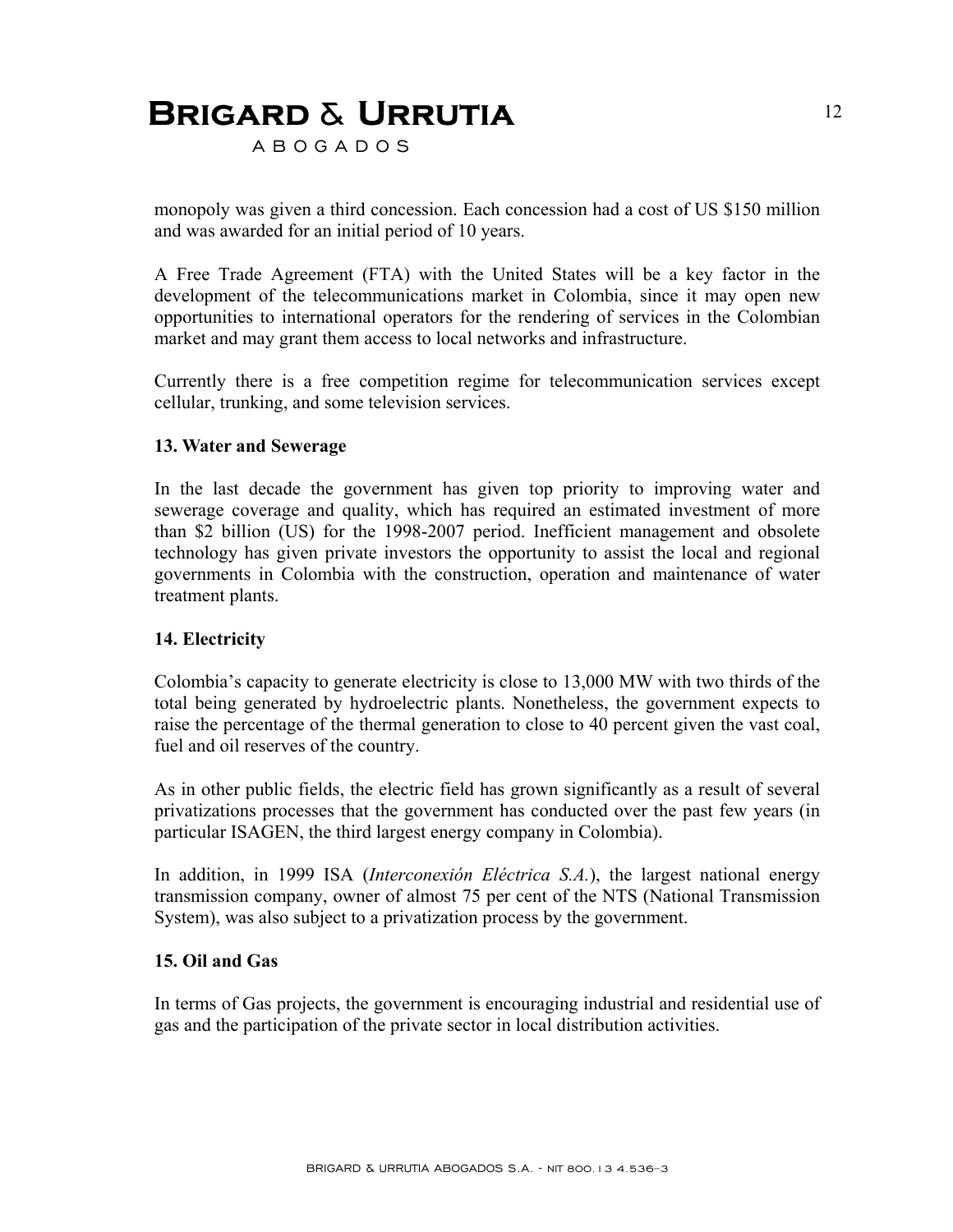A B O G A D O S

With respect to the oil sector, a number of projects are expected in the exploration of oil, this is partly due to Colombia's high rank in terms of crude reserves. Additionally, up to 80% of the territory remains unexplored. ECOPETROL, the state-owned oil company, expects that Colombia will produce 1 million barrels of crude oil per day by the year 2010.

#### **16. Public Utilities**

Law 142 of 1994 established a new regime for public utilities, when it authorized private companies to render public utilities services. As a result, users have benefited with better quality and lower prices. The government continues to render services in regions where the private companies do not find it profitable to render its service. Both the private and public companies alike are strictly supervised by the Public Utilities Superintendence (*Superintendencia de Servicios Públicos Domiciliarios*).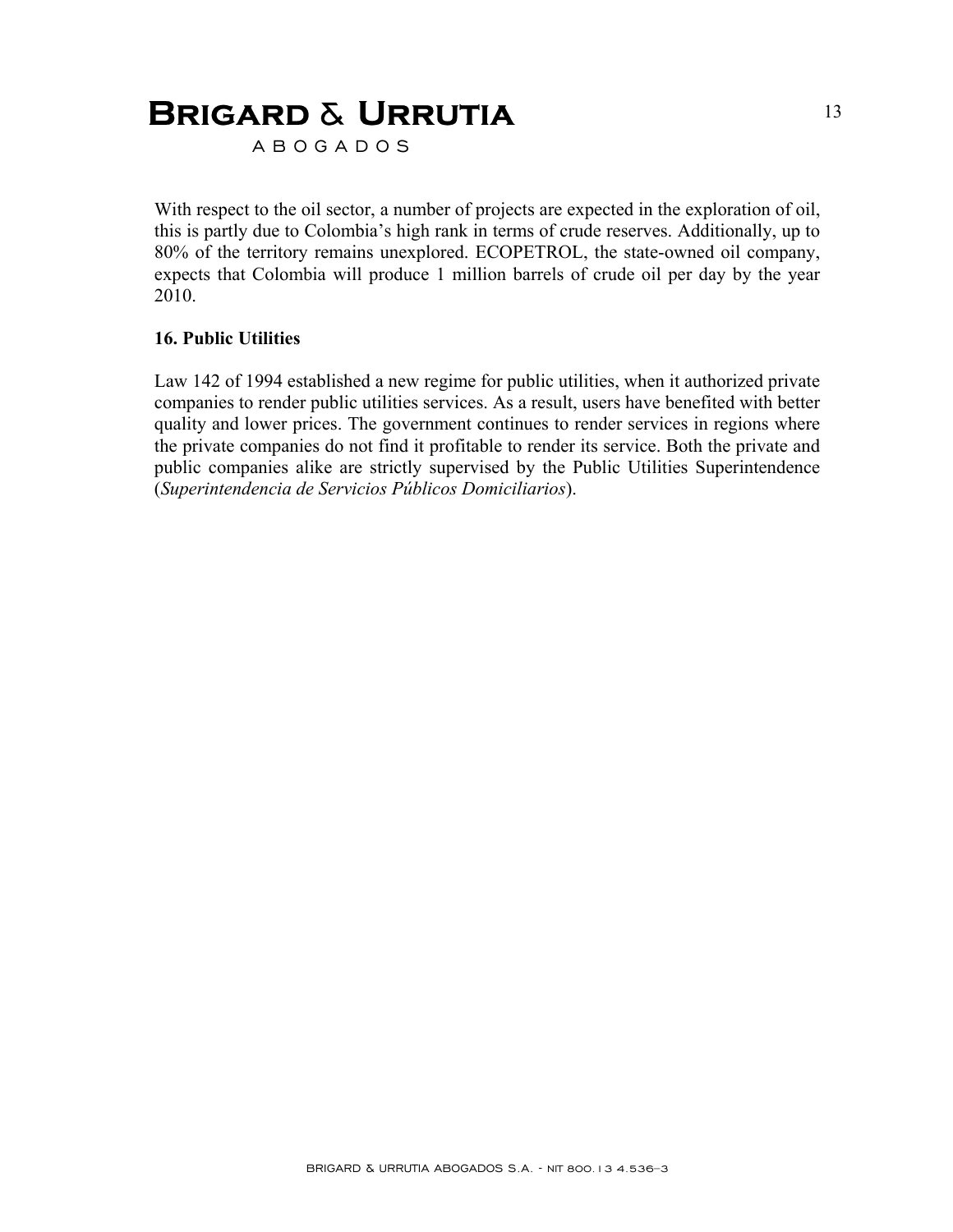A B O G A D O S

### **II. GENERAL CONSIDERATIONS**

#### **1. Government**

#### **a. Political System<sup>4</sup>**

Colombia's political system is formed by the three traditional branches; the judicial, the legislative and the executive. In addition there are some additional entities/administrative agencies that do not fall into the above mentioned branches. These include *Banco de la República* (Colombia's Central Bank), the National Planning Council, the National Electoral Council, the National Television Commission, the National Civil Commission, the Autonomous Corporation of the Magdalena River and the Office of the General Comptroller.

#### **(i) Judicial Branch**

1

Pursuant to article 116 of the Constitution of Colombia, the administration of justice in Colombia is divided into five coequal supreme judicial entities:

- 1. The Constitutional Court (*Corte Constitucional*) guards the integrity and supremacy of the Constitution, rules on constitutionality of laws, amends the Constitution, and international treaties. The judges of the Constitutional Court are nominated by the President, selected by the Senate and may serve one eight years term;
- 2. The Supreme Court of Justice (*Corte Suprema de Justicia*) is highest court of criminal, civil and commercial law. The judges of the Supreme Court are selected from the nominees of the Higher Council of Justice and may serve one eight-year term;
- 3. The Council of State (*Consejo de Estado*) is the highest court of administrative law. The judges of the Council of State are selected from the nominees of the Higher Council Justice and serve for one eight-year term;
- 4. The Higher Council of Justice (*Consejo Superior de la Judicatura*) which administers and disciplines the civil judiciary; members of the disciplinary chamber resolve jurisdictional conflicts arising between other courts. The

<sup>&</sup>lt;sup>4</sup> Colombia's Constitution represents the main source of law. Colombia's current constitution was enacted on 1991 and superseded that of 1886 that did not contain the political, economic and social needs of a merging country such as Colombia. Colombia is a Civil Law governed country.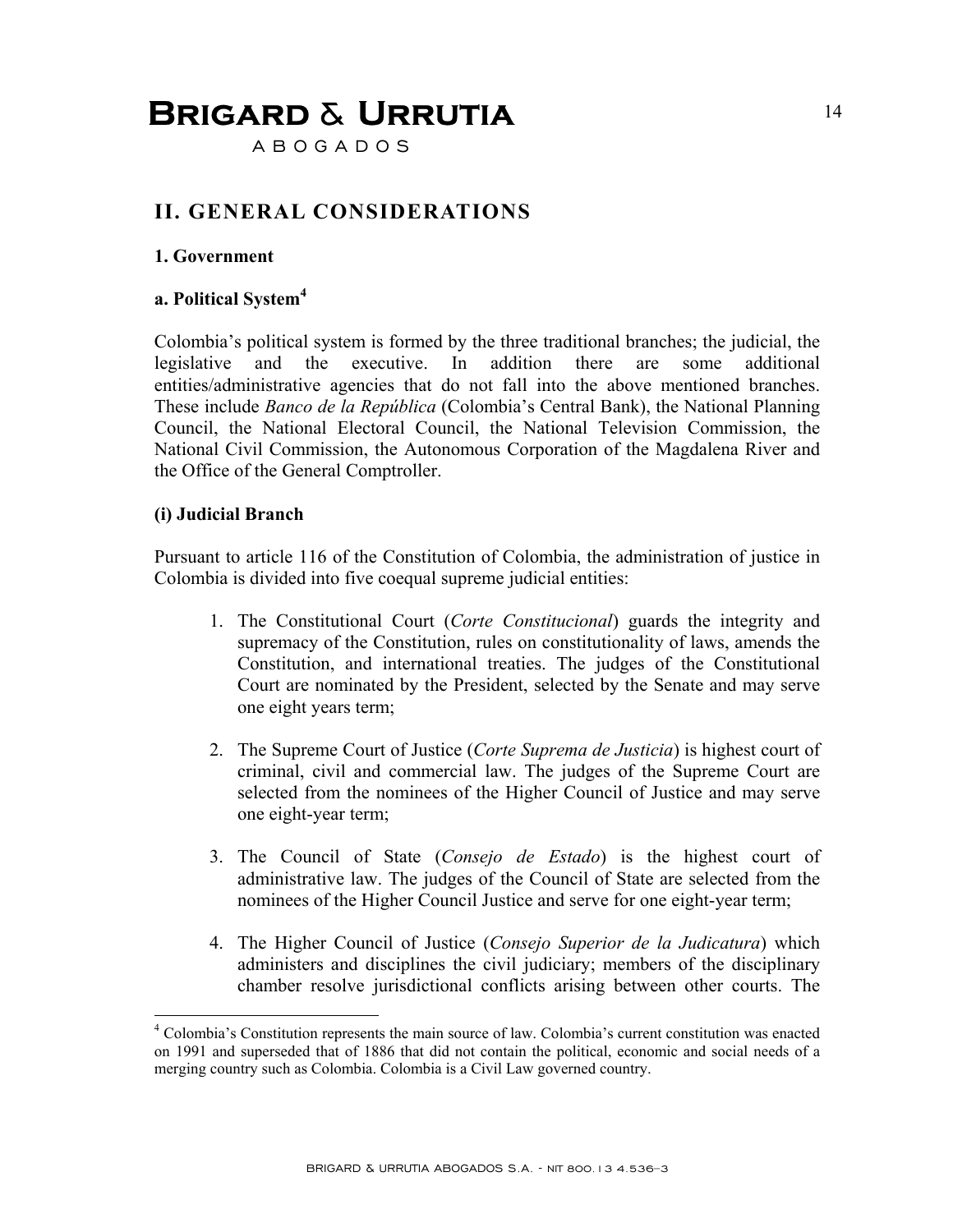A B O G A D O S

members to the Higher Council of Justice are elected by the Congress for one eight-year term and,

5. The Office of the Attorney General (*Fiscal General de la Nación*) which is the highest criminal office, the Attorney General is elected by the Supreme Court of Justice for one four-year term.

#### **(ii) Legislative Branch**

The legislative branch is the Congress, formed by the House of Representatives and the Senate, whose members are popularly elected every four years.

The primarily function of the Congress is to pass, amend, revoke or repeal laws. It is also responsible for the issuance of codes for all branches of legislation; grants authorization to the government to enter into contracts; authorizes the government to declare war; approves the presence of foreign military troops in the national territory; appoints the judges of the Constitutional Court; negotiates public goods; establishes the national budget; approves and rejects treaties entered into by the government with other States or with international organizations; issues laws pertaining to matters of economic intervention; and regulates the Colombian Central Bank.

The legislative branch is also entitled to regulate commercial policy, modify tariffs, fees and other provisions pertaining to the customs regime. It also regulates the financial and insurance activities, among others.

Currently, the Senate is made up of 102 seats and the House of Representatives by 166 seats.

#### **(iii) Executive Branch**

The Executive Branch is made up of the President, the Vice-President, the officers and the directors of administrative agencies.

The President is the Head of the State and the executive branch, the head of the government and the highest administrative authority. The President is popularly elected for one four year-term. IT is worth noting that the Congress is currently studying an amendment of the Constitution by means of which reelection of the President would be allowed.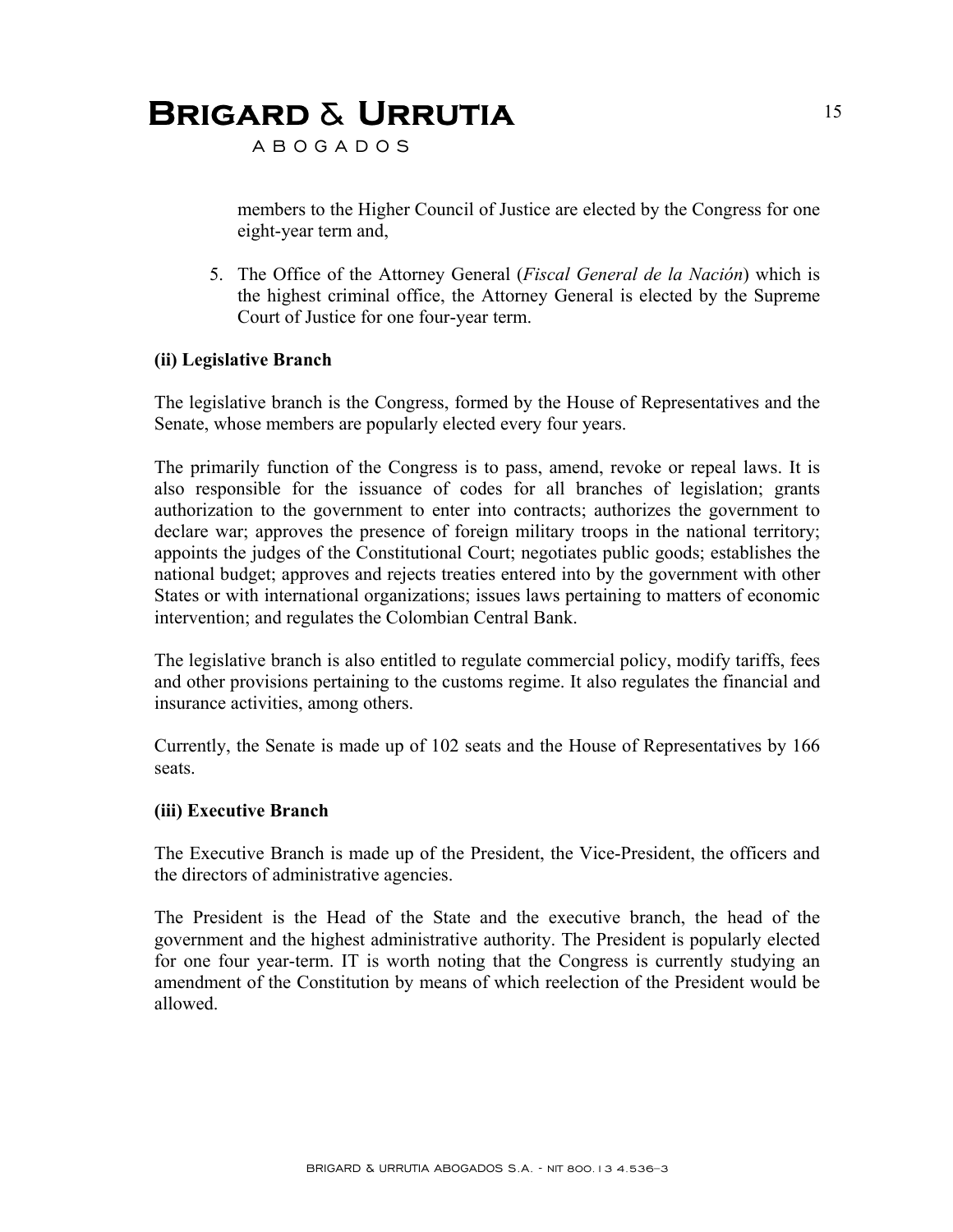A B O G A D O S

The main function of the Vice-President is to replace the President during his/her temporary or permanent absence. In addition, the President may command/delegate special duties to the Vice-President. The Vice-President is popularly elected for one four year-term, together with the President.

The Officers of the administrative agencies/departments are elected and removed by the President. Their main function is to administrate a specific public service.

The Directors of the administrative departments are also elected and removed by the President. Their main function is to present before the Congress projects, programs and general plans of the administrative area to which they belong<sup>5</sup>.

In addition to the above, governor's and mayors' offices, as well as the Superintendencies, public establishments/agencies and state-owned industrial and commercial corporations are part of the Executive Branch.

#### **b. Judicial System:**

#### **(i) Division**

As mentioned in Section 1 a. (i) of this chapter, the judicial branch in Colombia is divided into five coequal entities: the Constitutional Court, the Supreme Court of Justice, the Council of State, the Higher Council of Justice, and the Office of the Attorney General.

#### **(ii) Enforceability of Foreign Judgments**

The courts of Colombia will give effect to and enforce a judgment obtained in courts outside of Colombia or an arbitration award obtained in a foreign arbitration proceedings through a procedural system provided for under Colombian law known as "*exequatur*", which is subject to the provisions of Article 693 of the Colombian Civil Procedure Code and which requires that there be reciprocity in the recognition of foreign judgments between the courts of the relevant jurisdiction and the courts of Colombia and subject to compliance with the provisions of Article 694 of the Colombian Civil Procedure Code.

The *exequatur* proceeding describes two different scenarios as follows:

(i) When there is a treaty, entered into between the foreign country where the judgment to be enforced was issued and Colombia, in which the parties mutually

 5 Law 489 of 1998.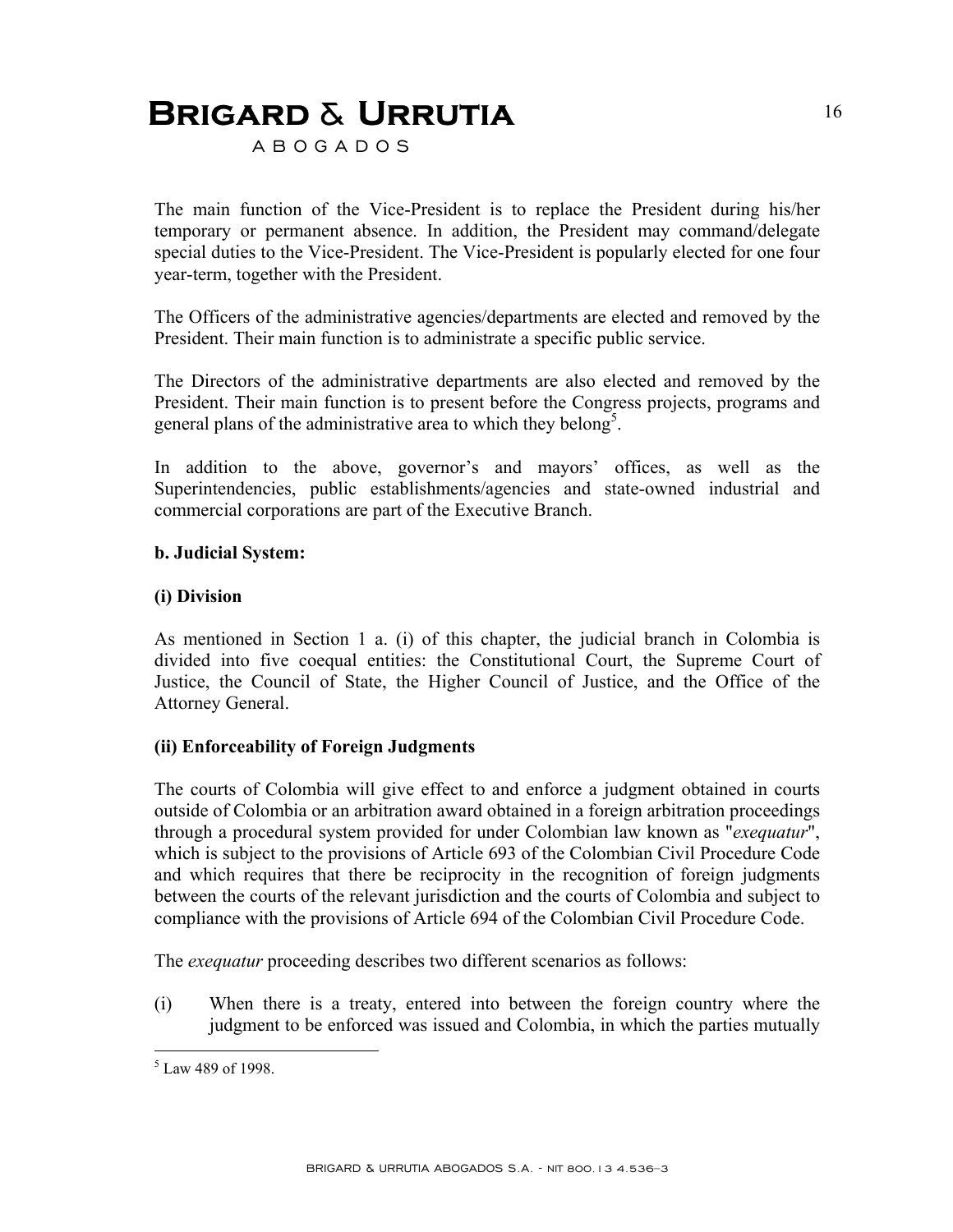A B O G A D O S

recognize the validity and enforceability of the judgments granted abroad (Diplomatic Reciprocity).

(ii) In the event there is no treaty between Colombia and the foreign country where the judgment was issued, judgments of foreign tribunals will have the same effects in Colombia as those recognized in that country with respect to Colombian judgments (Legal Reciprocity). Therefore, if the country where the judgment was granted does not recognize the enforcement of Colombian judgments, said judgment will not be recognized in Colombia.

Both possibilities have the following requirements, established in Article 694 of the Civil Procedure Code (CPC), to enforce a foreign judgment in Colombia:

- That the judgment does not refer to property rights of assets located in Colombia at the time at which the foreign procedures took place.
- That the judgment is not opposed to Colombian laws or other rules of public order (public policy), except for laws on civil procedure.
- That the judgment is final and binding in accordance with the laws of origin, and that an authenticated copy is submitted.
- That the matter is not of the exclusive jurisdiction of the Colombian Tribunals.
- That there is no procedure in course or a final and binding judgment with respect to the same matter in Colombia.
- That if the judgment has been issued in contentious proceedings, the defendant has been duly notified of the procedures and has had the right to defend itself, in accordance with the laws of origin, which is presumed by the fact that the judgment is final and binding.
- That the *exequatur* has been granted.

#### • **Procedural steps necessary to enforce a foreign judgment in the Colombian Courts**

For the *exequatur* to take place in Colombia the judgment or arbitration award must be submitted by the interested party before the Civil Chamber of the Colombian Supreme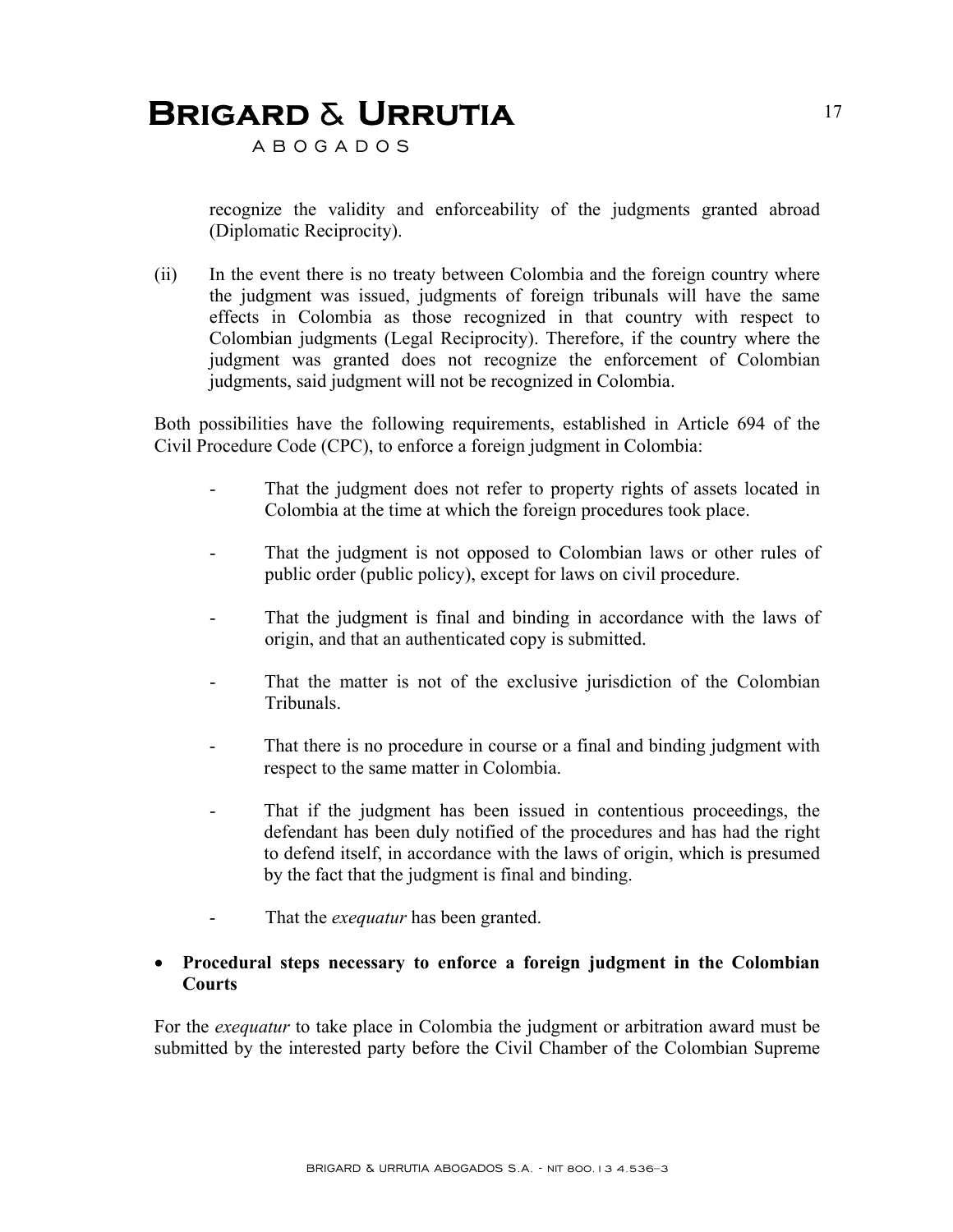A B O G A D O S

Court of Justice. The party against whom the judgment or arbitration award was granted must be called to the proceedings.

If the judgment or arbitration award is not worded in Spanish, an official translation must be presented, duly authenticated and legalized.

By virtue of the provisions in Articles 693 and 694 of CPC, the *exequatur* procedure seeks to establish whether or not the foreign judgment or arbitration award can be enforce in Colombia. According to the decision T-716/1996 issued by the Colombian Constitutional Court<sup>6</sup>,

*"the petitioner only has to demonstrate the existence either, of a diplomatic or a legal reciprocity between Colombia and the foreign country. (…) If the foreign judgment accomplishes these requirements and those established in Article 694 of the CPC the exequatur must be approved by the Court"*.

Therefore, the task of the Colombian Supreme Court is to determine whether or not the foreign judgment or arbitration award meets the requirements of the Civil Procedure Code. The Supreme Court does not have authority to review the substantial part of the foreign judgment or arbitration award. Hence, the review by the Supreme Court is focused on procedural issues and it will not interfere with the substantial decisions adopted by the foreign judge or arbitrators. As a result, the decision and the costs awarded by the foreign court will remain as ruled by that court or arbitrators.

The Supreme Court reviews the fulfillment of the above mentioned conditions and declares a term for the parties to request evidence.

Once the parties have requested the evidence the Supreme Court will order the necessary procedures to obtain the evidence requested.

Subsequently, the parties present their final arguments. Thereafter the Supreme Court will determine if it grants or denies the *exequatur*.

Once the *exequatur* has been granted, the plaintiff must seek enforcement of the judgment through the executive proceeding contemplated by Colombian law.

#### **2. Economy**

1

<sup>6</sup> Dated December 16, 1996.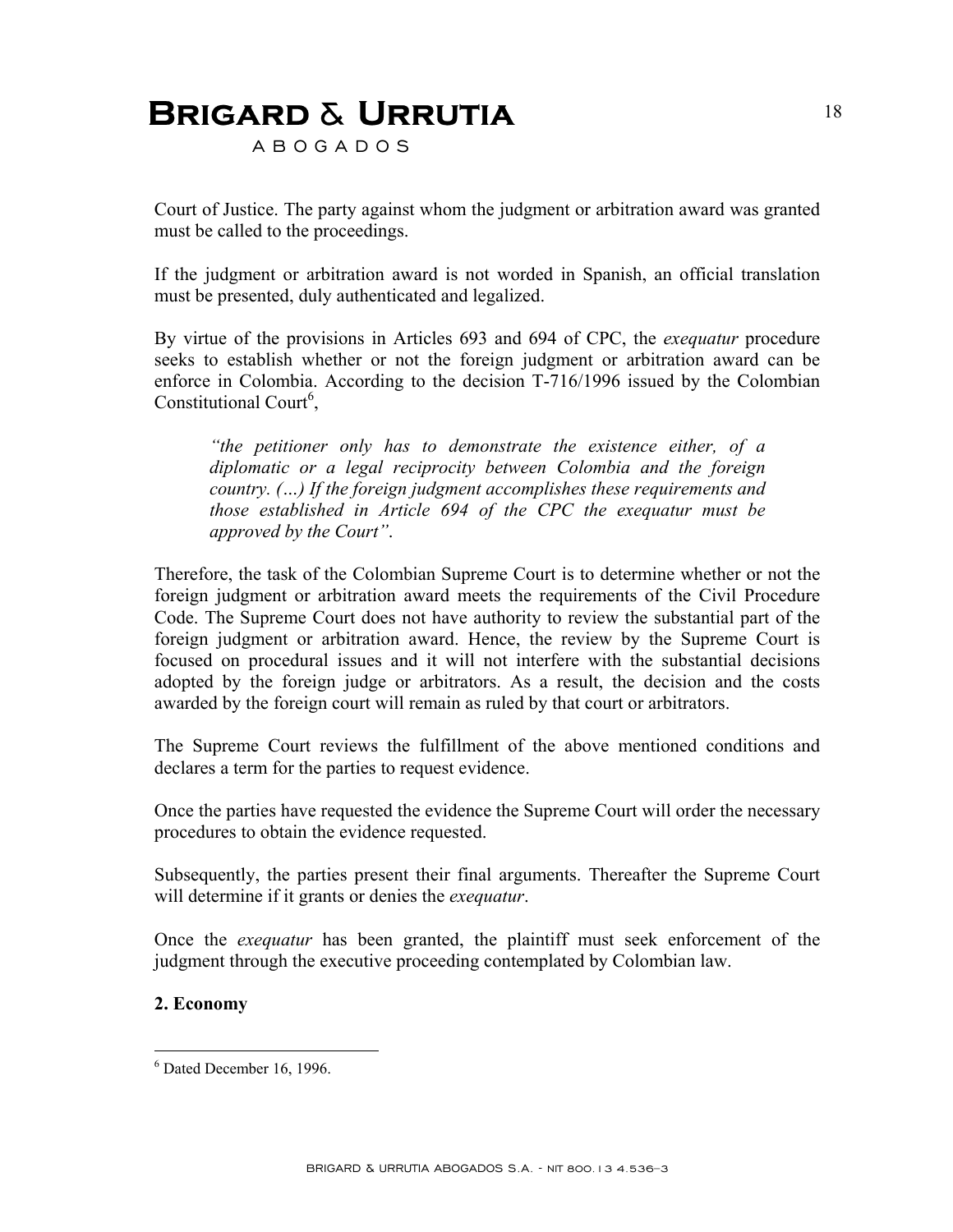A B O G A D O S

Colombia is showing signs of economic recovery after suffering, between 1997 and 1999, the worst economic crisis in seventy (70) years.

Since May 26, 2002, when Alvaro Uribe Vélez won the presidency in a landslide victory, the country has been infused with new vigor and has demonstrated that it is one of the most optimistic, stable and recovered countries of the region.

According to the biannual report presented by the Colombian Central Bank before the Congress on March 2004, the economic variables show that Colombia pushed for growth in 2003: GDP growth was approximately 3.74% for the year  $2003^7$ , 1.5 % more than the other countries of the region.

Additionally, in December 2002, inflation reached its lowest value in 33 years (7.0%) and the interest rates remained stable and low. This tendency remained equal for the year 2003 (6.48%) and the first trimester of 2004, where the inflation reached its lowest value. $\frac{8}{3}$ 

Three sectors played a major role in the country's economic rehabilitation: (i) electricity, gas, water, transport, (ii) storage and (iii) communications. With increases of 6.3%, 3.2% and 3.8% respectively for the third quarter of year 2003, these areas contributed in almost 50% of the total GDP growth.

<u>.</u>

 $^7$  Banco de la República, Bi-annual report presented before the Congress on March 2004.

<sup>&</sup>lt;sup>8</sup> Source: www.coinvertir.gov.co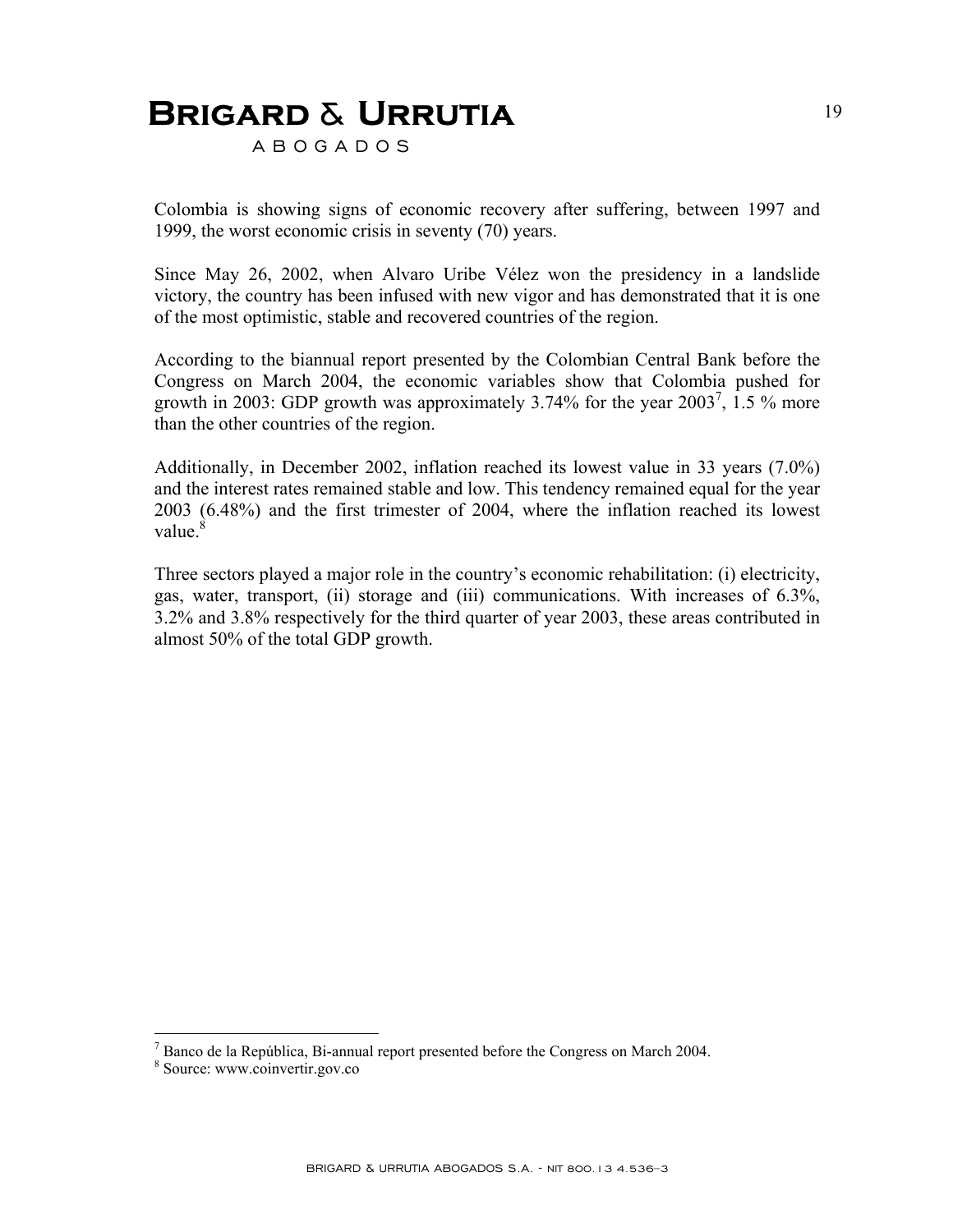A B O G A D O S



COLOMBIA VS. LATIN AMERICA: ANNUAL INFLATION

#### **3. Banking System**

The financial system is integrated by the following public and private entities:

#### **a. The Colombian Central Bank**

The Colombian Central Bank (*Banco de la República*) is the Federal Reserve System of the nation and is a fully independent agency by constitutional order. Its Board of Directors is responsible for the overall management of the economy: supervising and regulating international reserves, conducting the country's monetary policies, credit and exchange, maintaining the internal and external payment stability the of financial market.

The Colombian Central Bank's main objective is to regulate the inflation. Colombia's inflation has dropped in recent years, from drastic double digits of close to 25% to single digits of  $6.49\%$  in  $2003^9$ .

#### **b. Commercial/Credit Banks**

1

 $9^9$  Report of the Board of Directors of the Banco de la República to Congress, March 2004, p.1.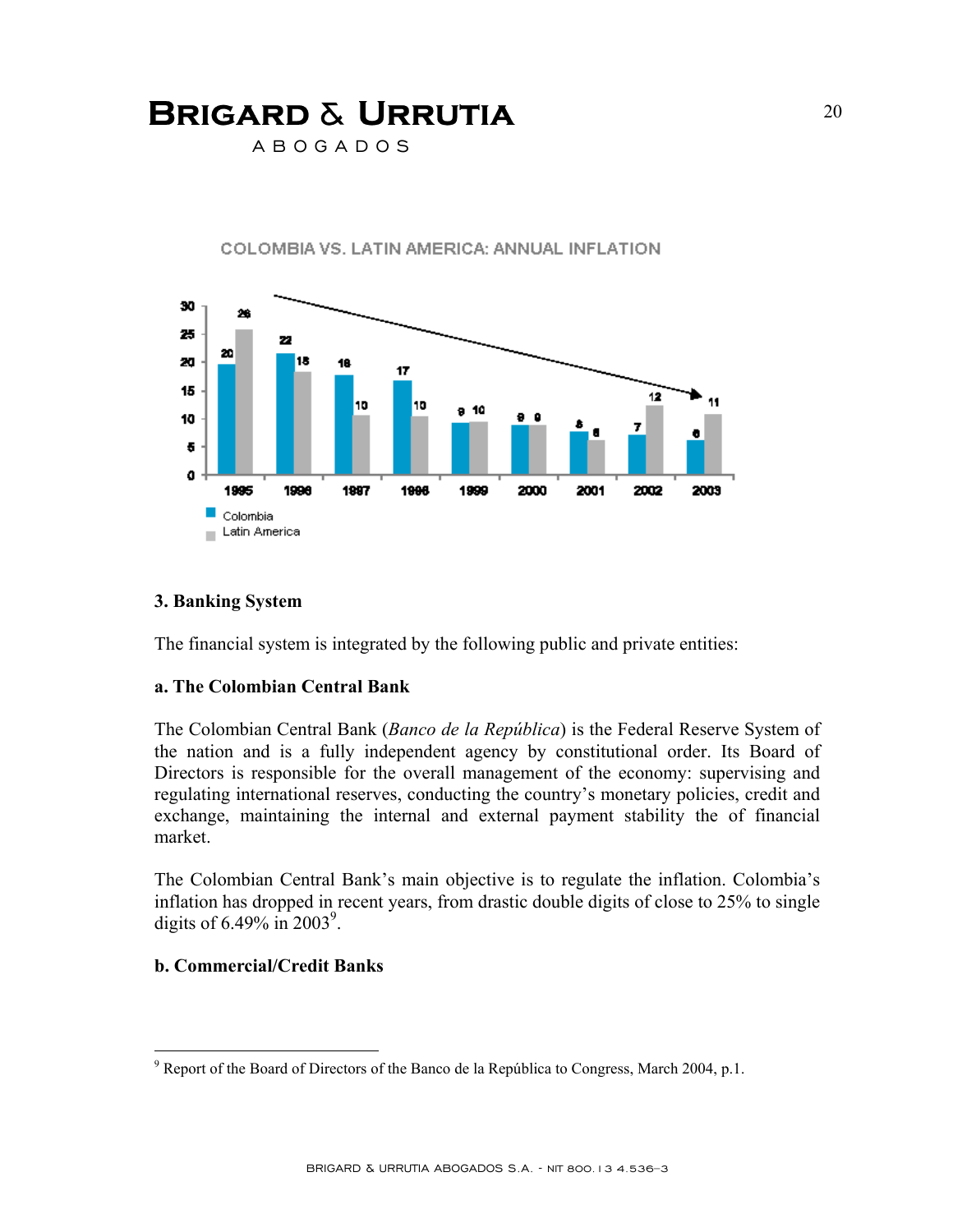A B O G A D O S

The main business of the banks is to take deposits in current accounts, and lend the funds in the market $10^{-1}$ .

#### **c. Financial Corporations**

The purpose of Financial Corporations is to promote the incorporation of new companies, and reorganize, merge, and transform/convert or expand any type of company.

#### **d. Commercial Finance Companies**

Commercial Finance Companies borrow money to finance the sale of goods and services. All lease companies are included under this category.

#### **e. Trust Companies**

Pursuant to Colombian regulations, trust companies may engage in any kind of commercial trust. As is customary under a trust (or with a trust company), the Trustor/Grantor conveys his assets to the Trustee (the trust company) which manages or uses them for a purpose previously established by the Trustor/Grantor.

#### **f. Pension and Severance Funds Management Companies**

The pension and severance management companies have the sole purpose of managing two kinds of mandatory savings plans for employees $11$ : pension and.

The Pension and Severance Fund Management Companies may invest the funds received in securities that are profitable, safe and liquid; always subject to the guidelines set forth by the Banking Authority.

#### **g. Bonded Warehouses**<sup>12</sup>

<u>.</u>

<sup>&</sup>lt;sup>10</sup> Recently, Decree No. 777 of 2003 regulated housing leases. Pursuant to the Decree, banks and financial corporations are entitled to enter into real estate leasing agreements for housing purposes. Pursuant to the Decree, the asset subject to the lease must belong to the banks or financial corporations at the commencing of the lease agreement and the banks must submit before the Banking Superintendence a projection of the amount of rent that lessee is expected to pay. The lessor must provide property insurance against earthquakes and domestic fires.

<sup>&</sup>lt;sup>11</sup> Please refer to Section VIII for more information in connection with labor matters.

<sup>&</sup>lt;sup>12</sup> Previously licensed by the Banking Superintendence.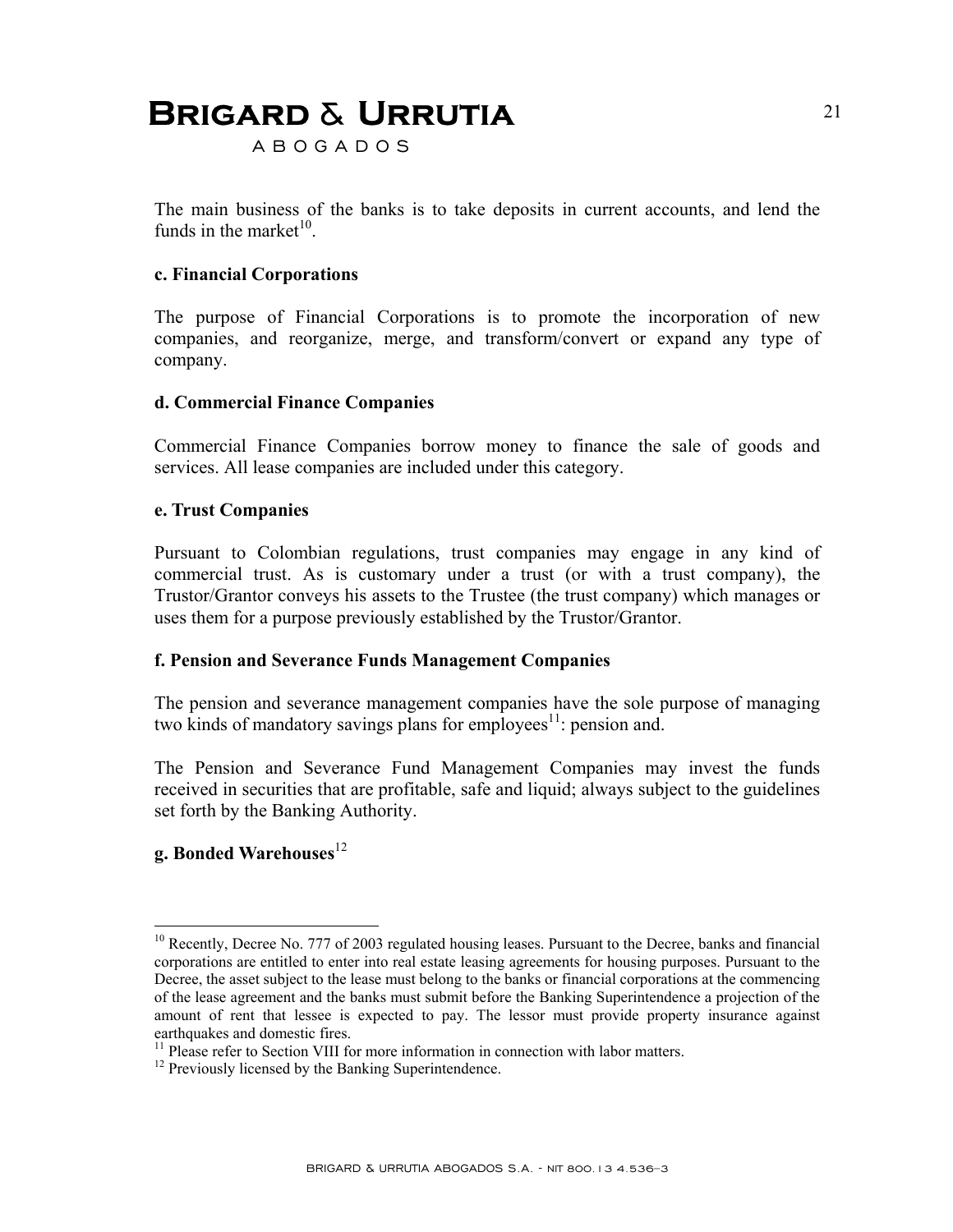A B O G A D O S

By means of article 33 of Decree 663 of 1996, Bonded Warehouses are engaged in the deposit, maintenance and custody, management and distribution, purchase and sale of local and foreign goods, on behalf of their clients.

#### **h. Capitalization Companies**

Capitalization Companies are engaged in the promotion of savings through the issuance of special monetary instruments.

#### **i. Insurance Entities**

Insurance Entities are engaged in the customary insurance transactions. They are also empowered to perform reinsurance activities. However, in the case of life insurance companies, their corporate purpose shall be exclusively the engagement in such type of insurance.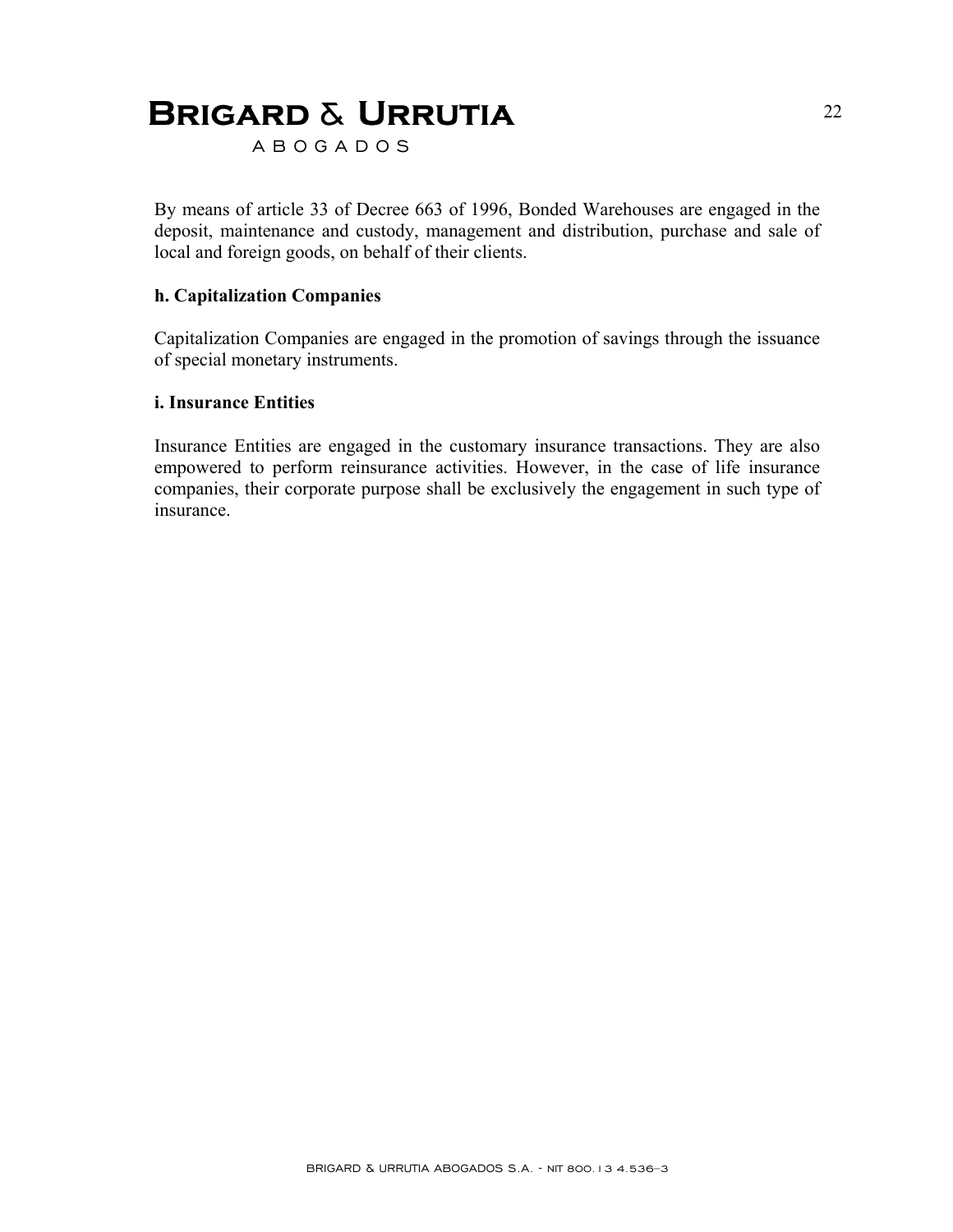A B O G A D O S

### **III. ORGANIZATIONS & TREATIES**

- 1. Colombia is an active member of the international community. It is a member of, among others, the following international organizations:
	- UN (United Nations)
	- OAS (Organization of American States)
	- WTO (World Trade Organization)
	- IMF (International Monetary Fund)
	- The World Bank Group
	- IBRD (International Bank for Reconstruction and Development)
	- IFC (International Finance Corporation)
	- IDA (International Development Association)
	- MIGA (Multilateral Investment Guarantee Agency)
	- ICSID (International Centre for Settlement of Investment Disputes)
	- IADB GROUP (Inter-American Development Bank)
	- MIF (Multilateral Investment Fund)
	- IIC (Inter-American Investment Corporation)
- 2. Additionally, the following are some international treaties, conventions and agreements related to international trade and investment, that Colombia is a party to and has ratified:
	- WTO Agreement
	- GATT 1994 (General Agreement of Tariffs and Trade)
	- GATS (General Agreement on Trade in Services)
	- TRIPS (Trade-Related Aspects of Intellectual Property rights)
	- TRIMS (Trade-Related Investment Measures)
	- CISG (Convention on the International Sale of Goods)
	- Convention on the Recognition and Enforcement of Foreign Arbitral Awards (New York Convention of 1958)
	- Inter-American Convention on Extraterritorial Validity of Foreign Judgments and Arbitral Awards
	- Convention on International Civil Aviation (Chicago Convention of 1944)
	- Convention for the Unification of Certain Rules Relating to International Carriage by Air (Warsaw Convention of 1929)
	- Hague Convention Abolishing the Requirement of Legalization on Foreign Public Documents (Apostille Convention).
	- Kyoto Protocol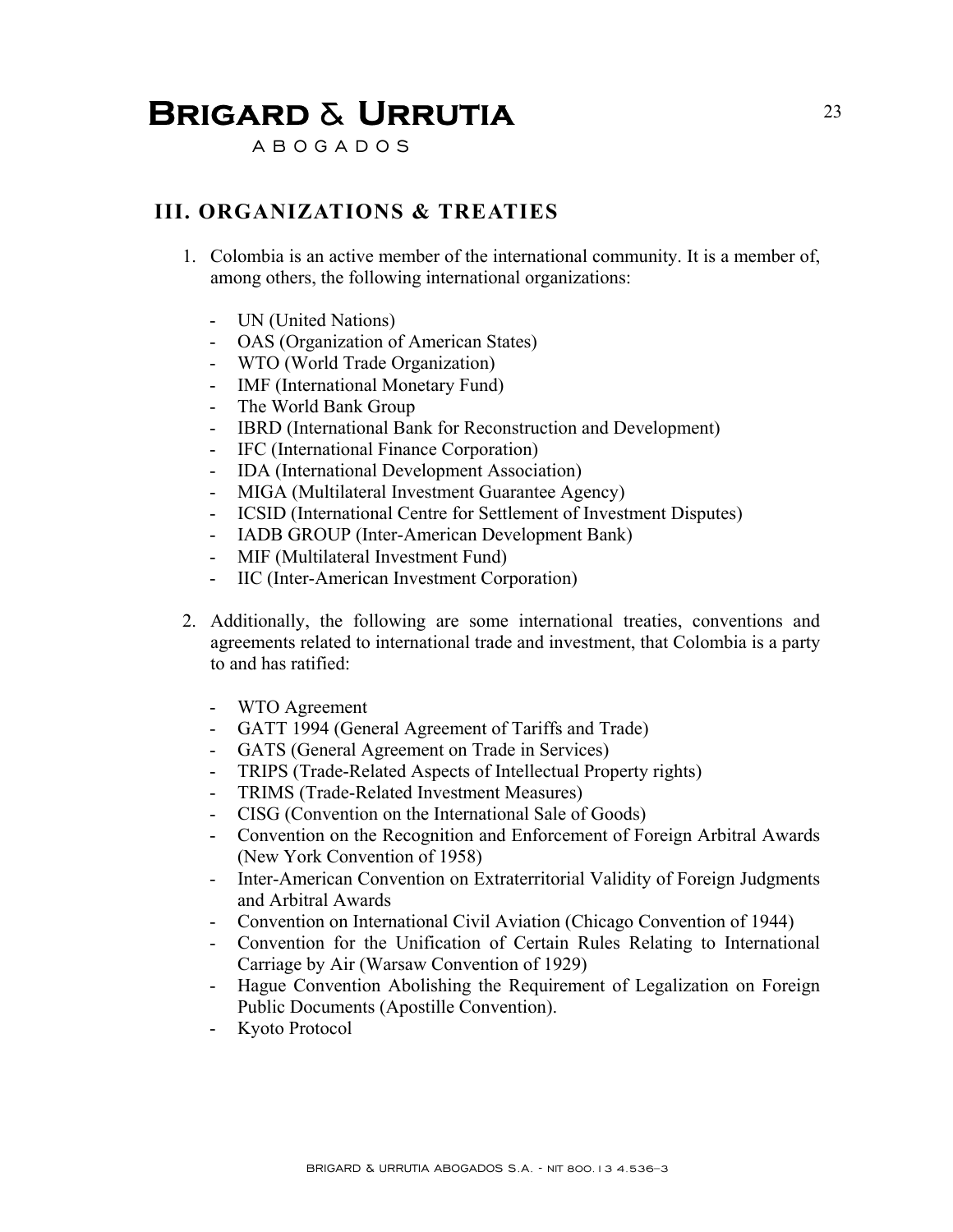A B O G A D O S

- 3. On the regional side Colombia is a member and has signed the following:
	- The CAN (Andean Community of Nations), which is a sub-regional Customs Union similar to the European Union, and include countries such as Venezuela, Ecuador, Peru and Bolivia.
	- The Free Trade Agreements with Mexico and Venezuela (The Group of Three or G-3).
	- The Economic Complementation Agreements, as a member of the CAN, with Mercosur, Argentina and Brazil.
	- The Economic Complementation Agreements with Chile and Nicaragua.
	- The Partial Scope Agreements with Costa Rica, El Salvador, Guatemala, Honduras and Panama.
	- The Preferential Arrangement with CARICOM (Caribbean Community).

Colombia is currently negotiating the entering into a Free Trade Agreement (FTA) with the United States of America.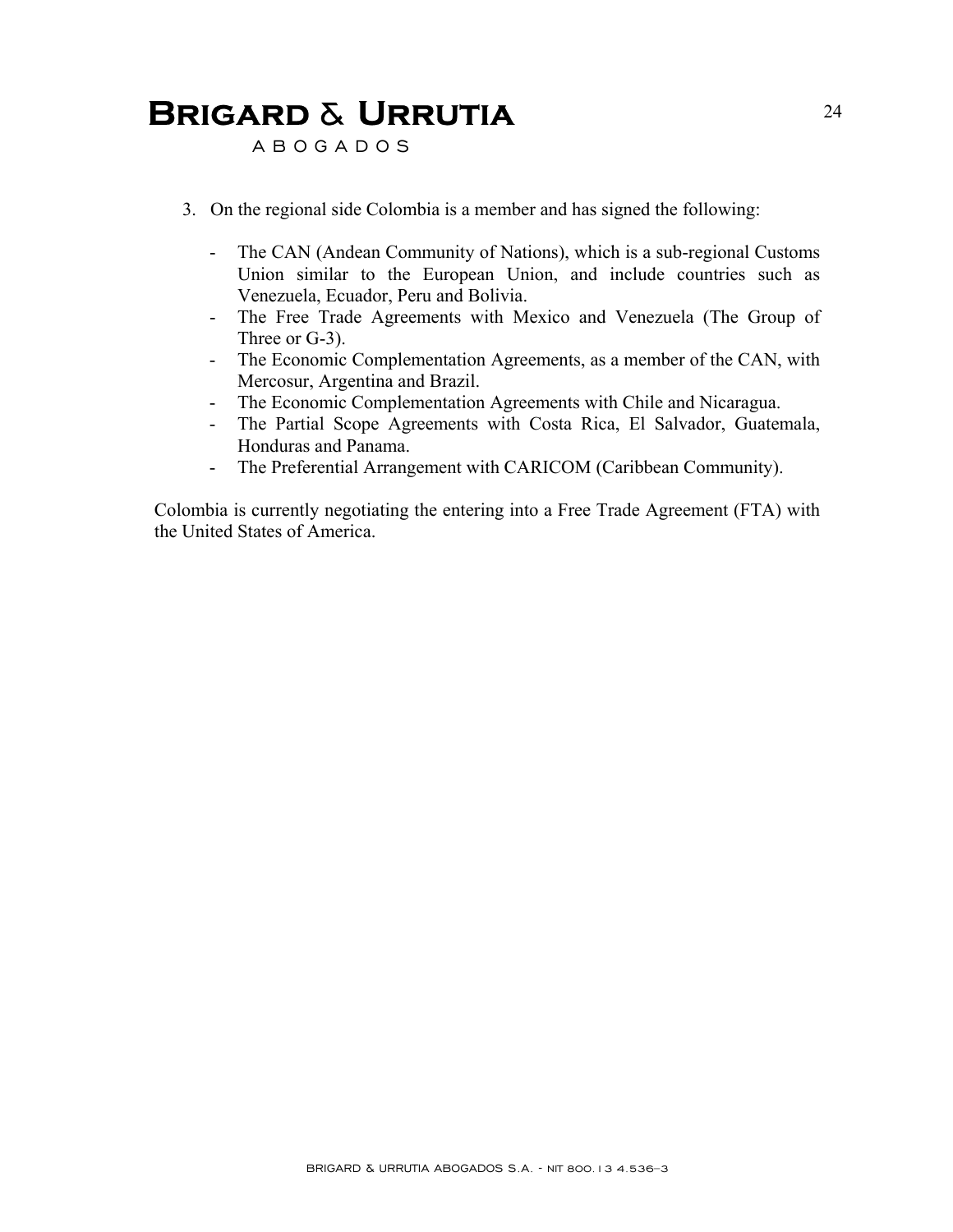A B O G A D O S

### **IV. ESTABLISHING A BUSINESS IN COLOMBIA**

#### **1. Anti-trust law**

According to Colombian law, any type of local integration of the business of two or more companies that participate in the same or complementary markets requires a premerger filing before the Colombian antitrust authority, which is the Department of Industry and Commerce (*Superintendencia de Industria y Comercio*) ("SIC")13.

However, the SIC issues a General Authorization Regime for those integration transactions that presents pursuant to which any transaction in the form of a merger, consolidation, integration or acquisition of control among companies (or "enterprises" which is the exact term used by the law and which is a broader term than "companies") that meets any of the following thresholds would require a clearance from the  $SIC^{14}$ .

a. The entities involved in the transaction jointly have a market share equal to or above 20% of the relevant market in Colombia; or

b. The aggregate assets in Colombia owned by the entities involved in the transaction exceed an amount of approximately US\$  $6,629,629^{15}$ . In connection with this second threshold, the assets that must be taken into account are the assets located in Colombia which are dedicated the relevant market business and which are controlled directly or indirectly by the companies involved in the merger.

The SIC determines if the transaction has any adverse effect on the relevant market, and particularly if it limits the production, provision, distribution or consumption of raw materials, products, goods or services, whether national or foreign, or if it infringes in any way competition regulations.

An undue restriction of competition in the local market is the only basis for the SIC to object a transaction involving a merger or other form of integration. With regards to that restriction, Colombian law<sup>16</sup> provides two cases where a merger, consolidation or integration is considered to be a restriction:

<u>.</u>

<sup>&</sup>lt;sup>13</sup> Colombian law sets forth the principle that companies engaged in the same line of business involving the production, supply, distribution or consumption of a given good, raw material, product, merchandise or service, and whose individual assets considered jointly amount to or exceed a certain amount, are under the obligation to inform the SIC of any merger, consolidation or integration, regardless of the manner in which such integration is to be carried out.

<sup>&</sup>lt;sup>14</sup> External Circular No. 5 dated May 5, 2003.

<sup>&</sup>lt;sup>15</sup> Equivalent to 50,000 minimum monthly wages.

 $16$  See Decree 1302 of 1964, section 5.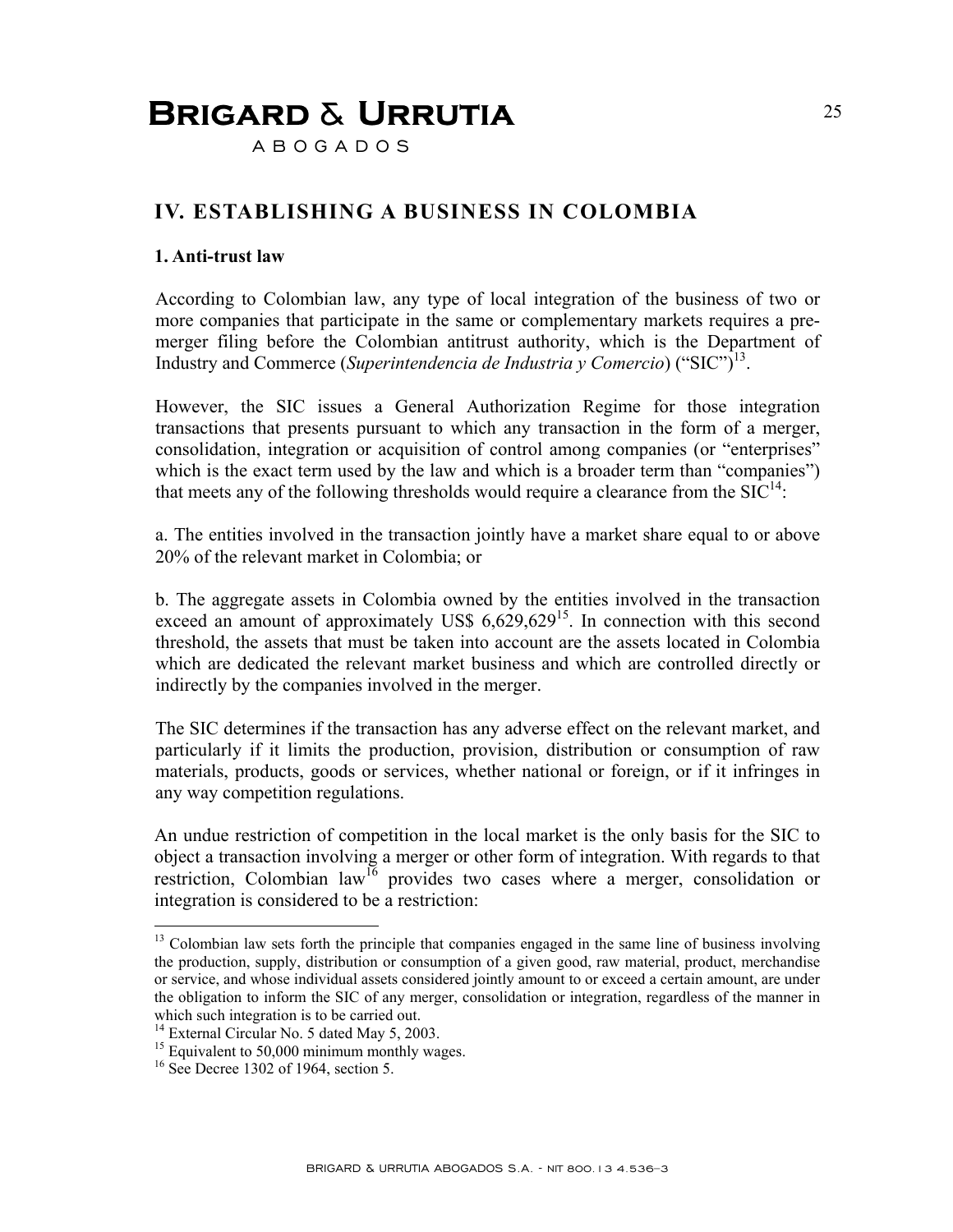A B O G A D O S

a. Whenever the transaction has been preceded by any kind of agreement between the parties to impose prices to their consumers or suppliers, as well as to divide the market or limit their production or distribution; or

b. Whenever the market conditions are so special that the merger, consolidation or integration would generate unfair prices harming consumers.

However, pursuant to Colombian regulations<sup>17</sup>, the SIC cannot object to an integration, merger, consolidation or take-over if the interested parties are able to evidence that the underlying transactions will result in material improvements and cost reductions that would not be achieved otherwise, provided further that there can be assurance that the supply of products or services to the market will not be reduced.

The filing before the SIC, and the 'no objection' response, must be obtained prior to the integration being effective. Once the filing is made, the SIC has authority to raise objections relating to the transaction within the 30 working days following the date when the required documentation and information was filed. Within such 30 days period, the SIC is entitled to request additional information from the interested parties, in which case this period would be interrupted until the requested information has been filed with the  $SIC<sup>18</sup>$ . If the SIC does not raise objections to the transaction within the aforementioned period, then the interested parties may proceed to complete the proposed transaction.

The filing of information with the SIC, for its review of the proposed integration, is mandatory and if avoided may result in severe monetary penalties to the parties of the transaction. Below you will find a description of the possible sanctions and effects for not filing the anti-trust report in Colombia:

a. Fines for the participant companies of up to approximately US\$  $230,000^{19}$  and fines of up to approximately US\$  $35,000^{20}$  for the officers and fiscal auditors of those companies that tolerated the conduct.

b. The transaction may be voided for violating antitrust laws, at the request of a party bearing legal interest through a judicial declaration/proceeding.

1

<sup>&</sup>lt;sup>17</sup> Decree 2153 of 1992.

 $18$  See Decree 1302 of 1964, section 6.

<sup>&</sup>lt;sup>19</sup> Equivalent to 2,000 minimum monthly wages at an average exchange rate of Col\$2,900.

<sup>20</sup> Equivalent to *circa* 300 minimum monthly wages.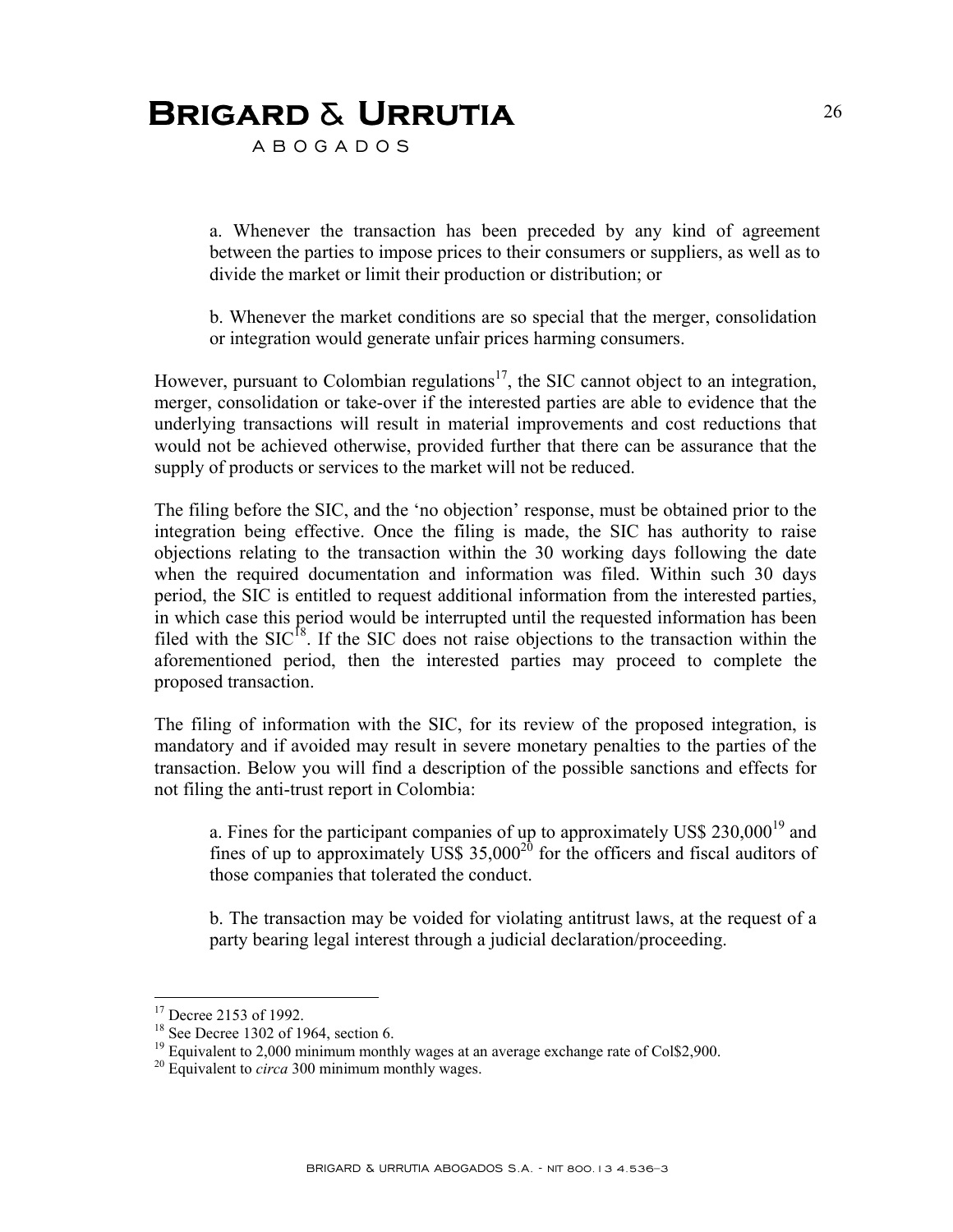A B O G A D O S

#### **2. Environmental**

#### **a. Regulations**

In 1991, Colombia incorporated into its Constitution international principles for the environmental protection. It is said that the Constitution of 1991 qualifies as a "green constitution" due to the degree and importance of references made concerning environmental principles and the rights given to nationals seeking to protect the environment from the government and the judiciary. For instance, the Constitution expressly states that a healthy environment is considered as a fundamental right; citizens may seek protection of this right by means of class actions and *acción de tutela* (guardianship), among others.

Those principles included in the Constitution gave rise to a proliferation of environmental regulations in the decade following its enactment. Among those regulations, Law 99 of 1993 introduced the most significant changes to the environmental laws then in effect. For example, Law 99 of 1993 (i) created the Environmental, Housing and Territorial Development Agency as the maximum authority in these matters, (ii) introduced the concept of Environmental License and (ii) regulated the liability arising from violations or other actions against the environment.

#### **b. Controls - Competent authorities and types of control**

In Colombia, the use of renewable natural resources or the performance of any activity that may affect the environment is subject to strict controls. Consequently, subjects/nationals/citizens must apply for licenses, permits or authorizations before the environmental authorities prior to the execution of certain activities.

The Environmental License is the main administrative mechanism to control the use and exploitation of environment and natural resources. As a general rule, the Environmental License is required to commence any project, operation or activity bearing environmental impact. The Environmental License is granted by different governmental entities, depending on the distribution of territorial jurisdictions and magnitude of the projects. Those governmental authorities are (i) the Environmental, Housing and Territorial Development Agency and (ii) the Regional Environmental Authorities (CAR). Some activities that require an Environmental License are: the exploration and exploitation of mines, transport and storage of oil, projects that affect natural parks, and construction of international airports.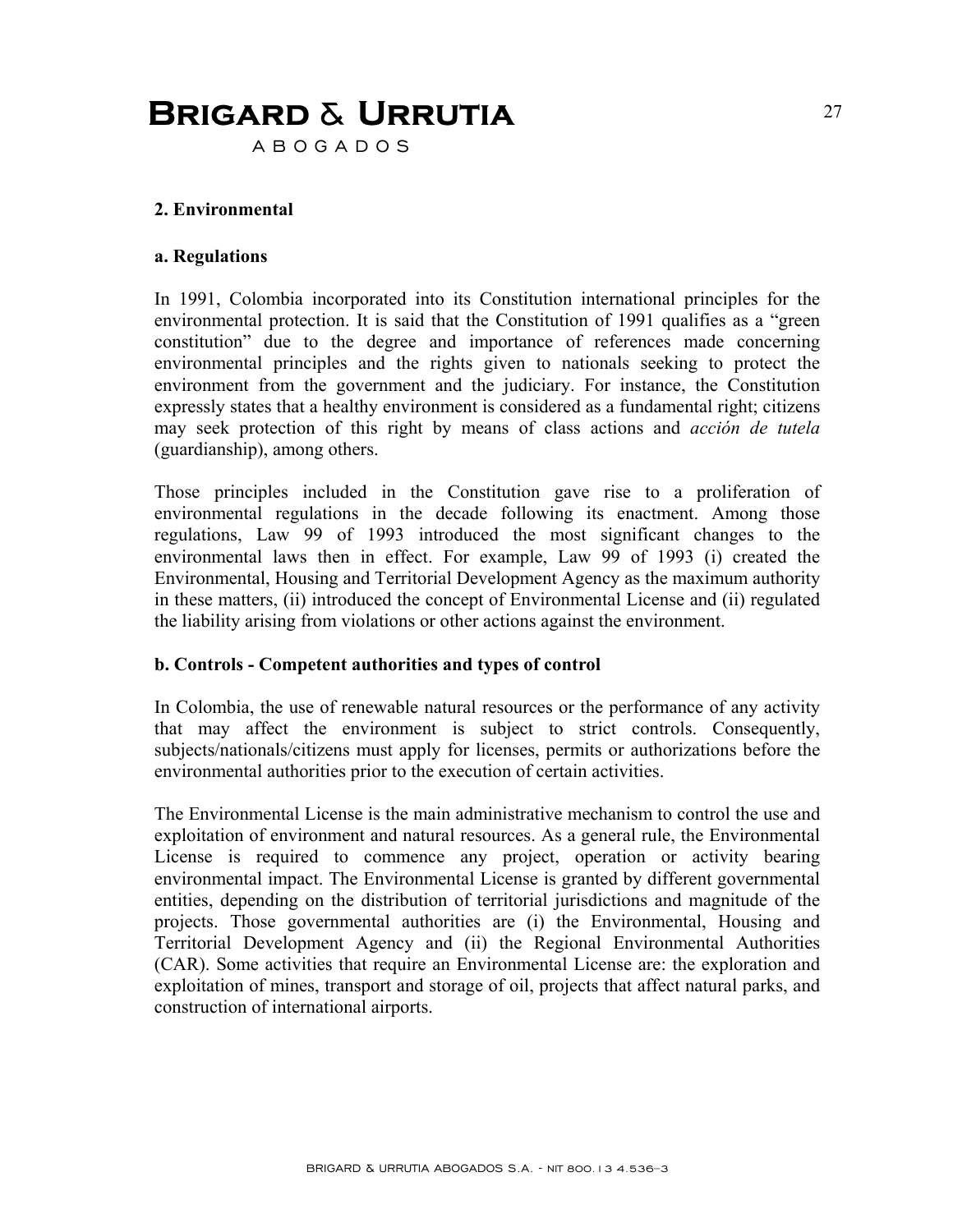A B O G A D O S

From the procedural point of view it is important to note that (i) in those events in which the location of the project, operation or activity creates a controversy as to which CAR should issue the Environmental License, the Environmental, Housing and Territorial Development Agency has the power to solve such a controversy and (ii) if the competent authority, whether the CAR or the Environmental, Housing and Territorial Development Agency, denies the Environmental License, the petitioner may appeal the decision before the administrative courts.

The application for the Environmental License must be exhaustive as to the extent of the project, operation or activity and shall include a request for all the relevant permits and authorizations required for the use of the relevant natural resource. The activity of the holder of an Environmental License is limited to the precise terms and conditions of such license. Therefore, when applying for the Environmental License any omission of the petitioner in connection with any specific permit or authorization for the use of the relevant natural resource, may have the effect of preventing the performance of the activity and the petitioner may need to request an amendment of the Environmental License.

#### **c. Permits and Authorizations applicable to each natural resource**

The authorizations or permits required in order to perform an activity bearing environmental impact are classified according to the natural resource that is to be used, exploited or that may be affected. Accordingly, different regulations apply to the discharge of atmospheric emissions, liquid waste and water use, and noise.

- Atmospheric emissions: Decree 948 of 1995, regulates the prevention and control of atmospheric contamination and incorporates provisions regarding air quality. According to this decree, any source of air emission must be registered with the competent environmental authority in order to obtain the relevant permit or authorization pursuant to the maximum allowable emission standards. The permit shall identify the project, the authorized emission and its quantity and quality characteristics.
- Water: According to Colombian law, water is a public good and any private use is subject to governmental control. The use of water is currently regulated by Decree 1541 of 1978. This decree establishes two types of permits that may be granted in connection with the use of water: (i) concessions granted by the competent CAR, and (ii) permits for liquid residues granted by the CAR. These permits must include the obligations of the beneficiary, its duration, and causes for an eventual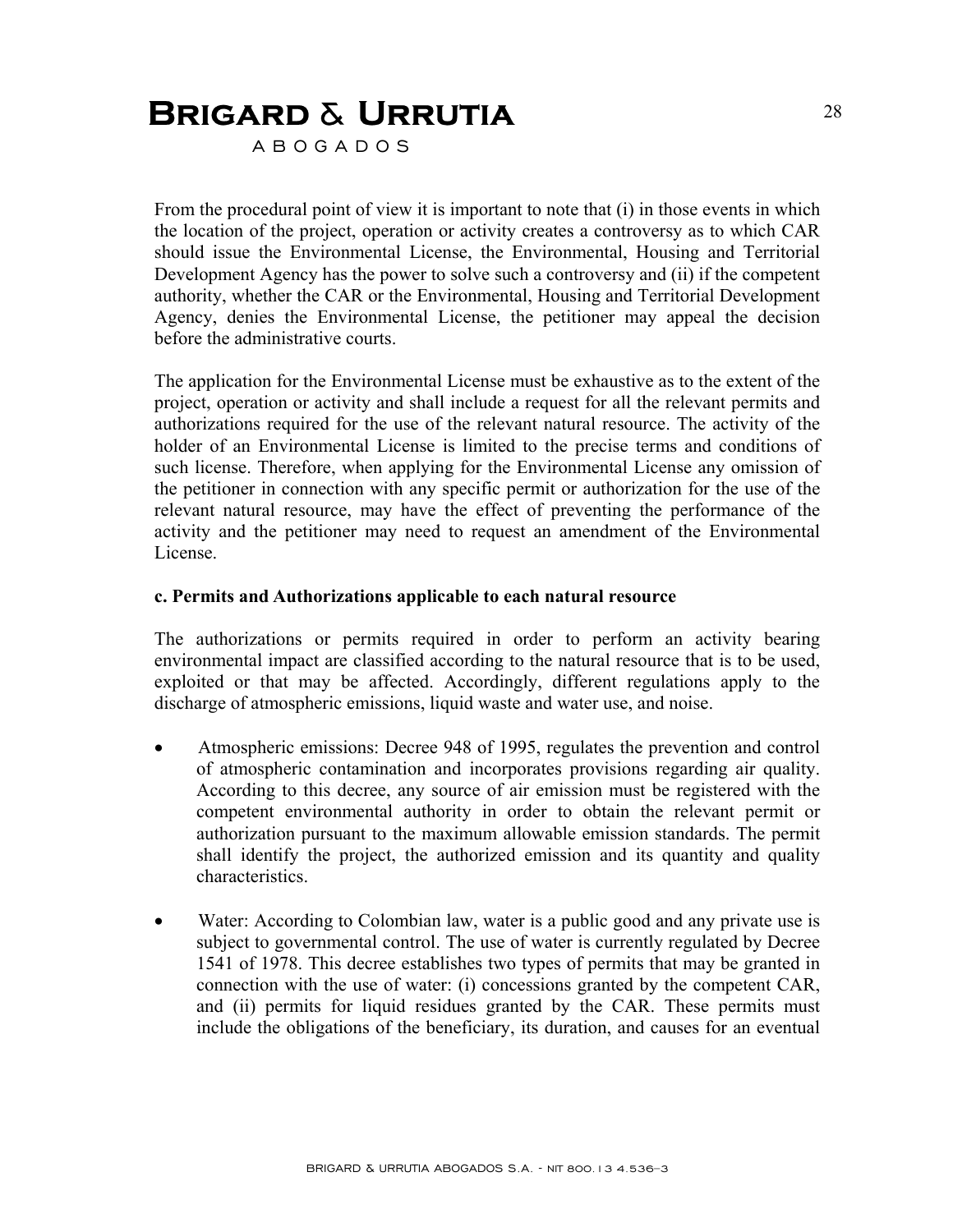A B O G A D O S

revocation. The residue permit must additionally specify the type of residue, quantity and quality applicable, as well as the system to treat it.

• Noise: Resolution 8321 of 1983 issued by the Department of Health, regulates the maximum levels of noise emission permitted. In order to perform any activity the relevant person must comply with the maximum noise levels established in the mentioned Resolution. However, special permits to allow a person or company to exceed the maximum levels may be issued.

#### **d. Retributive and compensatory rates and costs of an Environmental License**

According to Colombian regulations, the direct or indirect use of water, air, and soil for the purposes of disposing of any waste, is subject to payment of rates that are meant to compensate damages caused to the environment. The Environmental, Housing and Territorial Development Agency ruled on the collection of the retributive rates for water pollution by means of Decree 901 in 1997.

The granting of an Environmental License is also subject to the payment of some fees by the petitioner. These fees are calculated based on the value or investment of the project, operation or activity to be developed. The law establishes clear formulas for the calculation of those fees.

#### **e. Sanctions**

There are several persuasive methods available to governmental authorities to secure compliance with environmental laws. Among these instruments, the environmental authorities may impose sanctions, penalties or fines, due to the non-compliance of the conditions set up in the Environmental License or any other violation to environmental regulations, permits, or authorizations including the commencing of activities without the relevant Environmental License, permit or authorization, when required. Furthermore, certain violations to environmental laws are considered criminal offenses, such as illicit holding or handling of hazardous substances, illicit use of the biological natural resources, invasion of areas of special ecological importance, illicit exploration and/or exploitation of mines.

#### **3. Insurance**

The Insurance business is an activity considered of public interest and therefore heavily regulated in Colombia. The Financial System Statute provides which entities can carry out insurance business and be intermediaries in the industry. Additionally, insurance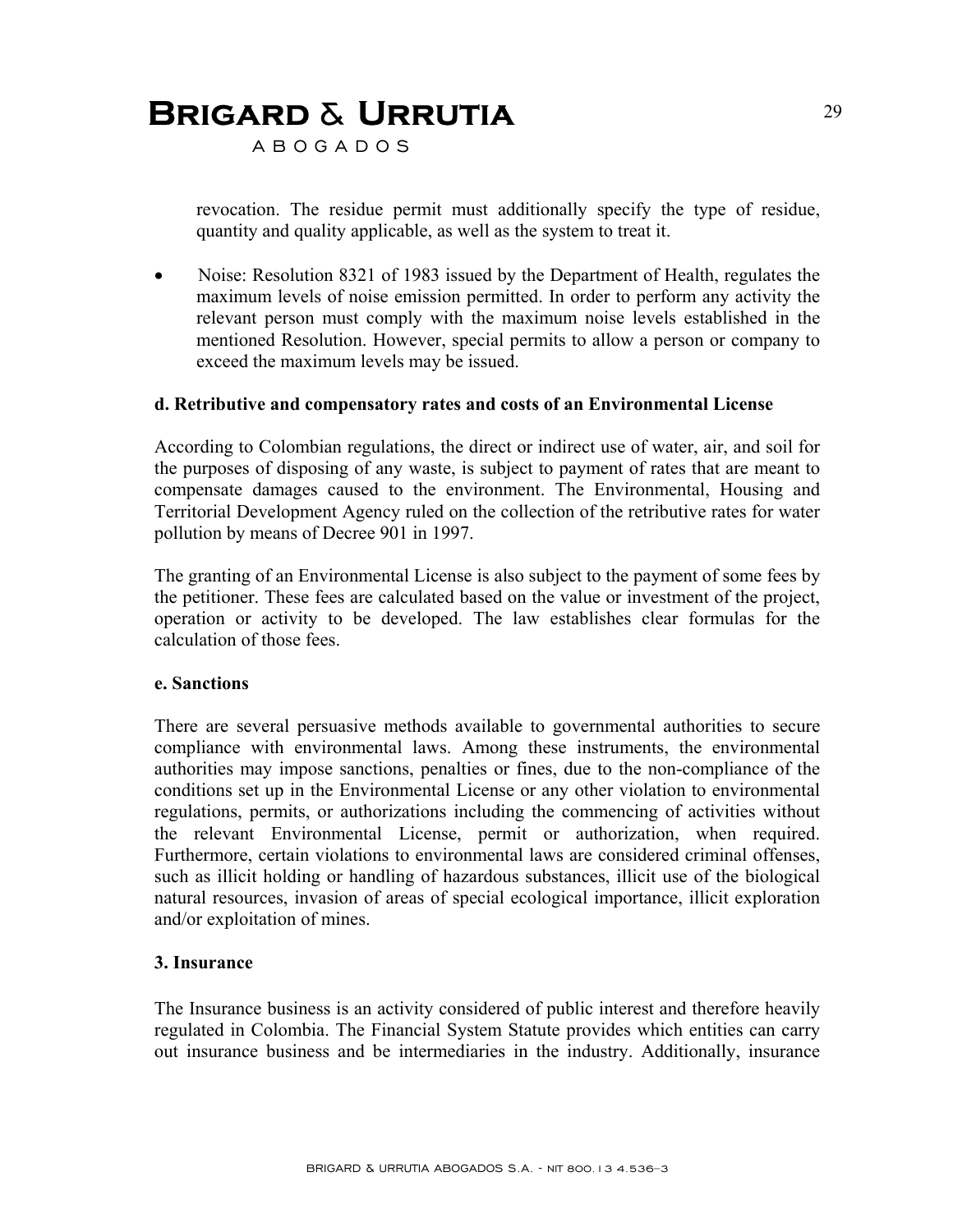A B O G A D O S

entities are subject to special capital, net worth and investment requirements. Insurance entities and intermediaries are subject to the supervision of the Banking Authority (*Superintendencia Bancaria*).



Source: Fasecolda

#### **a. Authorized Insurance Entities**

Pursuant to the Financial System Statute, only insurance companies or cooperatives duly incorporated in Colombia with the prior authorization of the Banking Authority are authorized to carry out insurance business in Colombia.

Notwithstanding the above, foreign insurers may sell insurance business in Colombia with the prior authorization of the Banking Authority on a case-by-case basis. The Authority grants such authorization based upon reasons of general interest.

The Banking Authority has stated that in order to grant the authorization it will take into account the situation of the Colombian market, the offer of insurance products by Colombian insurers, the cost of insurance premiums, their coverage at a national, regional and worldwide level and the reinsurance market.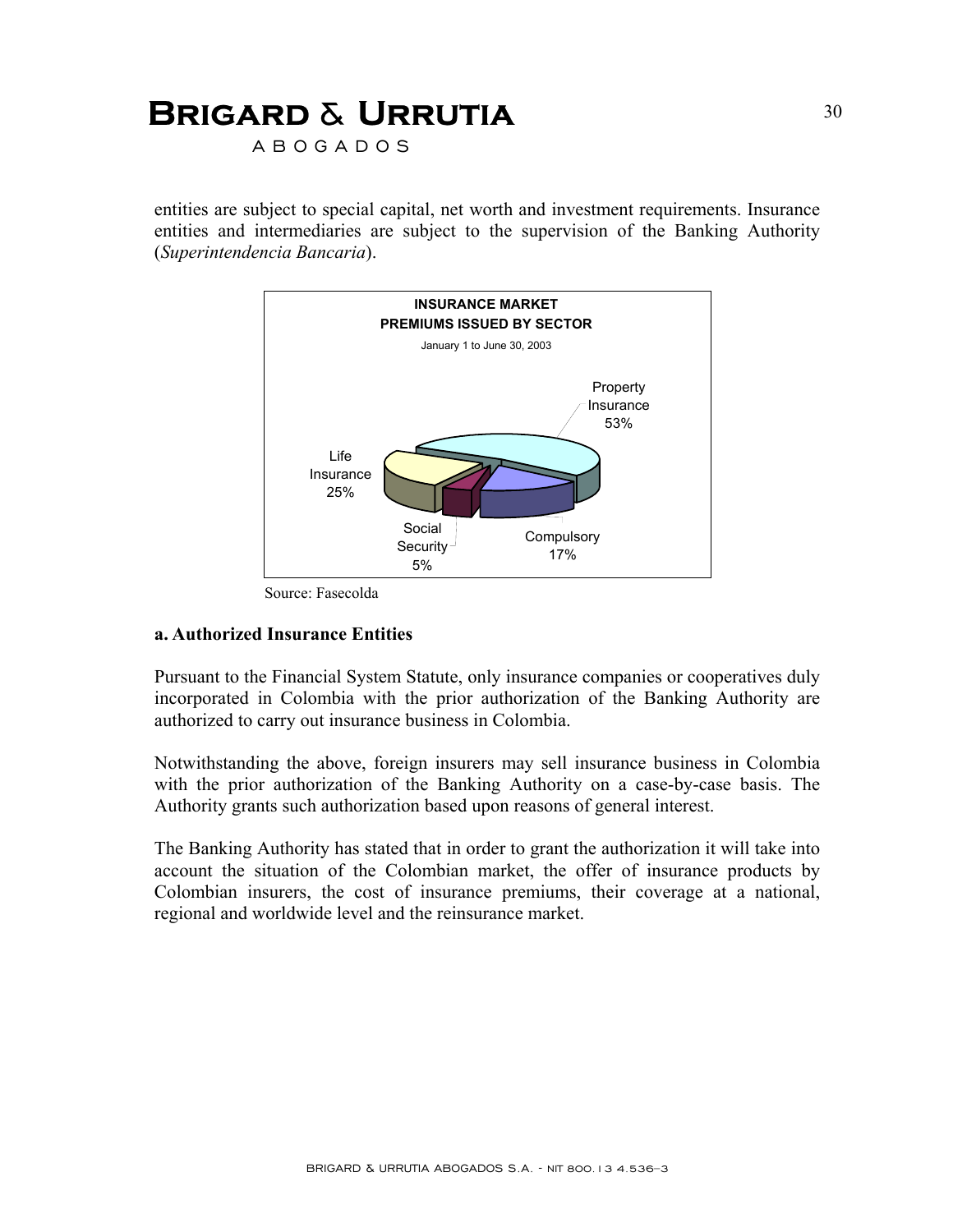A B O G A D O S



Source: Fasecolda





#### **b. Authorized Reinsurance Entities**

The Reinsurance business is only available to (i) Colombian insurance companies, (ii) Colombian reinsurance companies and (iii) foreign re-insurers (a) registered before the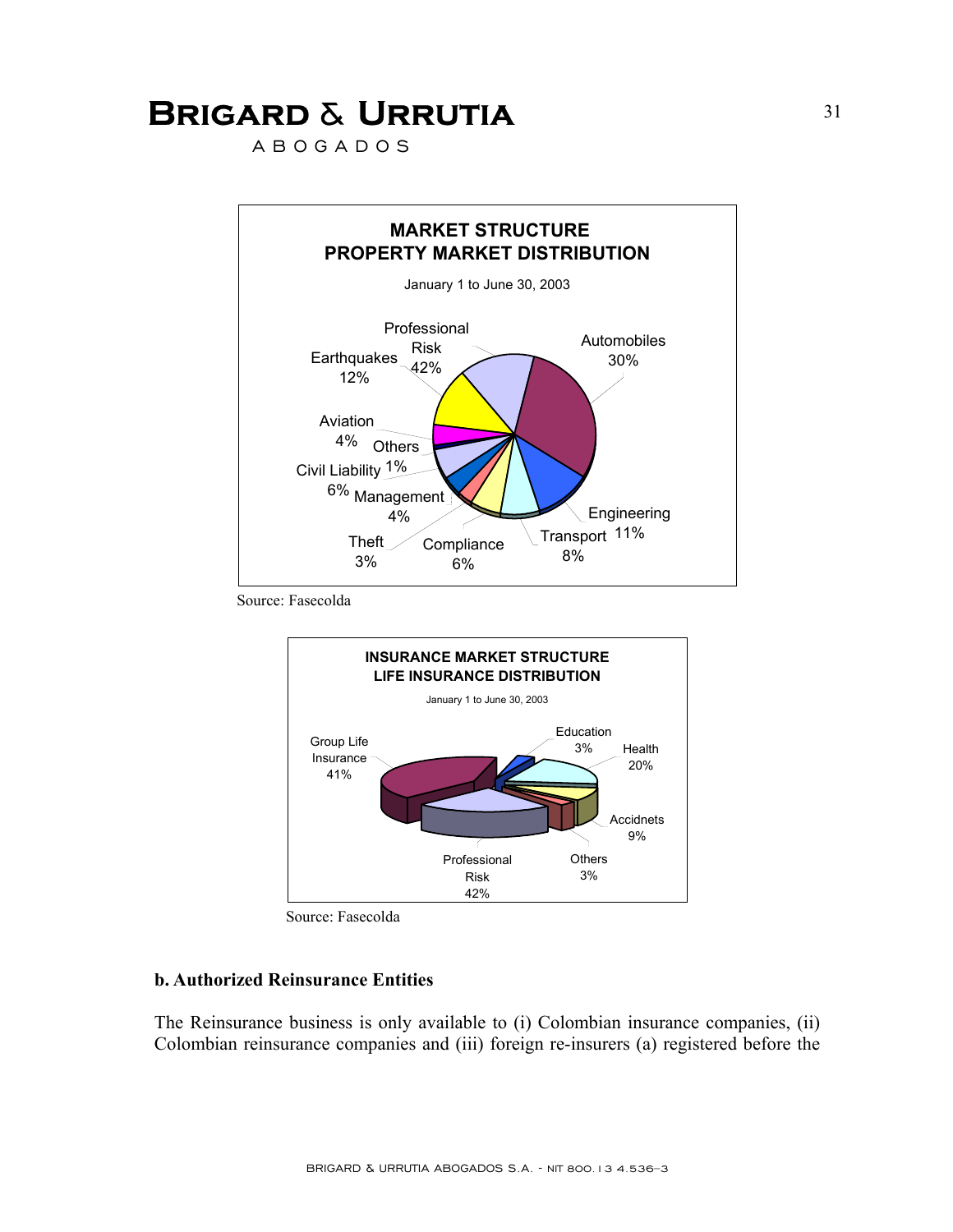A B O G A D O S

Banking Authority at the Registry of Foreign Re-insurers and Re-Insurer's Brokers (REACOEX) or (b) which have incorporated a representative office in Colombia.

Registration in REACOEX is made at the request of the interested party by submitting certain information and documents concerning the credentials of the interested party. The Banking Authority will grant the registration if the relevant company meets the set as to solvency, experience in the industry and professional requirements.

Re-insurers can establish representative offices in Colombia to undertake reinsurance underwriting activities. Such representative offices are subject to prior approval from the Banking Authority and thereafter to its supervision.

Representative offices are entitled to underwrite risks on behalf of their home offices but cannot, under any circumstances, undertake directly or indirectly any insurance activities.



Source: Fasecolda

#### **c. Authorized Entities to Intermediate Insurance**

The intermediation of insurance is an activity subject to the supervision of the Banking Authority. Only insurance agencies, agents and insurance brokers duly authorized by the Banking Authority are entitled to promote insurance business in Colombia and such intermediaries can only perform intermediation in the insurance business and activities related thereto.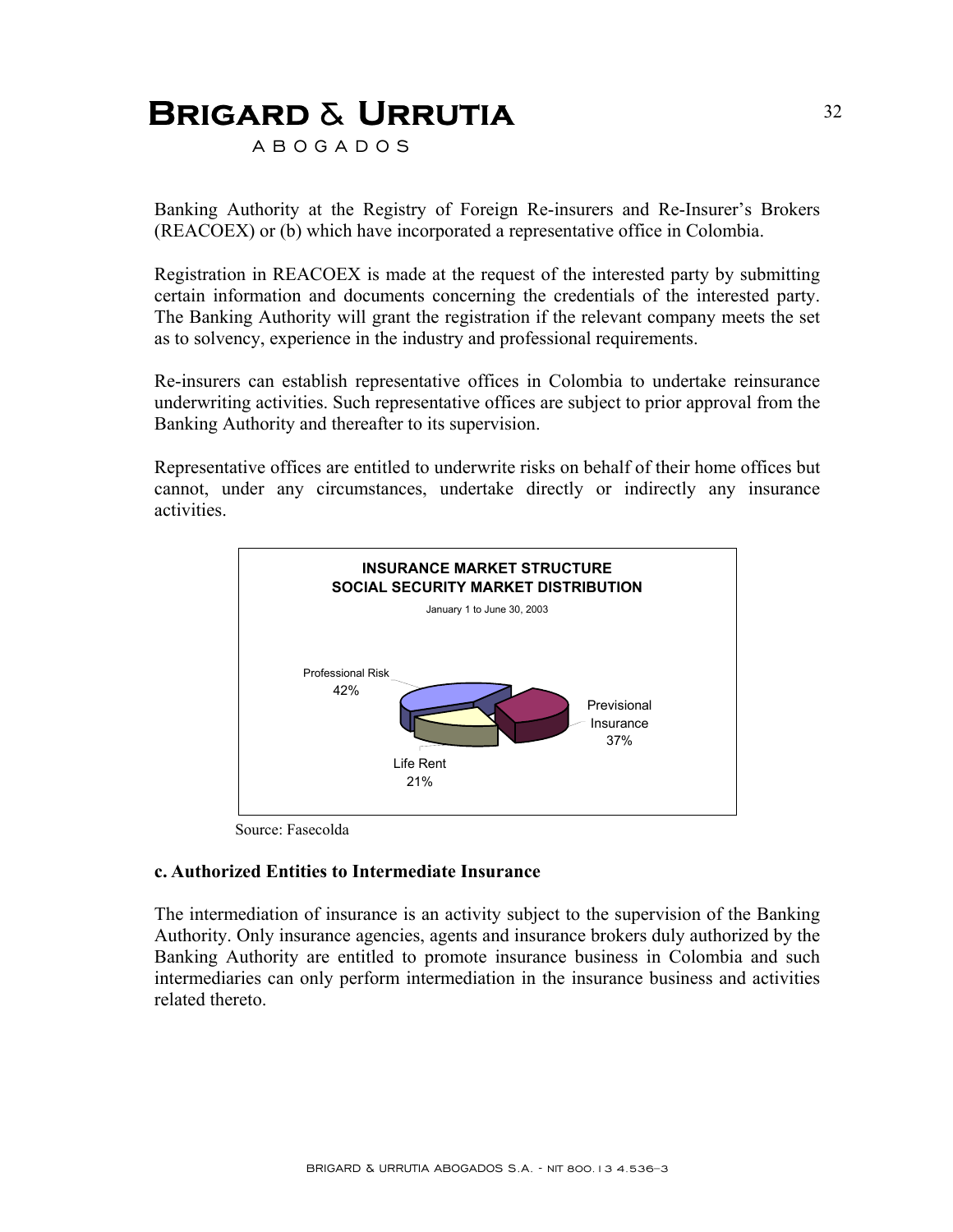A B O G A D O S

The violation of insurance regulations such as the promotion by an insurance intermediary of insurance activities carried out by an unauthorized foreign insurer may lead to unfavorable consequences for said intermediary.

#### **d. Restrictions**

The Colombian insurance industry is still very protectionist. The Financial System Statute provides that assets located in Colombia, as well as Colombian residents in respect of their persons, must be insured with (i) Colombian insurers duly authorized to operate in Colombia or (ii) foreign insurers, provided that the party seeking to insure a risk with a foreign insurance underwriter obtains the prior approval from the Banking Authority.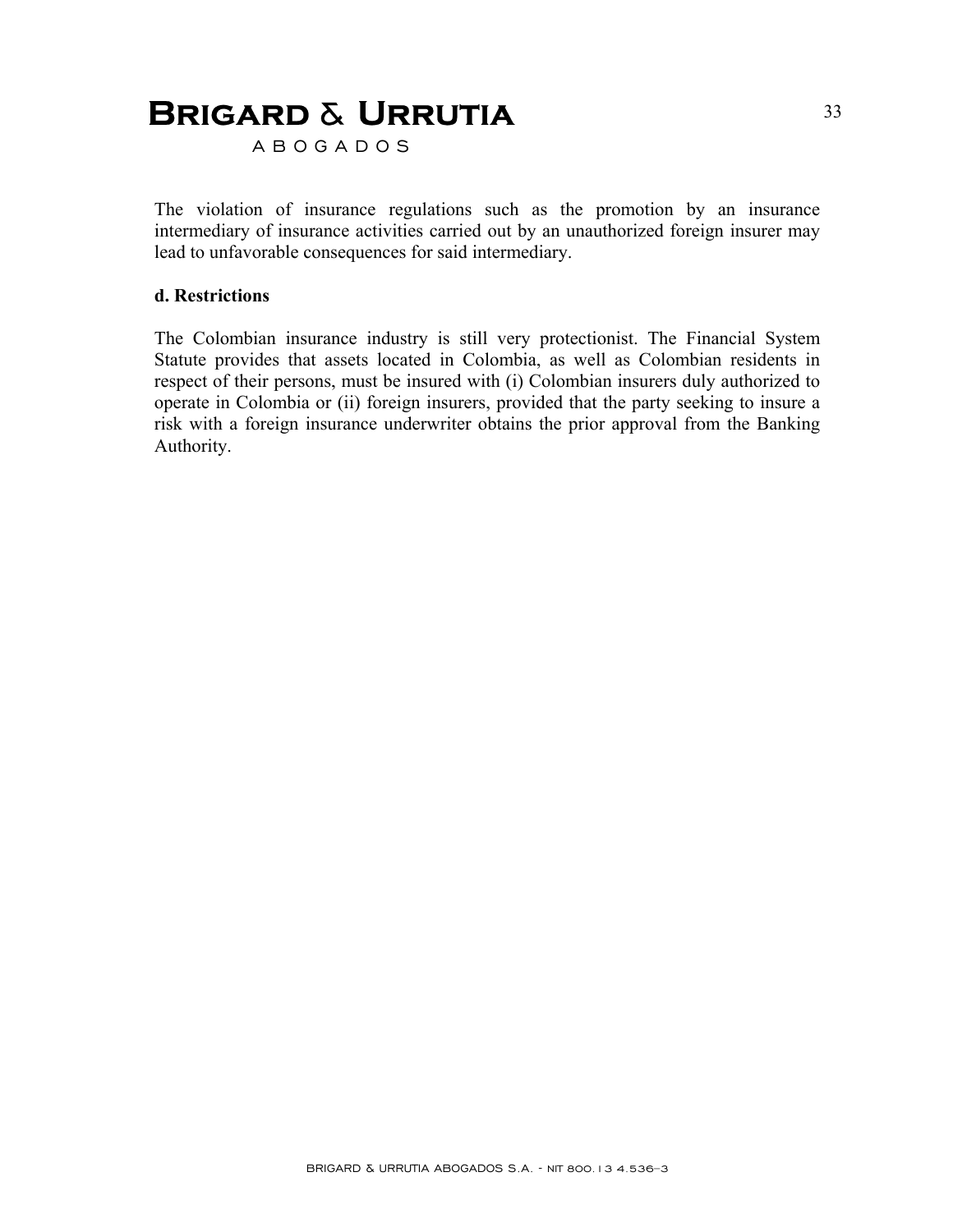A B O G A D O S

### **V. STRUCTURES FOR A BUSINESS IN COLOMBIA**

#### **1. Government participation and restrictions**

Colombia's government owns and participates in different kinds of companies in the national, regional and city levels. This government ownership of companies is permitted by the Constitution<sup>21</sup>. The level of participation of the government varies. In some cases companies are wholly owned, in others the government has major participation while in others, though not often, it is simply a minor player. The companies in which the government participates are usually the ones that develop activities related to public utilities such as, health, electricity and telecommunications. Nevertheless, it may also participate in any other sector of the economy. The ownership and participation of government in entities is basically a consequence of old policies which aimed at a centralized and protectionist government.

Since the 1990´s there has been a trend of the government to privatize the companies it owns as well as to reduce its participation in others. As a result, a number of public or government owned companies have ended up in the hands of private entities. Such has been the case with companies that engage in public utilities like electricity, telecommunications, public transportation and water. The major reason for this trend is that the government needs to reduce its costs and expenses while in other cases it has been convenience that has caused such privatizations.

It is fair to say that as of the early 1990's the government has tended to be reluctant to participate in the ownership or operation of entities, preferring entities to operate independently.

Notwithstanding the latter, there are a few areas where the government is overzealous of its monopoly and allows absolutely no private participation. Such is the case of activities related to defense, the armed forces and the production of distilled liquors.

There are some business restrictions that the Constitution establishes. Some are related to the development of financial activities that involve the receipt of money, such as banks, brokerage and insurance companies amongst others. In these activities, the law established some specific requirements that the companies that wishes to engage in such businesses must fulfill in order to obtain the necessary permissions to operate in Colombia.

1

<sup>&</sup>lt;sup>21</sup> Article 334 of the Colombian Constitution.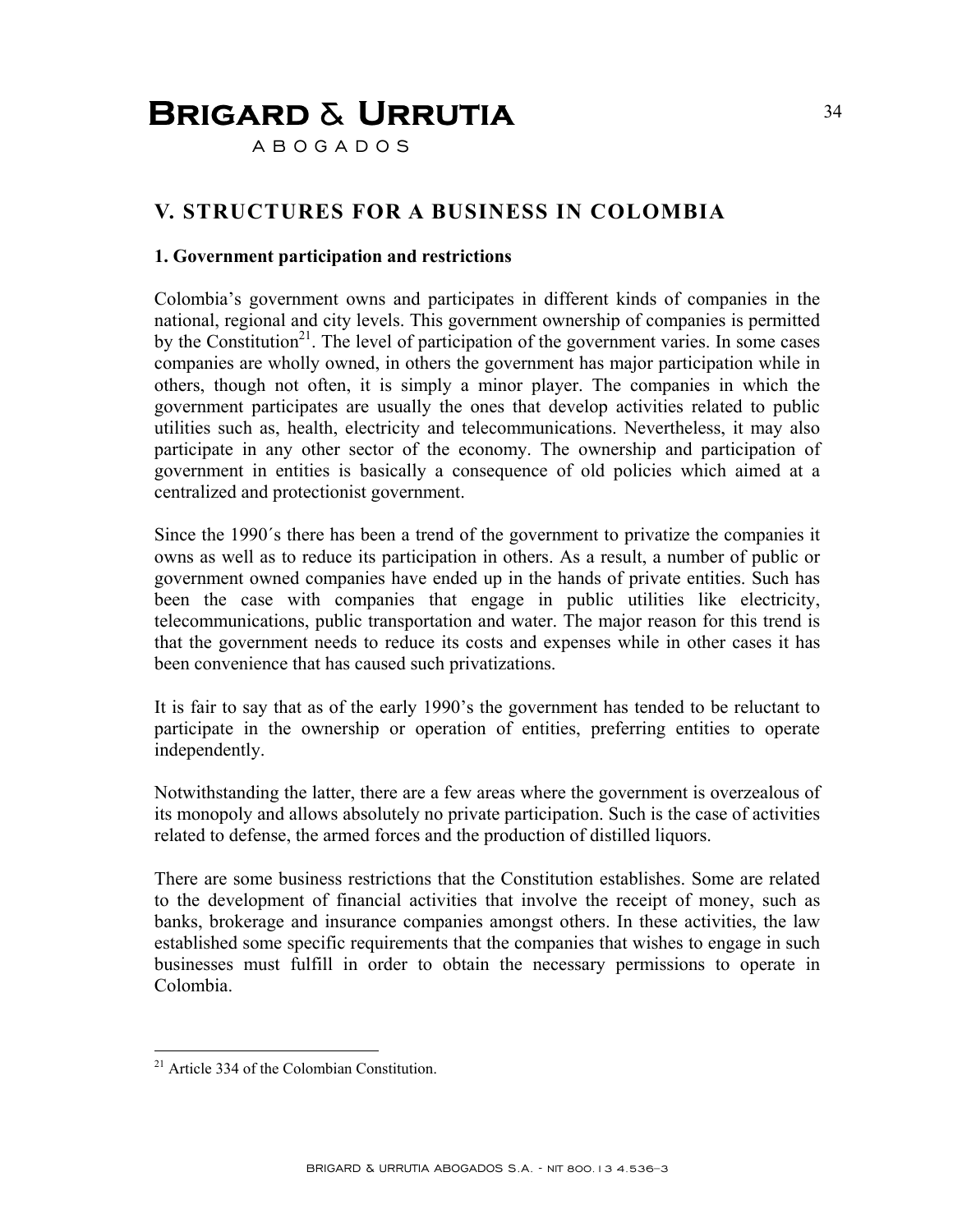A B O G A D O S

#### **2. Implications of having permanent business in Colombia**

If a company wishes to engage in permanent businesses in Colombia it must observe some rules in order to avoid any mishaps.

Given the amplitude of the term "permanent businesses", the Colombian Commercial Code opted to list some of the most common activities that are considered permanent. This list is not exhaustive and therefore allowing other activities to be considered permanent as well, analyzed on a case-by-case basis. The Colombian Commercial Code considers as permanent activities the following:

(i) The opening of an establishment of a business office in the territory of the Republic of Colombia. The law specifically mentions that these include technical or consultancy businesses;

(ii) To intervene as contractor in the performance of constructions or in the rendering of services;

(iii) To participate in any way in activities that have as a corporate purpose the use, exploitation or investment of funds that originate from private savings. These activities include banking, brokerage and life insurance;

(iv) To engage in any of the branches or services of the mining extraction industry;

(v) To obtain from the Republic of Colombia a governmental concession or its assignment thereto, or to participate in any way in its exploitation;

(vi) If the operations of the corporate bodies of the company take place in the Colombian territory.

If a foreign company wishes to engage in permanent business in Colombia it may establish a branch located in the Colombian territory (please refer to Section 3 (g) of this chapter for information in this connection). The company may also establish a Colombian company/corporation to expound its activity. Both are viable options allowed by Colombian law.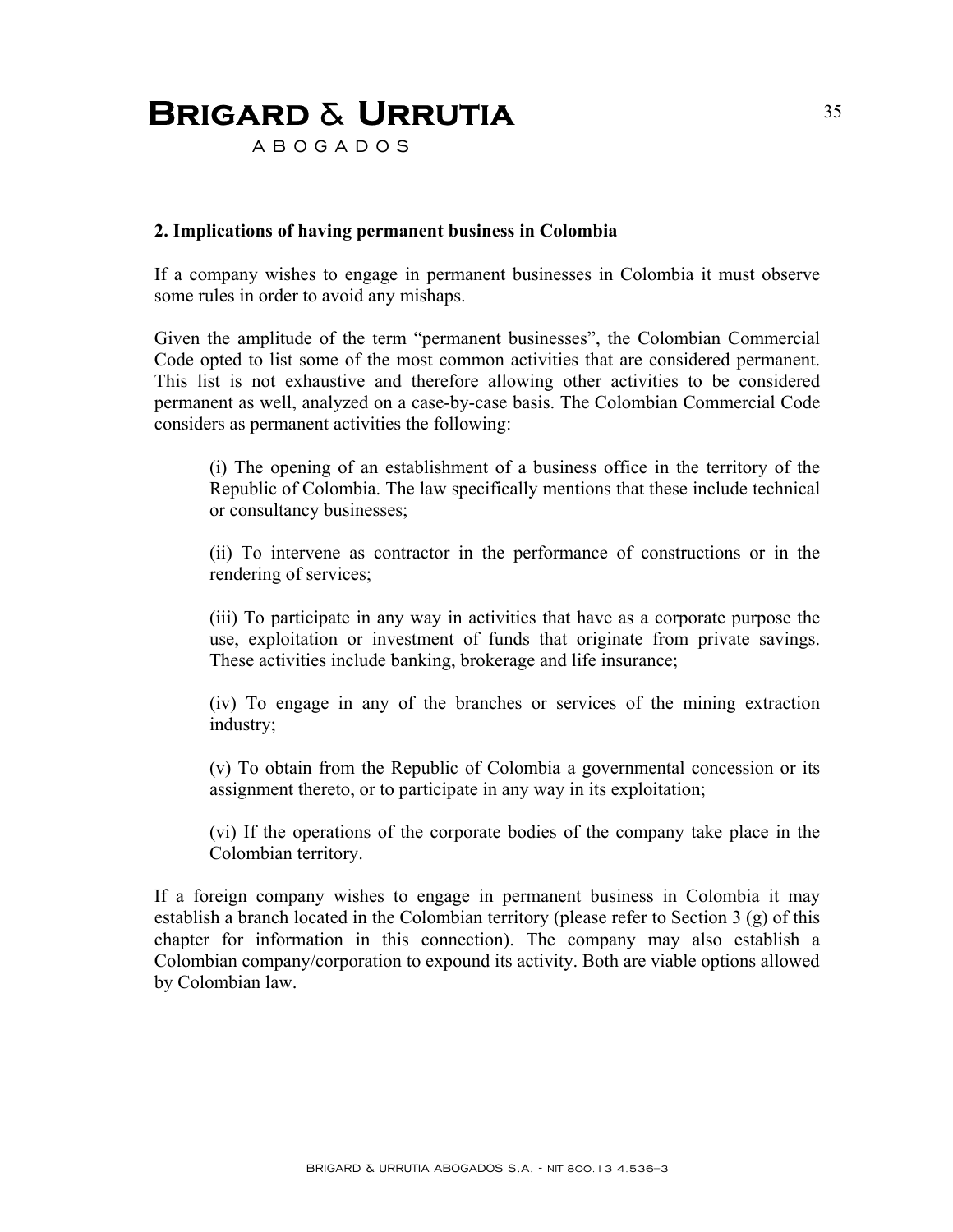A B O G A D O S

#### **3. Investment methods**

#### **a. General Comments**

As a general rule, in the by-laws of a Colombian company (that is, any company incorporated under Colombian Law), its shareholders or partners must establish among other things, (i) the corporate purpose of the company, which shall be express, and (ii) the term of duration of the company. If such is not established, the company can be declared non-existent.

The only exception to the above mentioned rule is the sole proprietorship, in which the by-laws can state as corporate purpose "the performance of any legal activity" and the term of duration can be indefinite.

#### **b. Corporation**

The capital of a Corporation is divided into shares, which are freely negotiable by endorsement, unless the by-laws provide for a right of first refusal in favor of the shareholders. The Corporation requires that there be at least 5 shareholders, none of whom can own directly more than 94.99% of the outstanding shares of the Corporation. There is no limit to the number of shareholders of the Corporation.

The Corporation requires a Board of Directors composed of at least three principal members and their respective alternates. The powers of the Board of Directors typically include (i) the appointment of general managers and officers of the Corporation, (ii) the authority to issue shares subject to pre-emptive rights in favor of the remaining shareholders, and (iii) the power to approve certain acts of the general managers as provided for in the by-laws of the Corporation.

Nevertheless, the most important decisions such as (i) distribution of profits, (ii) capitalization, and (iii) waiver of preemptive rights, should remain at all times in the hands of the Shareholders Assembly. Such powers cannot be assigned to the Board of Directors.

The Securities Authority (*Superintendencia de Valores*) is currently working on a draft law whereby it wishes to regulate certain matters pertaining to corporations that trade their shares in the stock exchange.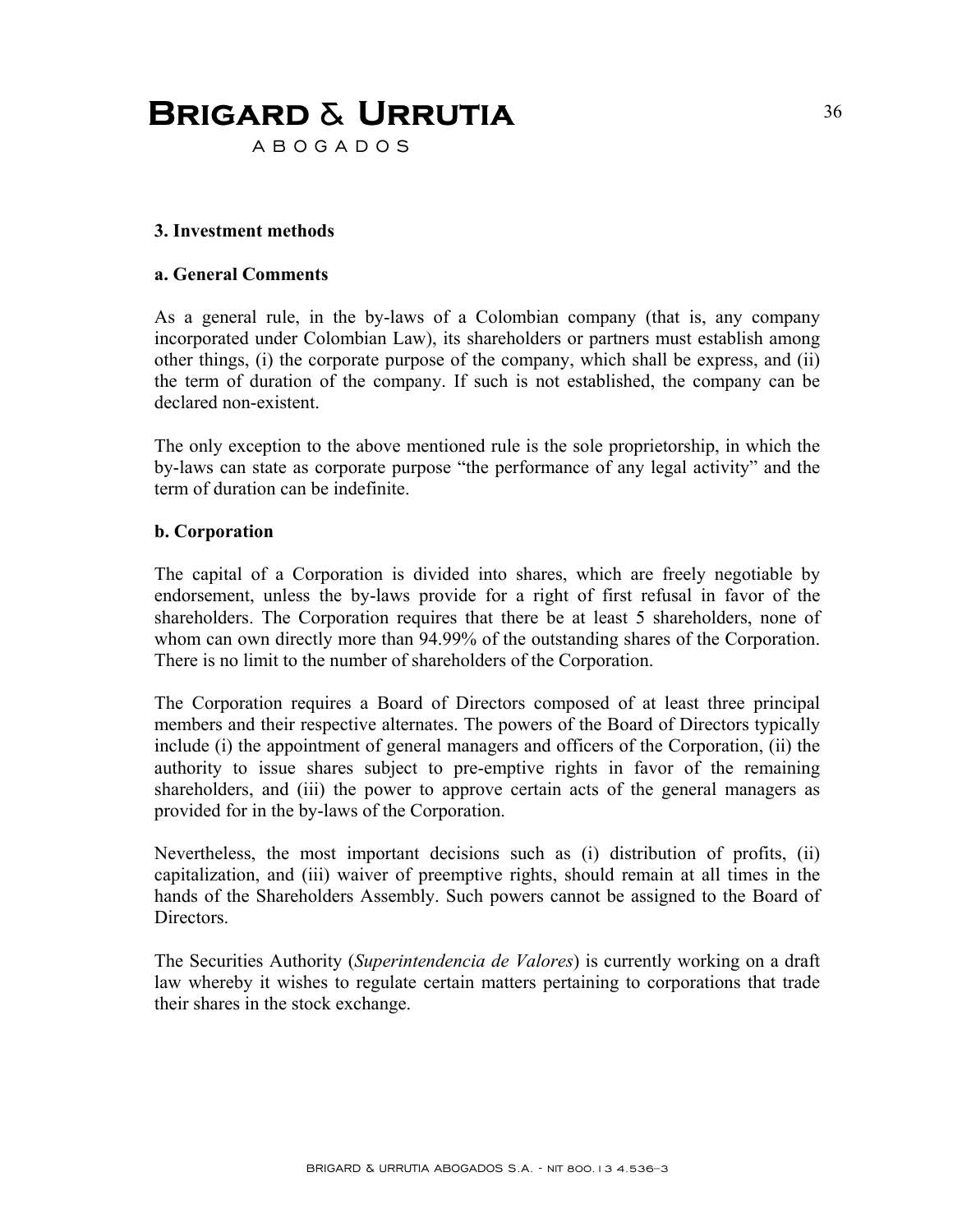A B O G A D O S

### **c. Limited Liability Company (LLC)**

The Limited Liability Company ("LLC") requires at least two partners and may not have more than 25 partners. The capital of a LLC is divided into quotas of capital. The transfer of quotas implies an amendment of the by-laws of the LLC and must be executed as a public deed before a local notary public.

The LLC does not require a Board of Directors. The LLC is deemed to be managed directly by the partners, although they are entitled to delegate their authority to general managers.

A LLC does not require a fiscal auditor except either (i) if its gross assets exceed the sum of *circa* USD\$ 539,00 or (ii) if its gross income exceeds the sum of *circa* USD\$ 323,000, both for year 2003.

In a LLC the partners are, as a general rule, only liable to the extent of their equity contributions to the company, with the exception of taxes, where the partners are jointly and severally liable with the company for taxes not paid by it, and moneys owed to employees and not paid by the company (e.g salaries, fringe benefits, vacations, indemnities, etc).

#### **d. Limited Partnerships**

The Limited Partnerships are formed by two types of partners: (i) the managing or general partners, who are joint and severally liable, and (ii) the limited partners, whose liability is limited to their contributions.

There are two types of limited liability partnerships:

(i) The Simple Partnership, whose name is formed by the complete name, or by the surname of one or more general partners followed by the expression " *& Compañía*" and then by the abbreviation "S. en C." Its capital is divided into quotas of equal value. In the Board of partners, the partners have as many votes as do the quotas they own. As a general rule, the limited partners will only liable to the extent of their equity contributions to the company, with the exception of taxes, and amounts owed to employees and not paid by the company (e.g salaries, fringe benefits, vacations, indemnities, etc), where they will by jointly and severally liable with the company.

(ii) The Stocks Partnership, whose name is formed by the complete name, or by the surname of one or more general partners followed by the expression " & Compañía" and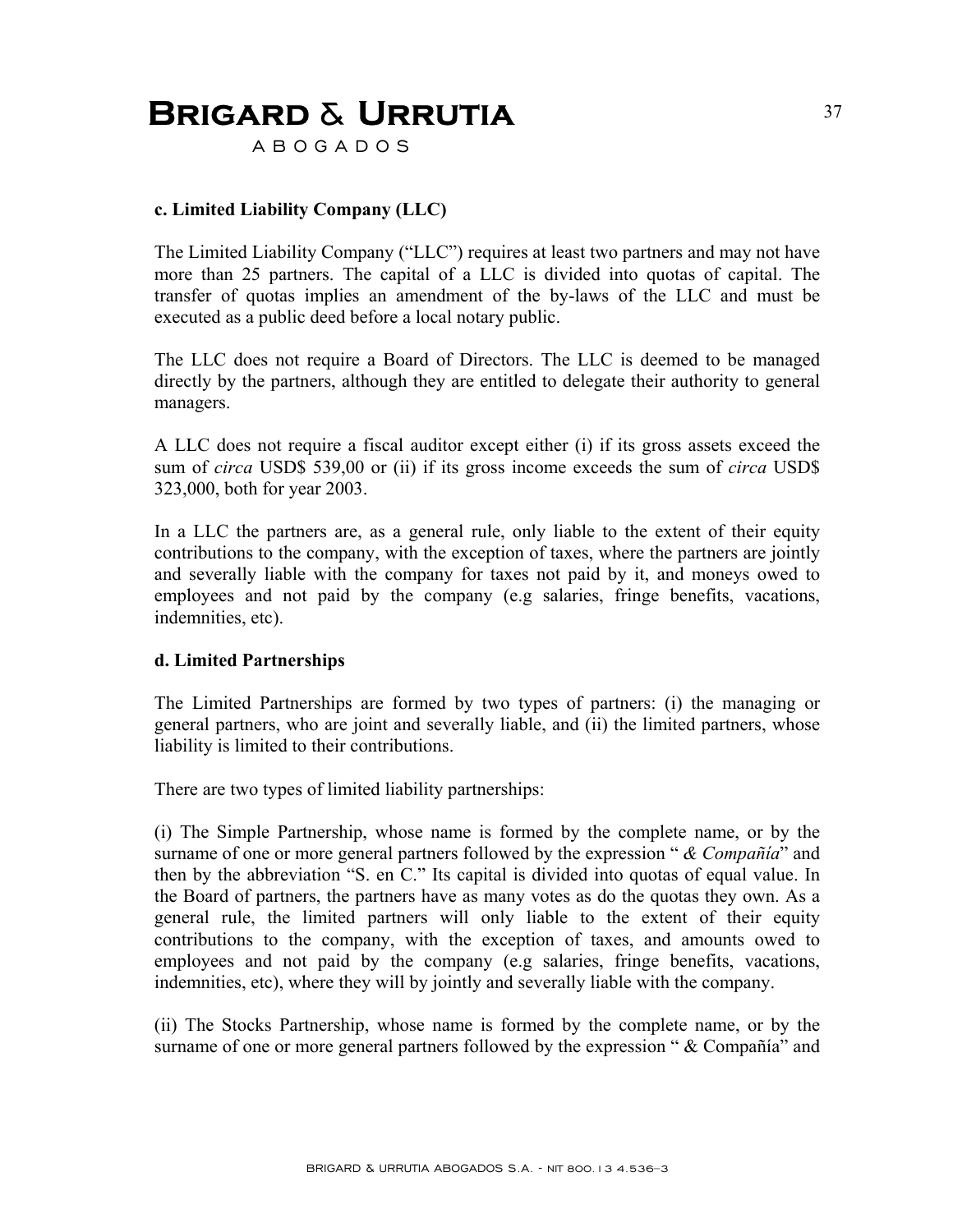A B O G A D O S

then by the abbreviation "S. en C.A.". Its capital is divided into shares of equal value. The limited partners will only liable to the extent of their equity contributions to the company.

#### **e. Unlimited Liability Company (ULC)**

The Unlimited Liability Company ("ULC") is a Company administered by all its partners, or by a manager elected unanimously by the partners. Under Colombian law, the partners of an ULC are jointly and severally liable for the transactions of the partnership. The ULC requires at least two partners. Colombian law does not provide for a maximum limit on the number of partners of the ULC.

The Company's business name shall be made up of the full name or surname of one or more partners followed by the words "and company", "brothers" and "sons", or similar expressions.

Any Company may become a partner of an ULC provided the decision is approved unanimously by the partners or shareholders. Likewise, unanimity is also required for the following decisions: (i) total or partial assignment of the interests held by a partner in the general partnership; (ii) assignment of administrative and control functions to a person alien to the ULC; (iii) exploitation by one of the partners, on its own behalf or for third parties, directly or indirectly, of the same type of business in which the URL is engaged, and (iv) be part of other companies engaged in the same type of business of the ULC and participate in their management.

#### **f. Sole Proprietorship (***Empresa Unipersonal de Responsabilidad Limitada* **or EURL)**

Colombian law provides that any individual or company, meeting the requirements to participate in commerce, may incorporate a sole proprietorship.

The rules of the LLC are applicable to the sole proprietorship, with the following exceptions:

- The corporate name of the sole proprietorship must always be followed by the letters E.U, otherwise the entrepreneur will be held liable without limitation for all liabilities of the EURL.

- The term of the sole proprietorship may be indefinite and its corporate purpose may include the possibility of performing any lawful commercial act.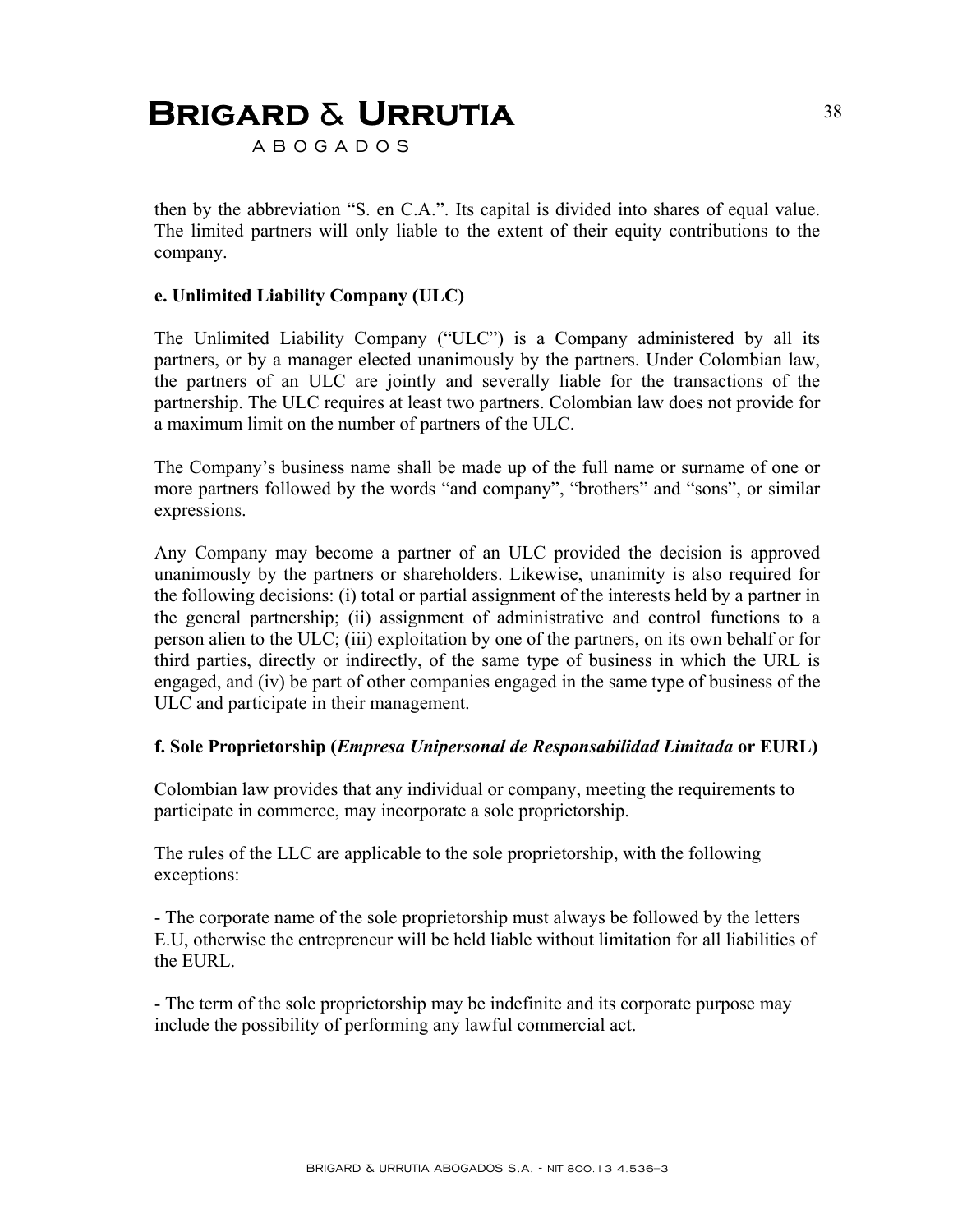A B O G A D O S

- The entrepreneur of the EURL cannot enter into any kind of agreements or contracts with the EURL. Any such transaction will be deemed to be null and void.

#### **g. Branches or Representative Offices**

Under Colombian law, a branch of a foreign company has the same legal personality of its parent company. A branch is an extension of its parent company, hence, it only has an assigned capital, a defined business purpose and its own officers and statutory auditors.

It is important to point out that the parent company is liable for all of the operations and transactions of its Colombian branch.

#### **h. Joint Ventures**

The regulation of Joint Ventures in Colombia is limited to certain economic fields such as petroleum and communications<sup>22</sup>. Nonetheless, Joint Ventures are valid under the contractual principles of Colombian law. Joint Ventures are commonly used in Colombia.

#### **i. Andean Multinational Enterprise (EMA)**

The Andean Multinational Enterprise (*Empresa Multinacional Andina*) (EMA) was created by the Andean Community under Decision 292 of  $1991^{23}$ .

Pursuant to Andean Regulations the EMA must be incorporated as a corporation and shall fulfill all requirements established by the relevant legislation.

The EMA must be located in the territory of the member countries of the Andean Community, that is Colombia, Venezuela, Ecuador, Peru or Bolivia.

For all purposes the name of the Company must be followed by the abbreviation EMA.

The EMA's capital must be divided into shares, which must be denominated in the local currency of the where incorporated, or in the currency allowed by the relevant local laws.

The contributions made by national investors of two or more member countries must add up to more than 60% of the capital stock of the Company.

<u>.</u>

 $22$  Law 37 of 1993.

<sup>&</sup>lt;sup>23</sup> The Andean Community is formed by Bolivia, Colombia, Ecuador, Peru and Venezuela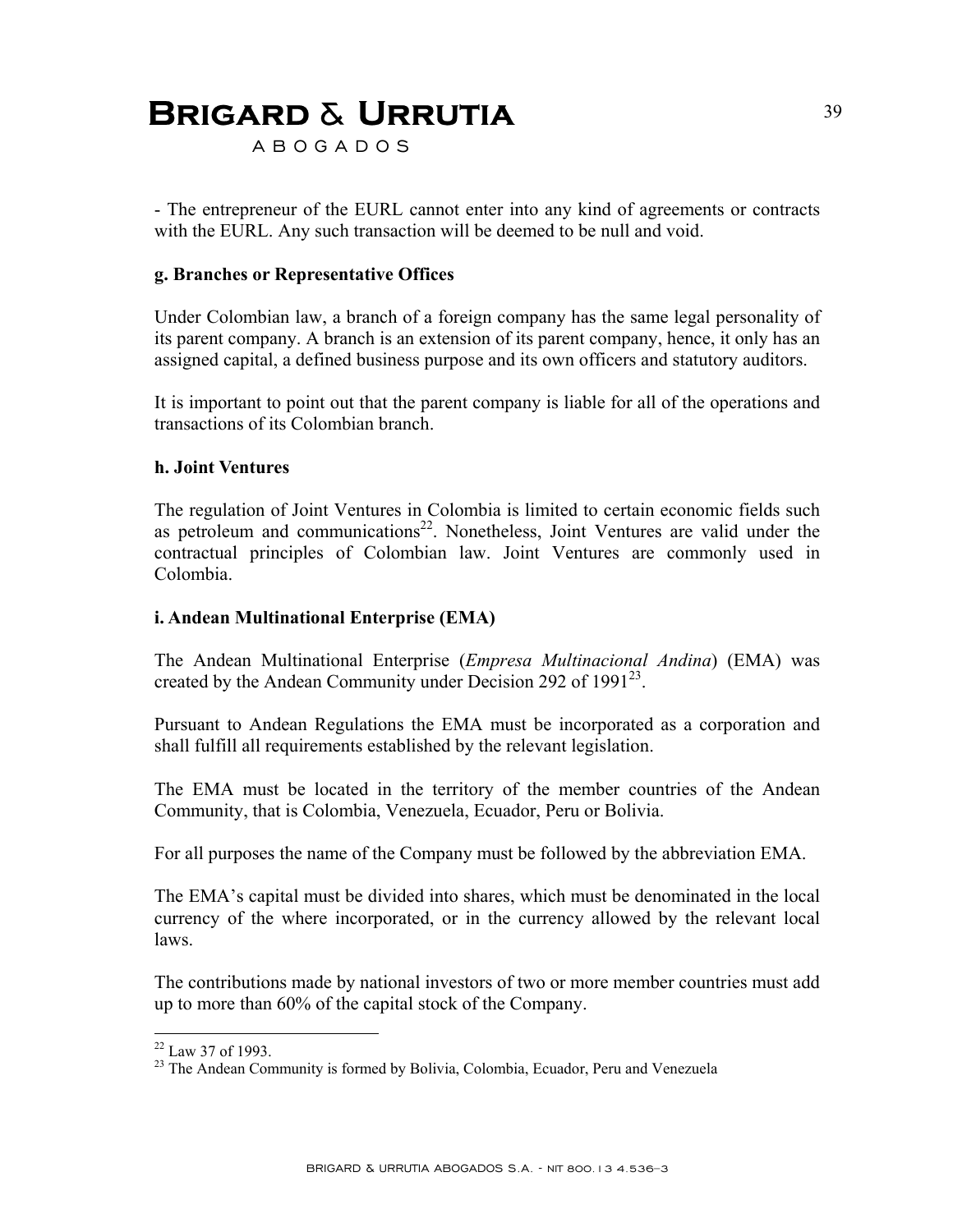A B O G A D O S

The managers of the Company must be, at least, one director of each member country (but only from those countries where and investment of at least 15% of the Company's total equity comes from).

For administrative purposes, the sub-regional majority must be established in each of the corporate departments (i.e. technical, administrative, financial and commercial).

The Company's by-laws must provide a right of first refusal in favor of the shareholders. Nonetheless, any shareholder may resign to the right of first refusal  $24$ .

Within the sixty (60) days following the incorporation/transformation of a Company into an EMA, the corresponding national body (i.e the Chamber of Commerce) shall notify the Andean Board for its registration. Once registered, the Andean Board must notify the other Country members of such registration within the next thirty (30) days<sup>25</sup>.

#### **j. Trust and other fiduciary entities**

Trust Companies may engage in any kind of commercial trust business.

Trust companies, like the rest of the companies in financial system, are licensed and supervised by the Banking Authority, which is in charge of approving the types of operations that the financial entities may undertake.

#### **4. Regime of Incorporation**

#### **a. General Regulations**

In order to incorporate a Corporation, LLC, Limited Partnership or an ULC, the founding partners/shareholders must appear before a local notary public in order to execute the founding charter, which must contain the by-laws of the Company. The founding partners/shareholders must appear either in person or by means of a duly empowered attorney-in-fact<sup>26</sup>.

The Notary Public issues copies of the incorporation deed *(escritura de constitución)*  which must subsequently be registered at the Chamber of Commerce having jurisdiction in the place where the Company is to have its primary location.

1

 $24$  Article 1, Decision 292 of 1991.

<sup>&</sup>lt;sup>25</sup> Article 29, Decision 292 of 1991.

<sup>&</sup>lt;sup>26</sup> Colombian Commercial Code, Articles 110 and 111.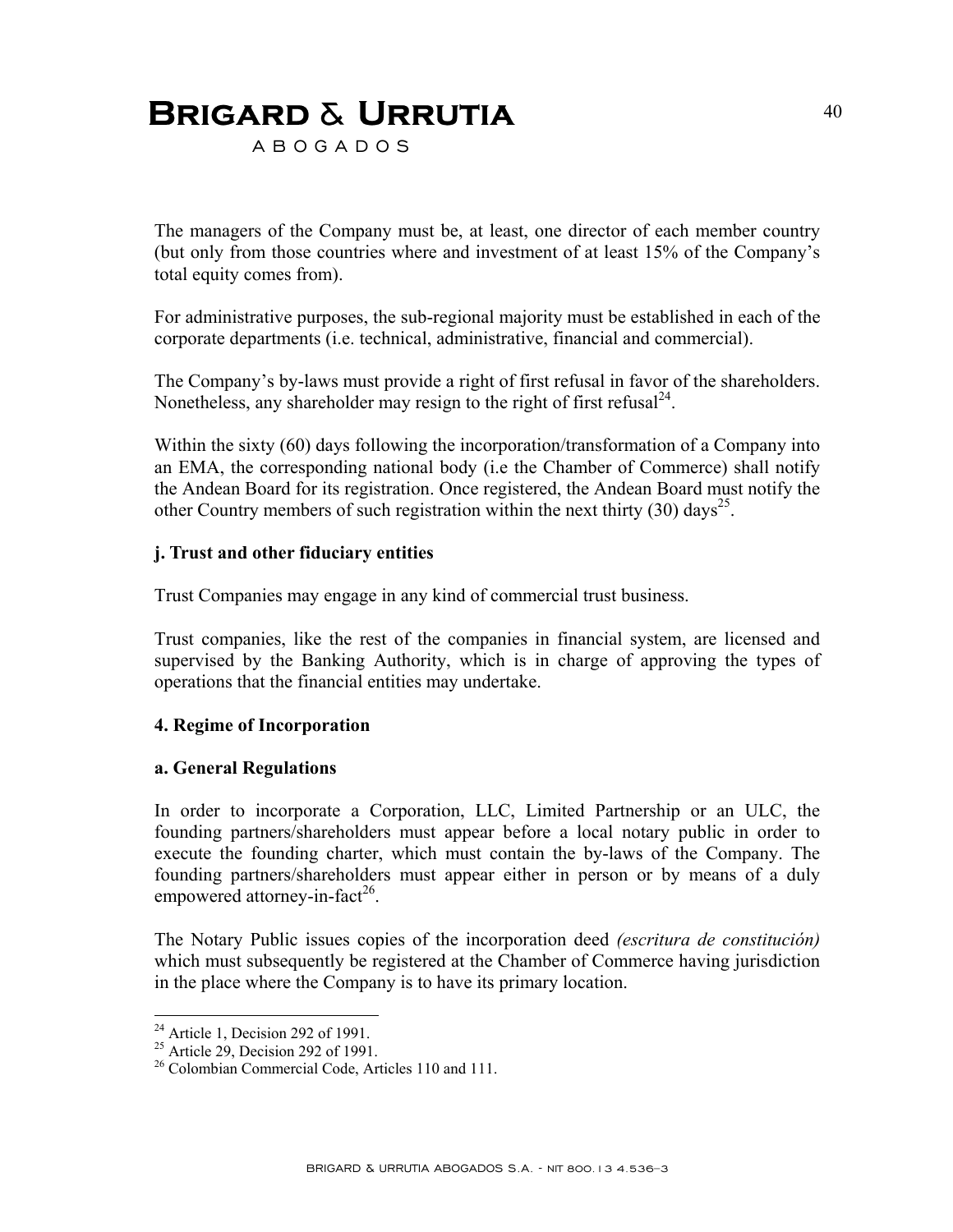A B O G A D O S

Those partners/shareholders that do not appear in person must execute a power of attorney which, in the case of foreign individuals or companies, must be properly certified by a Notary Public in the country of origin, by the competent authority and be legalized in accordance with the formalities required to that effect.

The power of attorney must provide sufficient authority for the attorney-in-fact to form the new Company, execute the founding deed, obtain a tax identification number (*Numero de Identificación Tributaria or NIT*) from the Colombian Tax Administration for the relevant investor and register the investment before the Central Bank (*Banco de la República)*.

It is important to note that the obtaining of a NIT does not imply that the investor obtaining it will be required *per se* to file an income tax returns in Colombia.

#### **b. Special Regulations**

In addition to the general rules, Colombian law provides a special set of rules for the incorporation of a branch of a foreign company, a sole proprietorship and a trust or other type of fiduciary entities:

#### i. Incorporation of a Branch

In order to incorporate a branch, it is necessary to file, before a local notary public, copies of (i) the parent company's founding charter, (ii) the parent company's by-laws, (iii) a resolution from the parent company ordering the opening of the branch, and (iv) a certificate of incorporation and a good standing certificate of the parent company.

The notary public will issue copies of the deed containing the foregoing documents. One copy of said deed must be registered with the local Chamber of Commerce.

All documents to be filed with the local notary public must be either original counterparts or certified copies; the signatures appearing on each document must be certified by a notary or other relevant authority in the country of origin of the parent company and the signature of such authority must be legalized in order to fulfill the Apostille formalities, if the country of origin is a party to the Apostille Convention.

If the country of origin is not a party to said convention, the signature of the relevant authority would need to be certified by a Consulate of Colombia. Upon making its legalization, the Consulate must additionally issue a certificate evidencing that the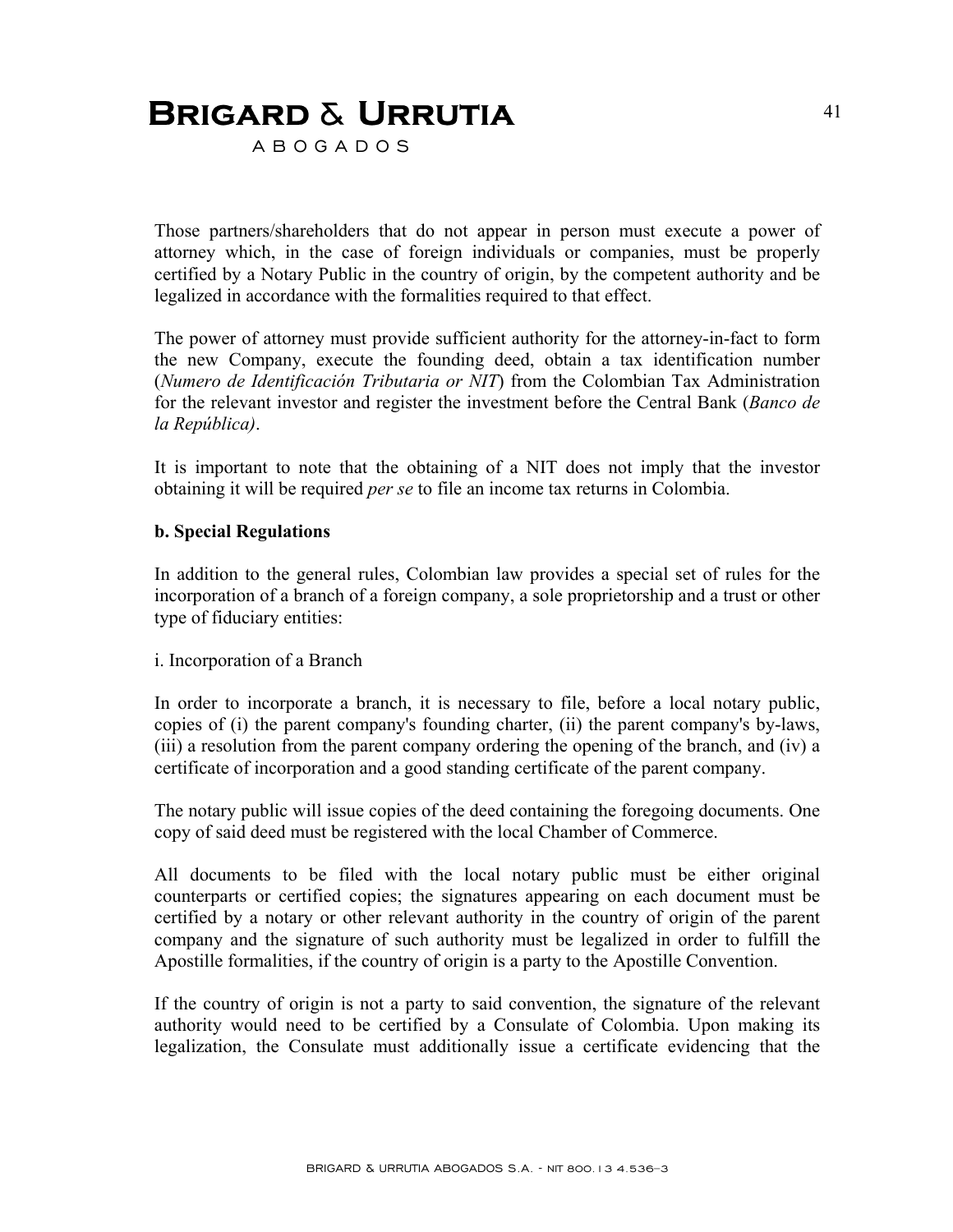A B O G A D O S

company exists and is in good standing in accordance with the laws of the relevant jurisdiction.

ii. Incorporation of a Sole Proprietorship

The Sole Proprietorship may be incorporated either by public deed or by private document. If the EURL is incorporated by means of a private document, it is necessary to file such document before a notary public for its recognition. Once the document is recognized by a notary public, it must subsequently be registered at the Chamber of Commerce having jurisdiction over the place where the EURL is to have its principal domicile.

Upon the registration of the EU before the chamber of commerce the EURL will obtain a tax identification number (NIT) from the Colombian Tax Administration.

iii. Incorporation of a Trust and Other Fiduciary Entities

In order to incorporate a trust company or another type of fiduciary entity, the founding shareholders must file before the Banking Authority a chart containing the draft companies' by-laws, the minimum required capital<sup>27</sup>, the curriculum vitae (cv) of each of the shareholders and of the person that is to be the general manager of the trust, a financial analysis that demonstrates the viability of the Company and the additional information required by the Banking Authority.

Within the following five (5) days upon receipt of all documents requested, the Banking Authority will publish a notice in a well known, firmly established newspaper, in order for third parties to object the incorporation of the trust. This procedure shall be done twice with a seven (7) day period in between.

Once the above mentioned procedure is completed, the Banking Authority will have a six (6) month period to approve or reject the incorporation of the trust.

Once the Banking Authority has approved the incorporation of the trust, it may be incorporated by means of the same procedure established for the Corporations<sup>28</sup>.

1

<sup>27</sup> Colombian law provides a minimum permanent required capital of approximately USD 1,266,000 for year 2004. This amount is adjusted each year by the DANE (National Statistics Department) with the Consumer Price Index.

 $28$  For information in this connection, please refer to Section VII 3. b. above.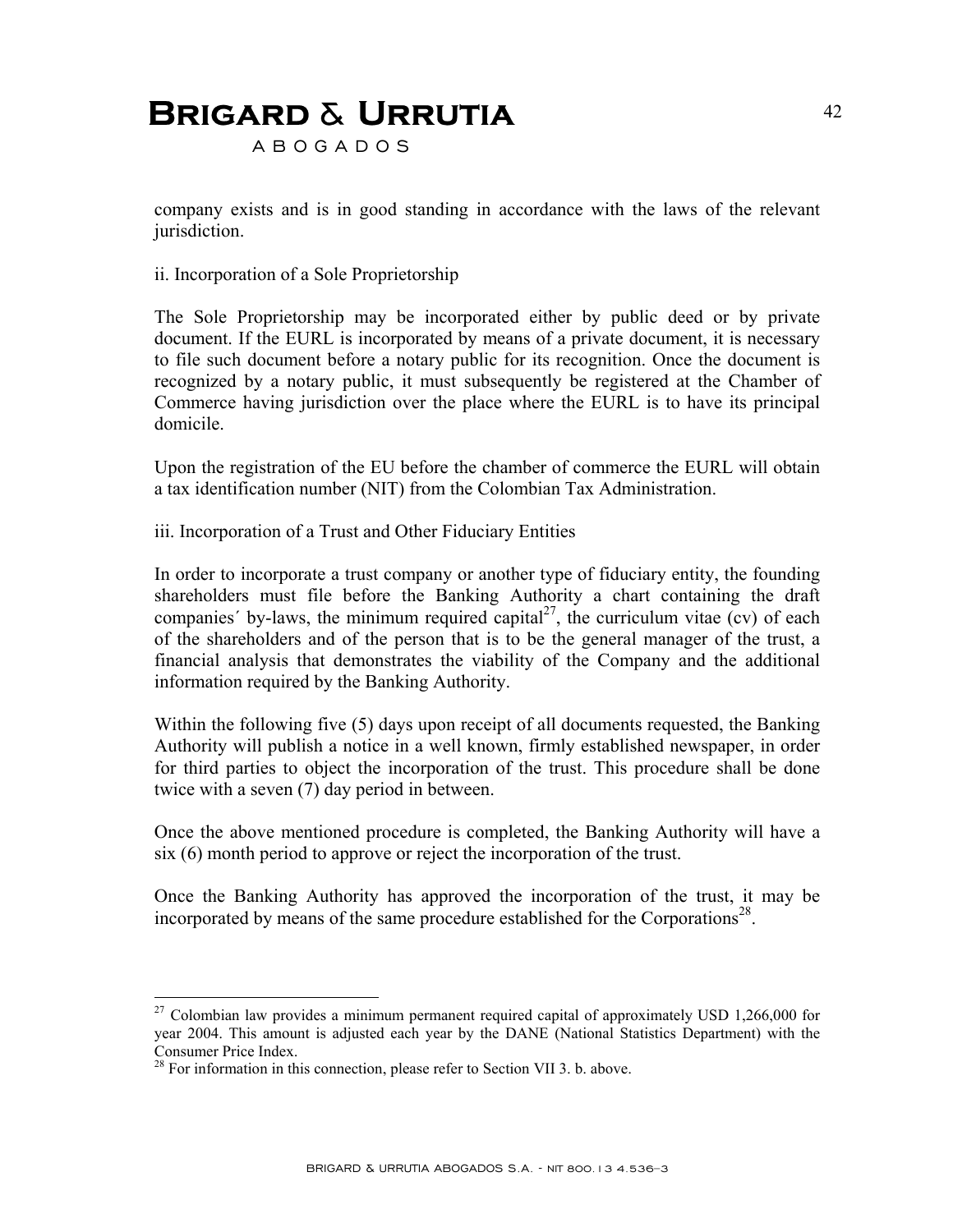A B O G A D O S

### **VI. TERMINATION OF A BUSINESS**

Colombian insolvency laws provides for *concordato*<sup>29</sup>, reorganization and compulsory liquidation. Law 222 of 1995 is applicable to *concordatos* and compulsory liquidations of commercial companies, cooperatives, corporations and branches of foreign companies, provided that these entities are not subject to a special regime.

Law 550 of 1999 governs reorganizations of any domestic or foreign enterprise operating on a permanent basis in Colombia, whether its capital is held by private or state owned entities. Law 550 does not apply to companies controlled by the Superintendence of Solidarity Economy *(Superentiendencia de Economía Solidaria)* devoted to financial, savings and credit activities, nor to companies subject to the supervision of the Banking Authority, the Securities Authority, Stock Exchanges and to stockbrokers registered with the National Securities Registry and Intermediaries. Reorganization proceedings will apply in lieu of the *concordato* proceedings for a period of five (5) years starting as of January 1st, 2000.

Additionally, the Financial System Statute provides for the taking of control by the Banking Authority and compulsory administrative liquidation of the entities subject to the supervision of said Authority and the securities regulations providing for the taking of control and liquidation of entities subject to the supervision of the Securities Authority (*Superintendencia de Valores*).

Finally, the taking control of and liquidation of public utilities companies subject to the supervision of the Department of Public Services is subject to the provisions of Law 142 of 1994 and the Financial System Statute.

Below are the relevant features of Law 550 proceedings and compulsory liquidation proceedings of private entities.

#### **1. Law 550 proceedings**

#### **a. Summary**

1

• The relevant authority must decide whether the company qualifies for these proceedings and if so, appoints a promoter. The promoter is an

<sup>&</sup>lt;sup>29</sup> *Concordato* proceedings are a form or reorganization proceeding that have been suspended by Law 550 de 1999 until December 2004. The Superintendence of Companies is currently preparing a draft insolvency law, which is expect to come into effect on January 2005. Thus, is probable that *Concordato*  proceedings will be eliminated from Colombia law.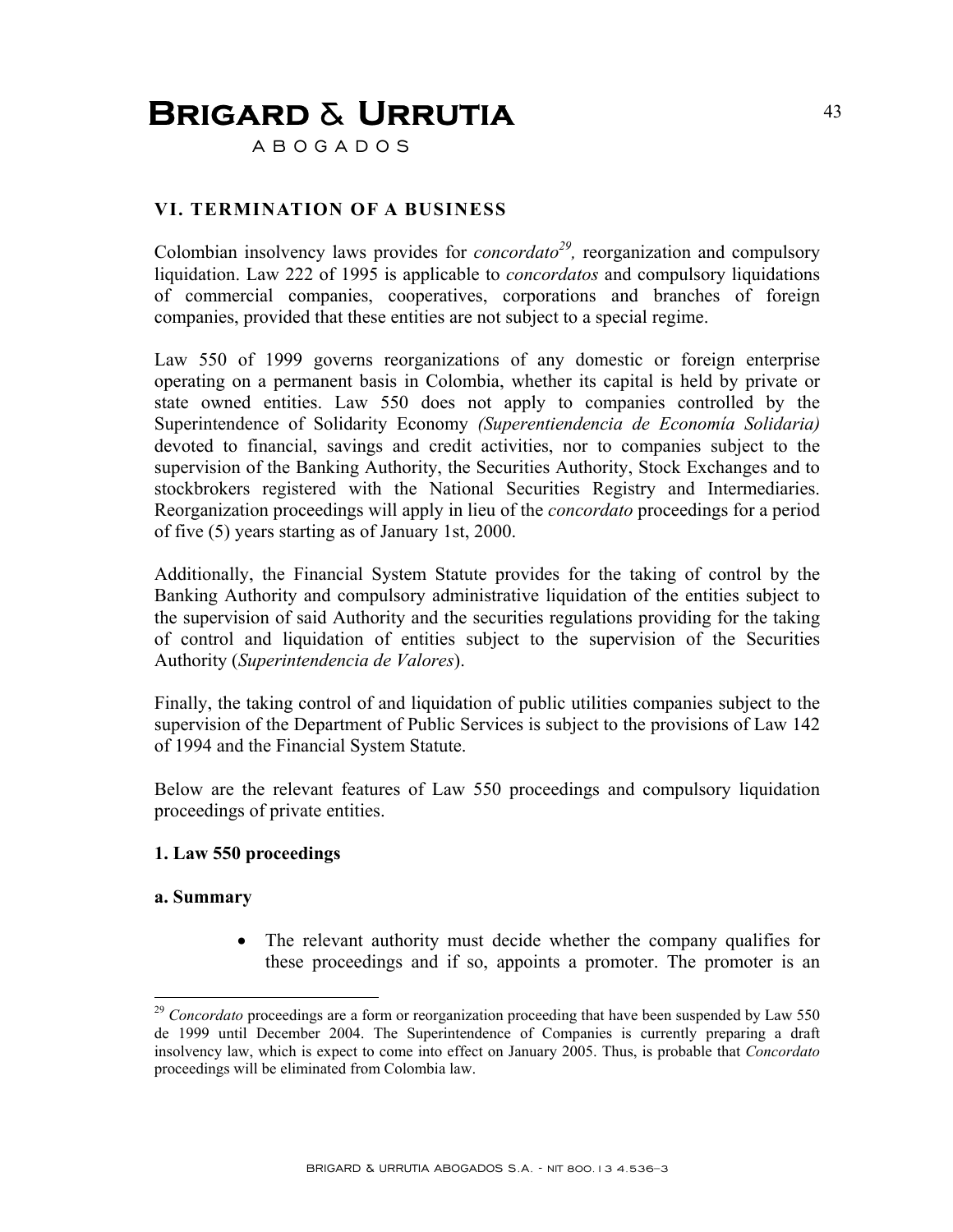A B O G A D O S

independent person who will actively participate as a facilitator of the process. The promoter assists the parties in various tasks, beginning with the gathering of all information relevant to the negotiation, analysis and preparation of the restructuring agreement and is involved in all financial, administrative, accounting, and legal aspects of the agreement. The promoter is not the manager of the company.

- The promoter determines and apportions the voting rights of each creditor and establishes the existence and amount of the liabilities of the company that will be included in the restructuring agreement. The promoter is given four months upon its appointment to comply with this task.
- Once the voting rights of the creditors are determined and finally settled, the company and the creditors will have four months to negotiate and execute the restructuring agreement. Failure to reach an agreement shall force the relevant authority to bring the company into mandatory liquidation proceedings.
- A restructuring agreement shall be approved with a simple majority of the affirmative voting rights of creditors, which represent at least three different classes of creditors. The classes of creditors are the following: (a) internal creditors, (b) employees and pensioners, (c) official/public entities, (d) financial institutions and other entities subject to the supervision of the Banking Authority, and (e) the remaining external creditors.
- Once the agreement is approved, a Creditors' Committee (each class of creditor must be represented in the committee) is created in order to supervise the performance of the agreement.
- The restructuring agreement deals, among various issues, with the following:
- (a) Formation and operating rules for the Creditors' Committee.
- (b) The order, terms and conditions under which the liabilities of the company are to be paid.
- (c) The company's information disclosure practices.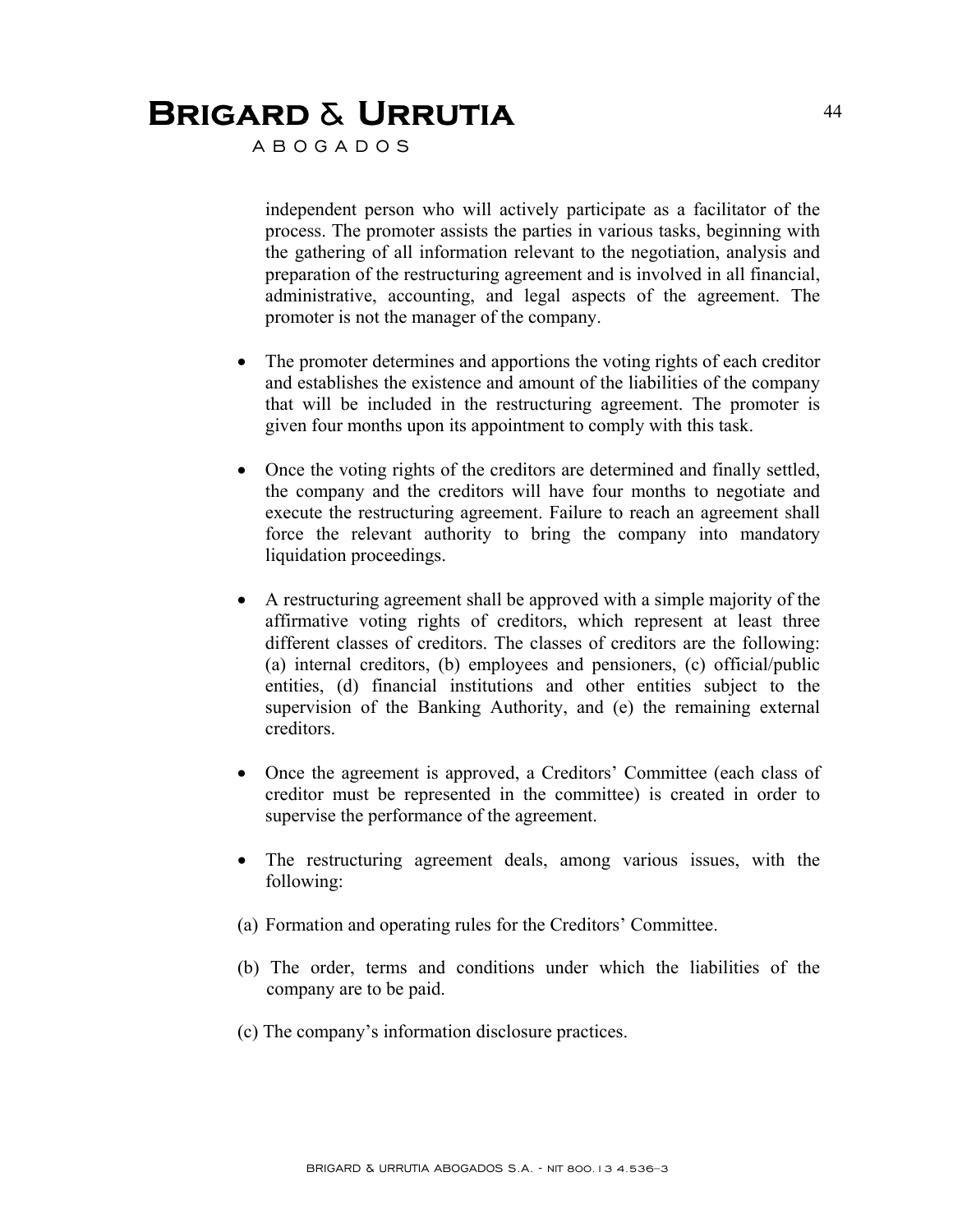A B O G A D O S

- (d) The obligations arising from the company's Corporate Governance Code. Law 550 establishes that the restructuring agreement must include a corporate governance code for the enterprise (*código de conducta empresarial*), in which the parties must include, among others, rules about transactions between related parties, treatment of the cash flow and non-operational assets and implementation of accounting standards.
- (e) The rules to construe, interpret or amend the restructuring agreement.
- (f) Rules applicable to the payment of obligations to stockholders, officers, and controlling companies, which will not enjoy any privilege unless otherwise agreed to with the unanimous consent of the remaining creditors.
- (g) Rules applicable to the distribution of profits and payment of dividends while the agreement is in force.
- (h) Rules applicable to the payment of pensions, if the company has any pension obligations.
- (i) Rules applicable to events of default, the way in which they may be cured and the consequences of such default.
- (j) Payments in kind, conversions of debt into equity or into risk bonds, which require the consent of the relevant creditor.
- The restructuring proceedings are concluded when the restructuring agreement is approved. Within the 10 days following the approval of the agreement, a notice of such approval must be registered before the Chamber of Commerce in the location of the debtor and of its branches, and the agreement must be handed over to the Superintendence of Companies.

#### **b. Important features of a restructuring proceeding for a creditor**

• Payment of debt due prior to the filing of Law 550 proceedings (called "pre-filing debt") will be stayed during these proceedings and will become subject to negotiations between the debtor and its creditors.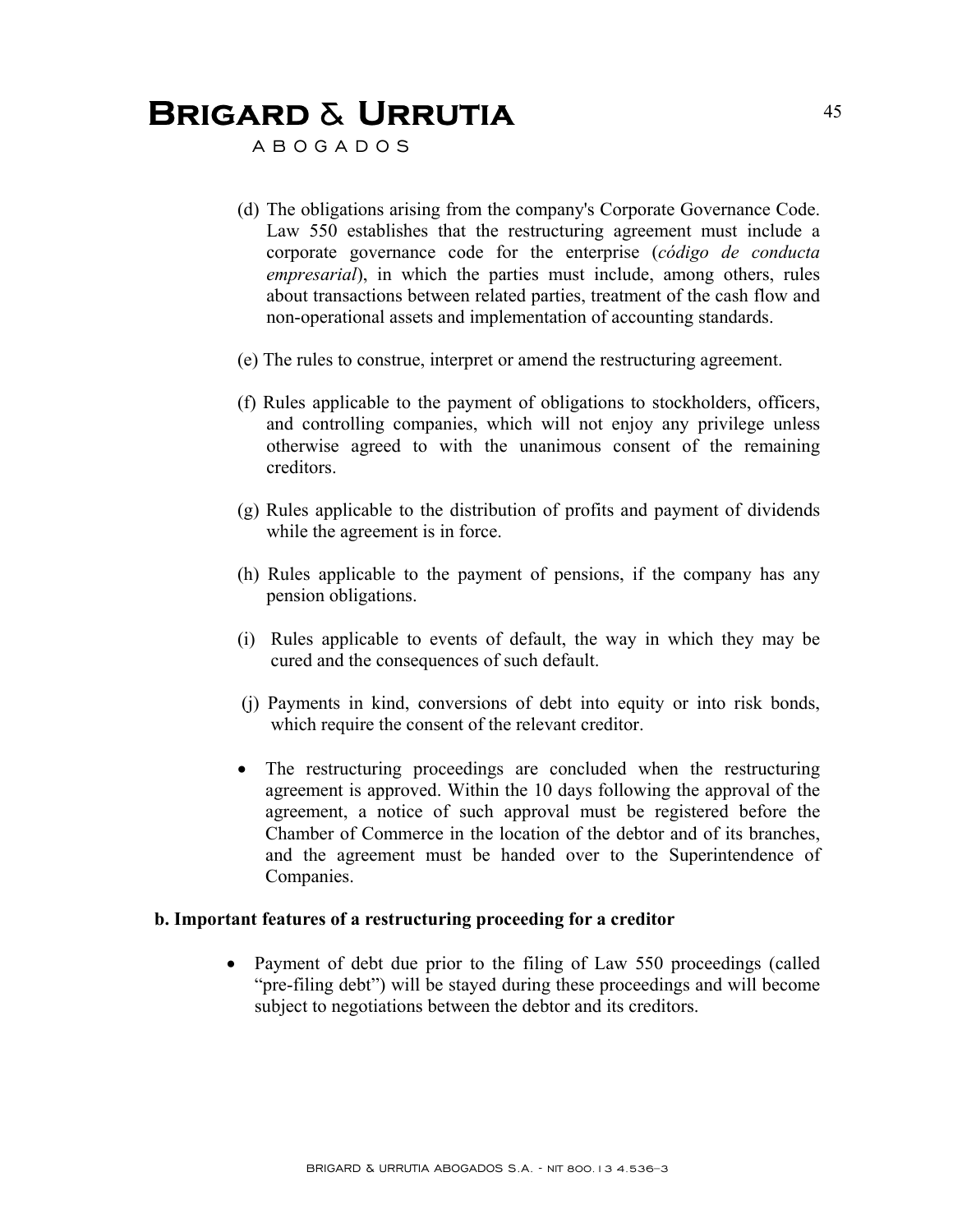A B O G A D O S

- No execution proceedings for collection may be brought against the debtor with respect to pre-filing debt and proceedings of that nature that may be pending at the time the restructuring proceedings commenced are immediately stayed.
- All monies owed by the debtor after the initiation of restructuring proceedings (called "post-filing debt") will be deemed "administrative expenses" which must be paid as they become due during the proceedings. Administrative expenses will have priority for payment in the event of the liquidation of the company. If a debtor defaults in paying "post-filing" debt, then, the relevant creditor is entitled to commence execution proceedings and restitution proceedings against the debtor, these are not be subject to any stay. Furthermore, if the debtor fails to pay "post-filing" debt for more than 90 days, the creditor has the right to ask the relevant authority to put the debtor into mandatory liquidation.
- After filing for restructuring proceedings, a debtor must continue to perform those activities corresponding to the ordinary course of its business and must therefore pay its administrative and operating expenses, which, pursuant to Law 550, enjoy priority for their payment. However, all debt service payments are suspended for debt incurred prior to the commencement of the proceedings.
- Creditors that benefit from a security interest granted by or created over the assets of a third party after January 1, 2000, are required to choose between (i) enforcing only such security interest, or (ii) participating in the restructuring agreement. In the former, creditors may initiate collection proceedings against the guarantor before the competent authority. In the latter, the creditor cannot file any action against the guarantor for the debts included in the restructuring agreement, unless provided otherwise in such agreement.
- A creditor cannot terminate a contract and/or request the restitution of tenancy of any asset solely on the grounds that a debtor has entered into Law 550 proceedings. Article 15 of Law 550 renders ineffective any provision of a contract the purpose of which, directly or indirectly, is to prevent a debtor from participating in Law 550 proceedings by means of early termination clauses. Such provision has unfavorable consequences for a creditor.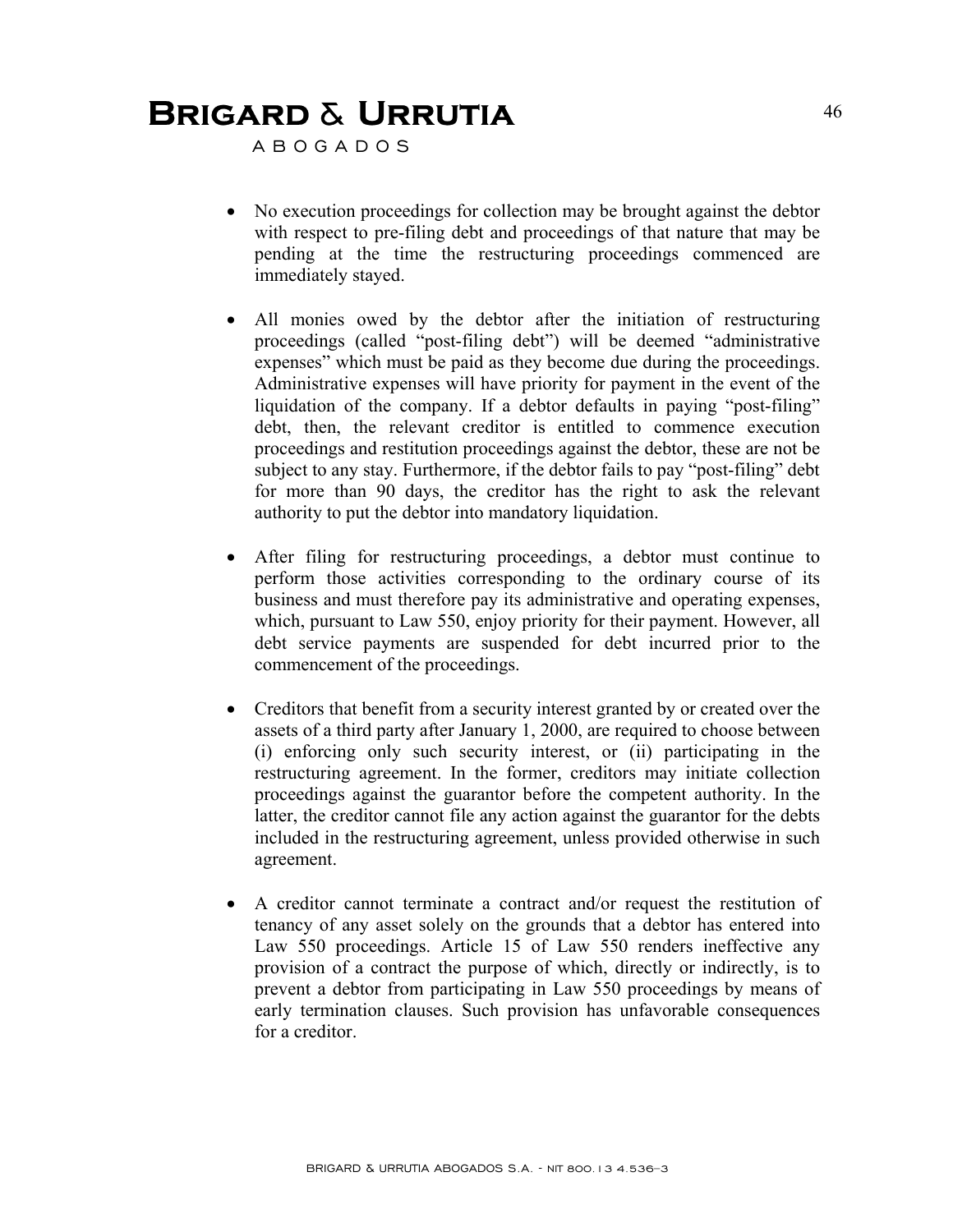A B O G A D O S

### **2. Compulsory liquidation**

#### **a. Summary**

- The Superintendence of Companies issues a resolution ordering the initiation of the liquidation and appointing a liquidator from a list of people that have been requested by be included therein for such purpose.
- The Superintendence of Companies appoints an advisory board (the "Advisory" Board") to the liquidator consisting of one representative of each of the (a) public entities, (b) workers, (c) financial entities, (d) secured creditors other than financial entities, (e) partners, and two representatives of unsecured creditors.
- The liquidator calls upon those which may have any claims against the debtor, to become parties to the liquidation proceedings. To become a party to those proceedings, a creditor must file evidence of the existence of its credit. The Superintendence of Companies makes available the list of liabilities to the parties and grants them the opportunity to object any of them. Once the objections have been resolved, the Superintendence of Companies issues a writ that contains all the liabilities of the debtor duly rated and classified.
- The liquidator must prepare an inventory of any and all corporate assets, which must be verified by the Advisory Board and approved by the Superintendence of Companies. Then, the Advisory Board appoints the persons in charge of valuing the assets that made up the inventory. The valuation of the inventory is submitted to the Superintendence for its approval and the Superintendence of Companies, prior to such approval, makes available such inventory to the parties for amendments, additions or clarifications.

Once the valuation of the inventory has been approved, the liquidator will proceed to sell the assets of the debtor to pay the creditors in accordance with the rating and classification provided for in the writ and the priority for payments set forth in the Civil Code.

It is worth pointing out that all the above is only applicable to mandatory liquidation proceedings and is in no manner similar to the procedure to be followed for the voluntary liquidation of a company.

#### **b. Important features of a compulsory liquidation for a creditor**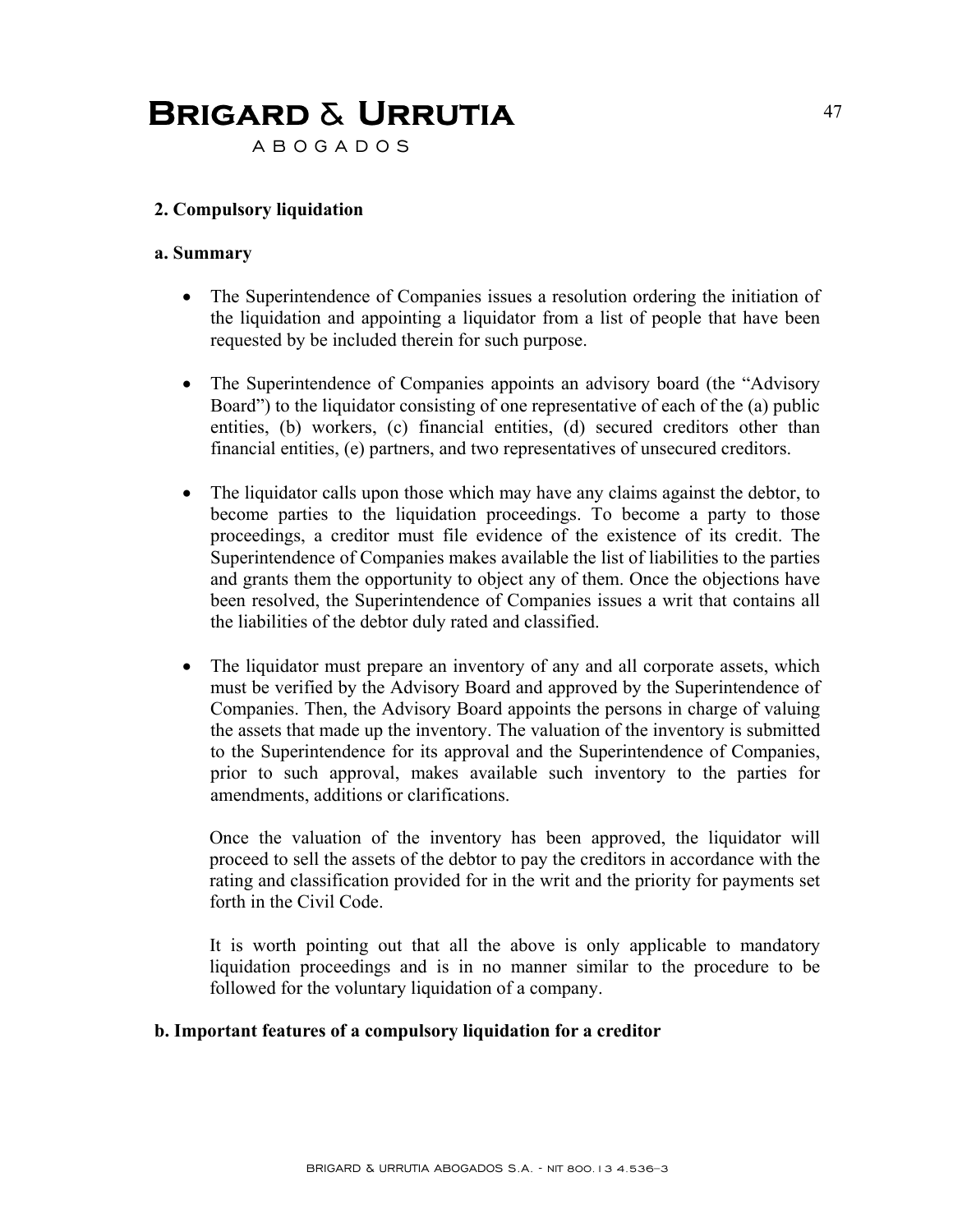A B O G A D O S

- Debtor's pending obligations become due and payable immediately.
- All payments made by creditors to the debtor must be made directly to the liquidator.
- Creditors must submit their claims only before the liquidator. All collection proceedings against the debtor must be incorporated into the liquidation proceedings.
- The liquidator must restitute all property excluded from the liquidation estate to its owners, once the Advisory Board has granted an approval to that effect. For such purposes, the interested party must submit evidence of its rights over the relevant property.
- During mandatory liquidation proceedings, the assets of the company are attached; therefore, if the liquidator needs to sell any asset he must obtained a prior authorization of Superintendence of Companies and the Advisory Board.
- Mandatory liquidation proceedings of private companies results in the termination of contracts.

#### **3. The Figures**

According to the information provided by the Superintendence of Corporations, an example of the recover of Colombia's economy is show in the number of companies that enter on a yearly basis into mandatory liquidation proceedings. While in the year 2000 the number of companies that entered into mandatory liquidation proceedings rose up to 167, in 2003 the number of companies that entered into mandatory liquidation proceedings was reduced to 127 companies. Moreover, as of June 30, 2004, there were only 47 companies that had enter into mandatory liquidation proceedings.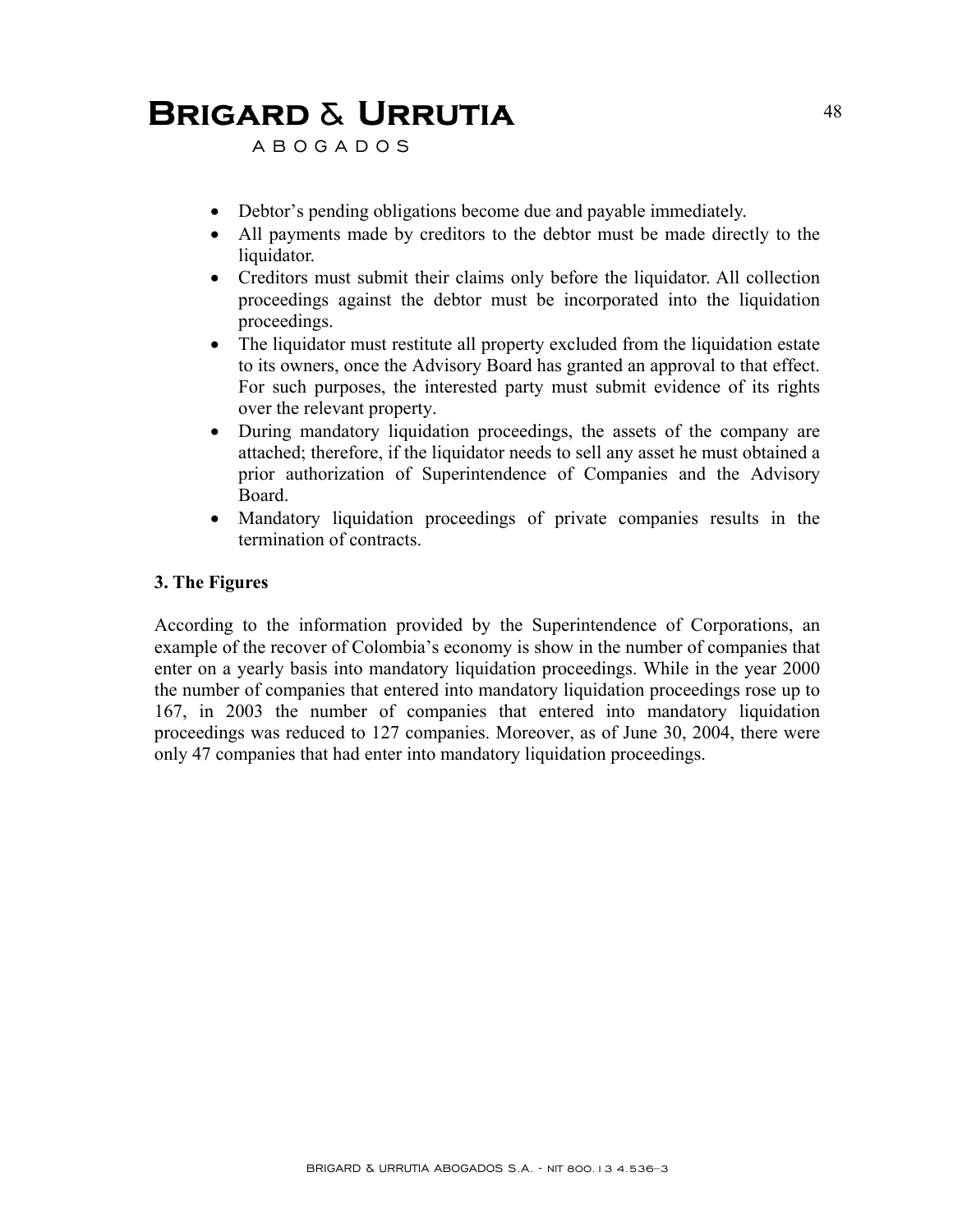A B O G A D O S



Source: Superintendence of Corporations.

In addition, as a result of the economic recovery, the total number of companies that have entered into restructuring proceedings has been reduced from 316 companies in 2000 to less than 80 companies as of August,  $2003^{30}$ .



#### **4. New Trends**

1

<sup>30</sup> Source: Newspaper "La República". Article dated September 3, 2003.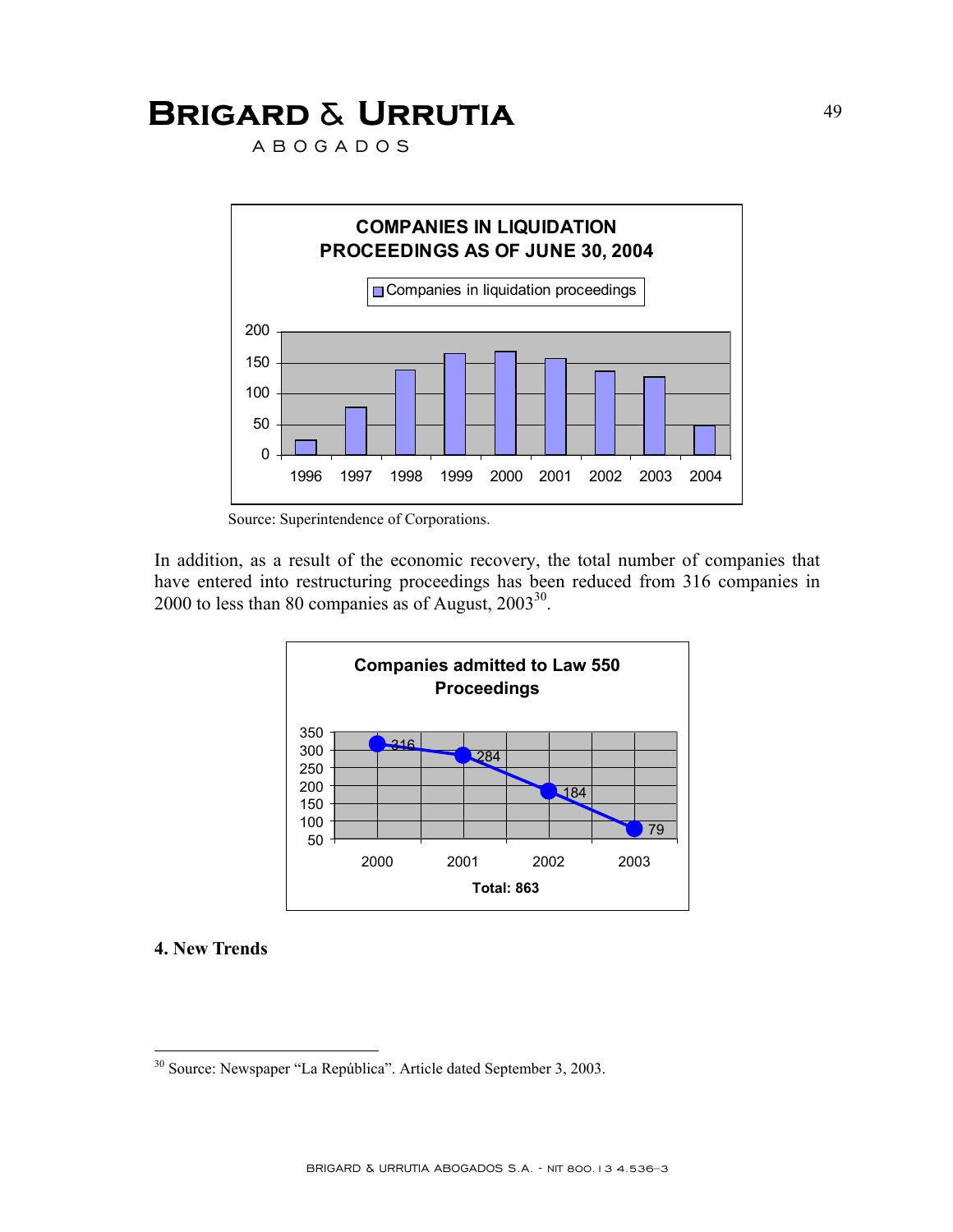A B O G A D O S

Since Law 550 (that regulates restructuring proceedings) is only in effect until December 31, 2004, the Superintendence of Companies is considering a new law that provides for new reorganization and liquidation proceedings.

Such project of law deals with cross border insolvency issues based upon the United Nations Commission on International Trade Law (UNCITRAL) model.

The latest draft of such project, prepared by the Superintendence of Companies, follows a trend initiated by Law 550 of 1999, whereby the proceedings are increasingly more creditor friendly rather than debtor friendly.

For instance, it is stated in the draft that the creditors will determine whether the company will be subject to a restructuring proceeding or shall be subject to mandatory liquidation proceedings. Under Law 550 of 1999, the Superintendence of Companies makes such decision.

Furthermore, the aforementioned Superintendence is reviewing, amongst several issues, the manner in which creditors will be grouped and the majorities that will be required to approve a restructuring agreement.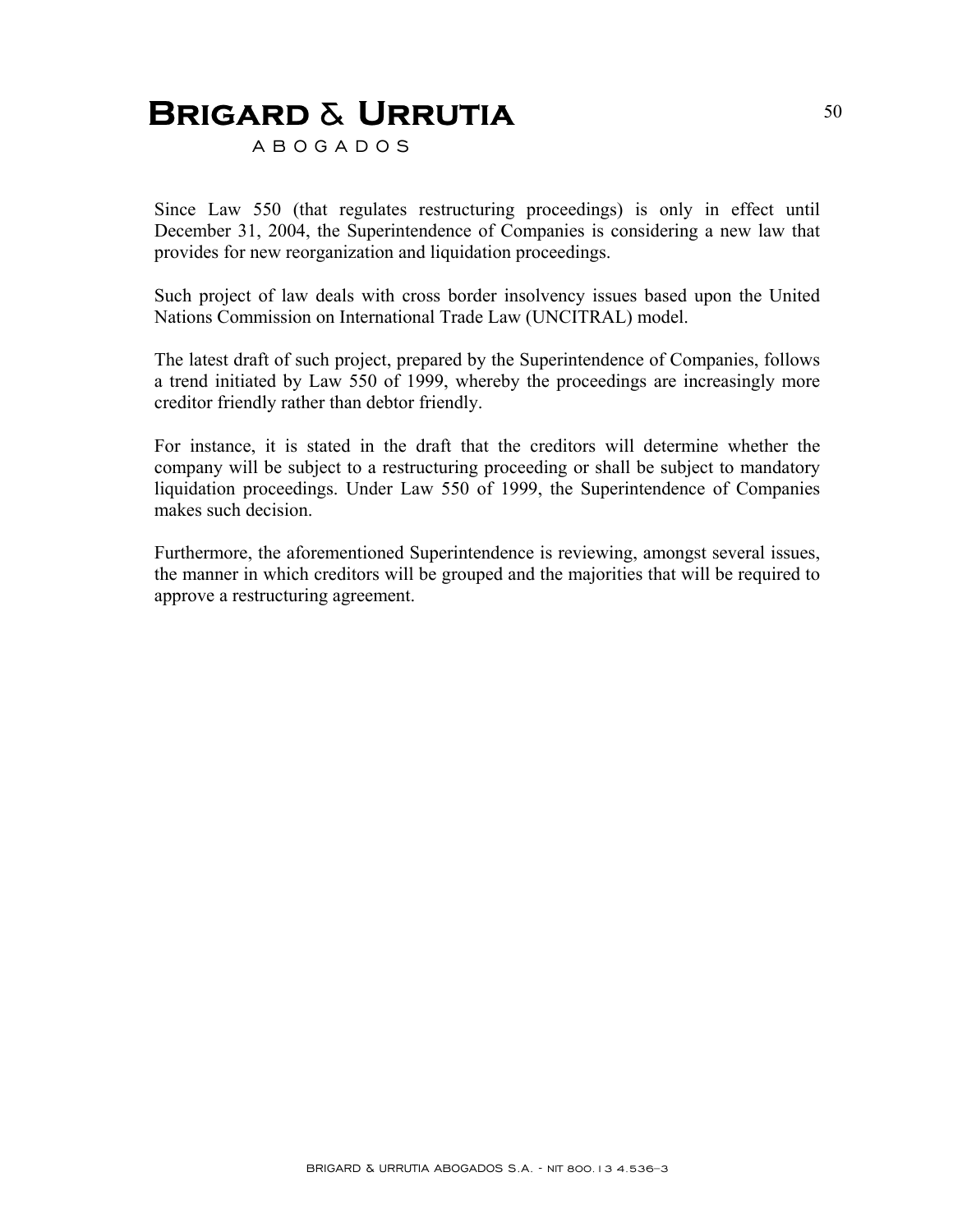A B O G A D O S

### **VII. LABOR**

### **1. Employment Regulations.**

#### **a. Governing Laws**

Labor relationships in Colombia have been governed since 1965 by the *Código Sustantivo de Trabajo* (the "CST"), that has been amended by a series of subsequent laws, the most important of which are Laws 50 of 1990 and 789 of 2002.

Along with the above mentioned regulations, employer-employee relations are also governed by Law 100 of 1993, which consequently also governs the Social Security System as subsequently amended by Law 797 of 2003

Furthermore, after the Constitution was enacted in 1991, labor, liberty to chose occupation or profession, and liberty to form unions became recognized as constitutional rights, granting the highest form of protection to employees´ rights.

#### **b. Wages & Salaries**

 $31$ 

Every employee is entitled to receive, as a compensation for their services, a salary that must be equal or superior to the minimum legal monthly wage (*Salario Mínimo Mensual Legal Vigente or* "SMLMV", its acronym in Spanish). The amount of said salary is determined on a yearly basis by the National Government<sup>31</sup>.

In addition, pay for overtime, nighttime (as defined in subsection c. below) and Sunday or holiday work are compensated with a surcharge over the basic salary, as described below:

| <b>YEAR</b> | SMLMV (Col\$) | <b>SMLMV (US DOLLARS)</b> | <b>EXCHANGE RATE*</b> |
|-------------|---------------|---------------------------|-----------------------|
| 2004        | \$358,000     | \$132.48                  | $$2,702.25**$$        |
| 2003        | \$332,000     | \$115.36                  | \$2,877.79            |
| 2002        | \$309,000     | \$123.36                  | \$2,504.68            |
| 2001        | \$286,000     | \$128.25                  | \$2,229.89            |
| 2000        | \$260,100     | \$124.57                  | \$2,087.92            |
| 1999        | \$236,460     | \$134.60                  | \$1,756.69            |
| 1998        | \$203,826     | \$142.89                  | \$1,426.42            |

31 **Evolution of the minimum monthly legal salary**

Source: *Departamento Administrativo Nacional de Estadística* ("DANE").

\* The average exchange rate corresponds to the annual average exchange rate for each calendar year.

\*\*Average exchange corresponding to the first semester of year 2004.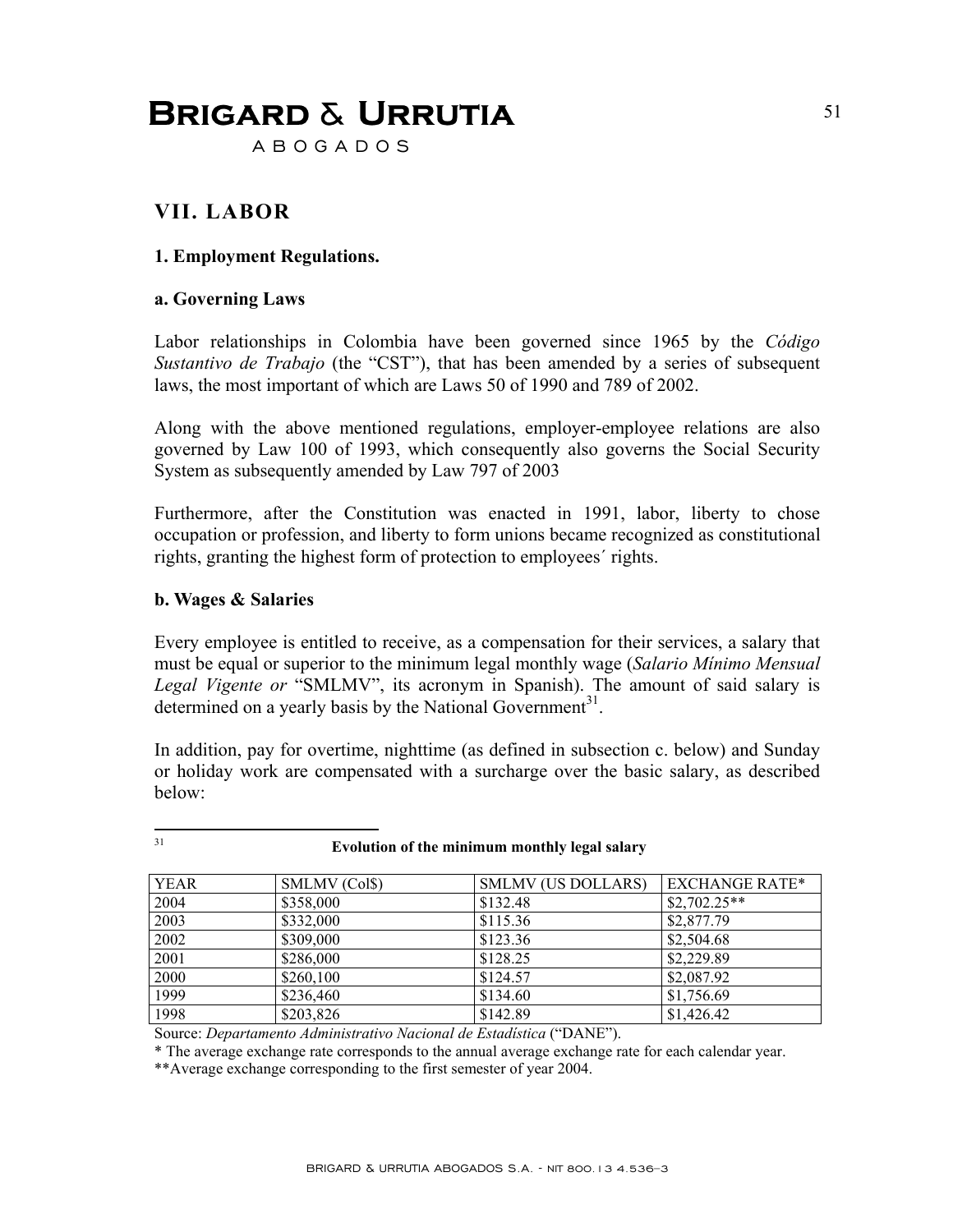A B O G A D O S

Nighttime: paid with an additional 35% surcharge.

Daytime: paid with an additional 25% surcharge.

Nighttime overtime: paid with an additional 75% surcharge.

Sunday or holiday: paid with and additional 75% surcharge. If said work is also overtime work or nighttime work, the corresponding surcharges must also be paid.

When an employee earns a salary that is equal or superior to 13 SMLMVs (approximately USD 1722.27), said salary may be converted, if employer and employee agree, to an "Integral Salary" that compensates beforehand all the fringe benefits and surcharges that must be paid by the employer, except vacations.

Salaries must always be paid in Colombian Pesos. If the salary has been established in a foreign currency, it will be paid in Colombian Pesos, using the official exchange rate (*Tasa Representativa del Mercado*) of the day of payment.

#### **c. Work Hours**

Pursuant to Colombian Law, labor hours are limited to 48 hours per week, distributed in a maximum of 6 days per week. With the proper authorization, granted by the Department of Social Protection (*Ministerio de Protección Social)*, an employee is entitled to work up to 12 hours of overtime per week. Employees in positions of management and confidence are not subject to said restrictions.

Work performed between 6:00 a.m. and 10:00 p.m. is considered daytime work. Work performed between 10:00 p.m. and 6:00 p.m. is considered nighttime work.

In order to achieve continuous activities, employers and employees may agree to adopt special shifts, as follows:

i. A special 36 hours/6 days a week, 6 hours a day shift, without nighttime or Sunday/holiday work surcharges

ii. A flexible daytime 48 hours/6 days a week shift, with 4 to 10 working hours per day, without overtime work charges.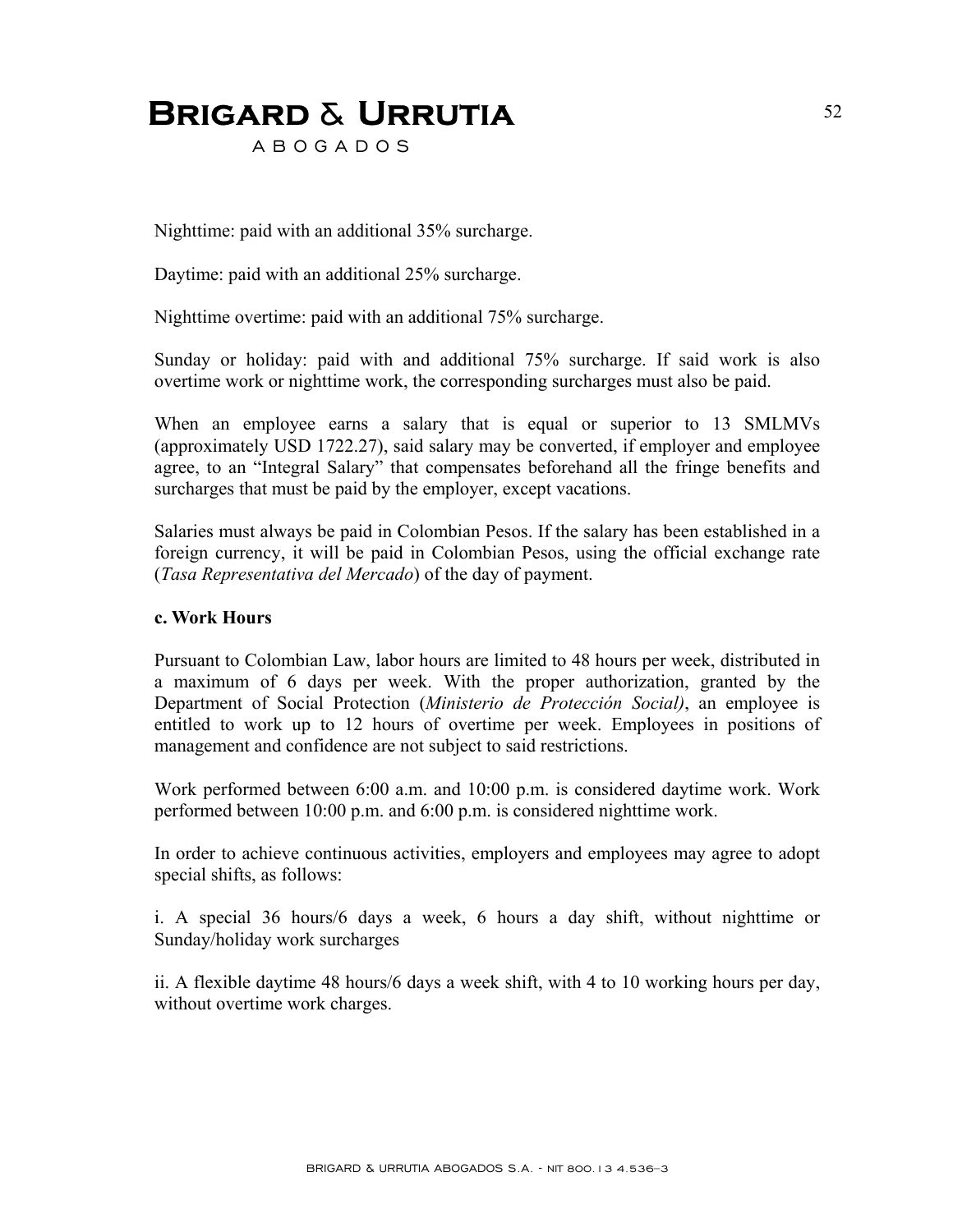A B O G A D O S

Compulsory holidays are observed on January 1<sup>st</sup> and  $6<sup>th</sup>$ , March 19<sup>th</sup>, May 1<sup>st</sup>, June 29<sup>th</sup>, July  $20^{th}$ , August  $7^{th}$  and  $15^{th}$ , October  $12^{th}$ , November  $1^{st}$  and  $11^{th}$  and December  $8^{th}$  and  $25<sup>th</sup>$ . Additionally, there are 5 religious holidays on dates specified by the Catholic Church.

#### **d. Vacations and Sick Leaves**

Every employee is entitled to a 15 business days period of paid vacations per year, and proportionally for fraction thereof. Due vacations may not be accumulated for more than three (3) years.

There is no minimum sick leave in Colombia.

#### **e. Fringe Benefits**

Under Colombian labor law every employer has the obligation to grant to all of its employees, except for those that are being paid with an "Integral Salary" certain benefits, additional to their salaries, which are known as legal fringe benefits. The following are said benefits:

i. **Transportation Aid**. It is a fixed sum of money<sup>32</sup> established by the national government, on a yearly basis, that has to be paid monthly by the employer to all the employees whose salary is up to two (2) times the minimum monthly legal salary.

ii. **Footwear and Dress**. It is an endowment of one pair of shoes and one labor dress that has to be provided three times a year to every employee in accordance with the task to be performed.

| ۱<br>×<br>٩ |
|-------------|

#### Evolution of the transportation aid ("TA")

| Year | TA (Col\$) | TA (USD) | Exchange Rate* |
|------|------------|----------|----------------|
| 2004 | \$41,600   | \$15.39  | \$2,702.25     |
| 2003 | \$37,500   | \$13.03  | \$2,877.79     |
| 2002 | \$34,000   | \$13.57  | \$2,504.68     |
| 2001 | \$30,000   | \$13.45  | \$2,229.89     |
| 2000 | \$26,413   | \$12.65  | \$2,087.92     |
| 1999 | \$24,012   | \$13.66  | \$1,756.69     |
| 1998 | \$20,700   | \$14.51  | \$1,426.42     |

Source: *Departamento Administrativo Nacional de Estadística* ("DANE").

\* The average exchange rate corresponds to the annual average exchange rate for each calendar year.

\*\* Average exchange corresponding to the first semester of year 2004.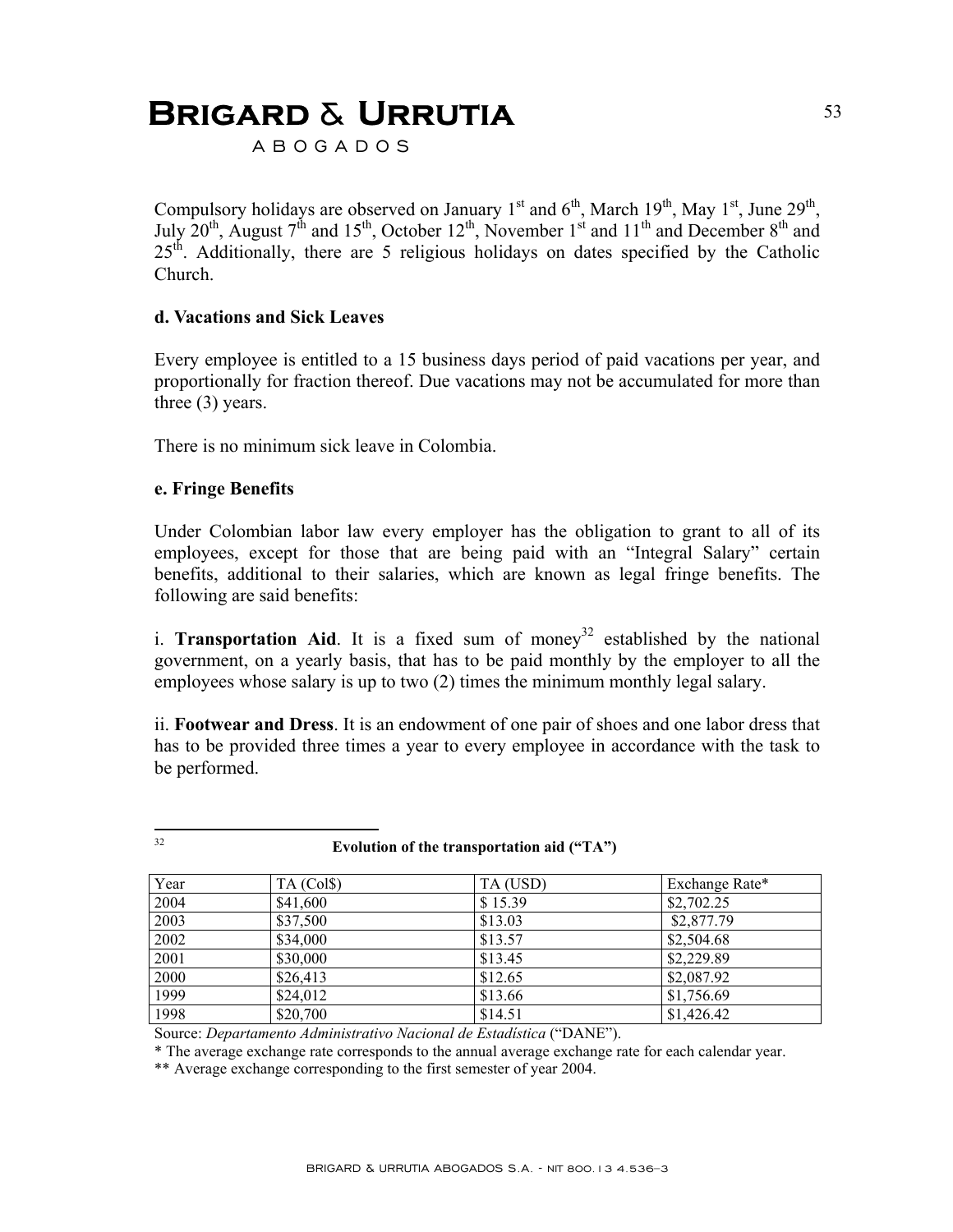A B O G A D O S

iii. **Severance Aid**. Employers must make an annual direct deposit to a severance fund (an independent financial institution), on behalf of every employee, of a sum of money equivalent to one month of salary for each year of service.

iv. **Interest on severance**. Employers must pay every year in the month of January to all of its employees a sum equivalent to 12% of the severance aid for each year.

v. **Service Bonus**. All employees are entitled to the payment of fifteen (15) days of salary in June and 15 days of salary in December.

#### **2. Additional Regulations**

#### **a. Social Security**

With the approval of Law 100 of 1993, the General Social Security System (the "SGSS", its acronym in Spanish) was created, comprising the General Pensions System (the "SGP", its acronym in Spanish), the General Health Social Security System (the "SGSSS", its acronym in Spanish) and the General Professional Risks System (the "SGRP", its acronym in Spanish). Pursuant to said Law, every employer must affiliate its employees to the SGP, SGSSS and SGRP, deduct from the employee's salary the amounts established by law and pay a percentage of the employee's salary in order to complete the contribution, according to the parameters listed in the charts "Contribution vs. Salary" and "Contribution Employee-Employer" below.

| <b>System</b>                                          | <b>Employee</b> | <b>Employee</b>     |  |
|--------------------------------------------------------|-----------------|---------------------|--|
|                                                        | % of Salary     | % of Salary         |  |
| General Pensions<br>System<br>$(SGP)^*$                | 3.375%          | 10.125%             |  |
| Social<br>General<br>Health<br>Security System (SGSSS) | $4\%$           | 8%                  |  |
| General Professional Risks<br>System (SGRP)            |                 | From<br>$0.375%$ to |  |
|                                                        |                 | $8.7\%$             |  |

#### **Contribution vs. Salary**

\* Pursuant to Law 797 of 2003, the percentages for the contribution to the SGP will vary in the future, according to the employee's salary. Please see chart ahead for details.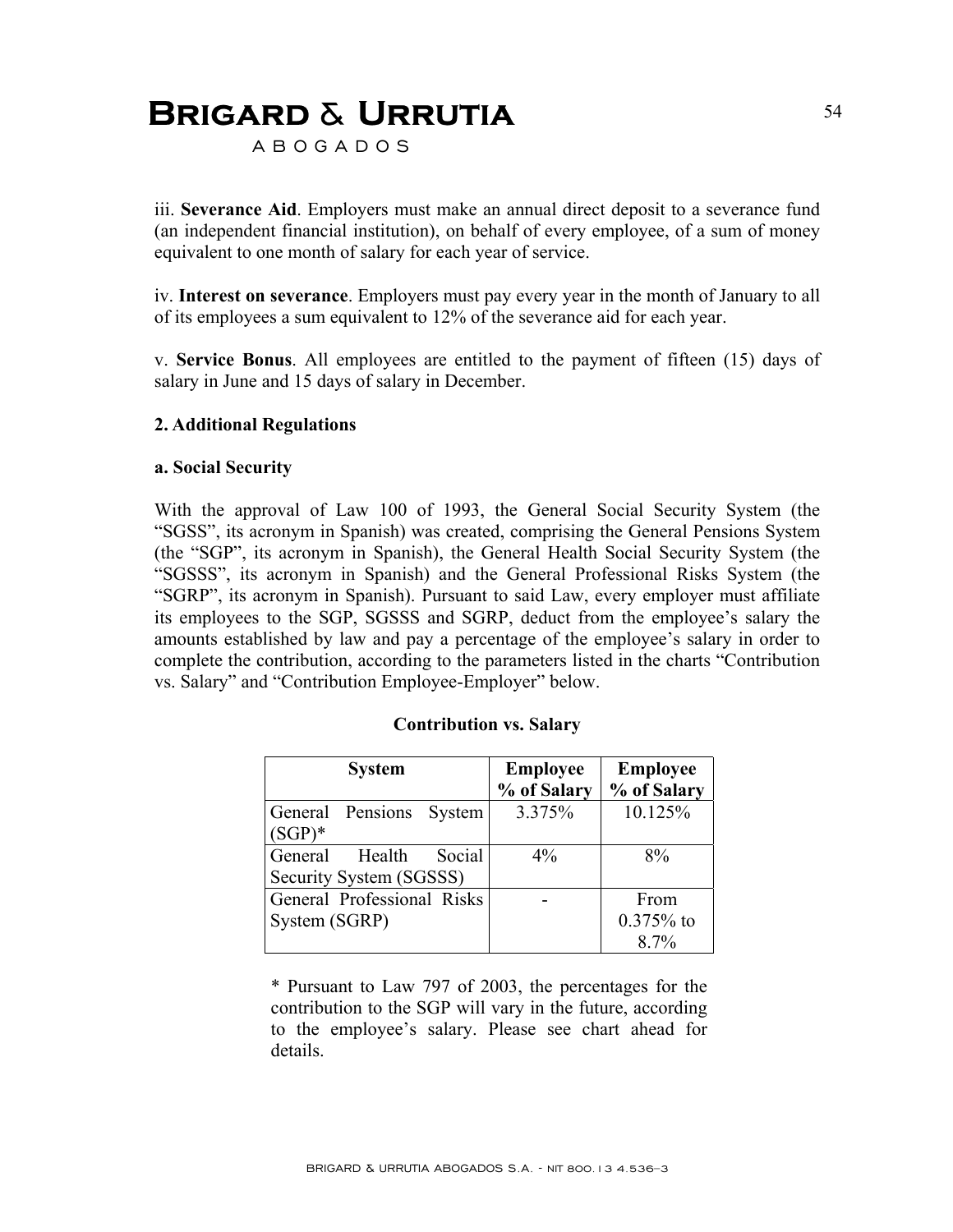A B O G A D O S

### **Contribution Employee-Employer**

| <b>System</b>                                          | <b>Employee</b> % of<br><b>Contribution</b> | <b>Employee</b> % of<br><b>Contribution</b> |
|--------------------------------------------------------|---------------------------------------------|---------------------------------------------|
| General Pensions System<br>$(SGP)^*$                   | 25%                                         | 75%                                         |
| General<br>Health<br>Social<br>Security System (SGSSS) | 33.3%                                       | 66.6%                                       |
| General Professional Risks<br>System (SGRP)            |                                             | 100%                                        |

\* Pursuant to Law 797 of 2003, the percentages for the contribution to the SGP will vary in the future, according to the employee's salary. Please see chart ahead for details.

| (as a percentage of the salary) |                                                      |              |                |            |            |                                                             |          |
|---------------------------------|------------------------------------------------------|--------------|----------------|------------|------------|-------------------------------------------------------------|----------|
|                                 | Salary (Expressed in Minimum monthly Wages - SMMLVs) |              |                |            |            |                                                             |          |
| <b>YEAR</b>                     | Up to $4$                                            |              |                |            |            | More than More than More than More than More than More than |          |
|                                 |                                                      | $4$ up to 16 | 16 up          | $17$ up to | $18$ up to | $19$ up to                                                  | 20       |
|                                 |                                                      |              | $\frac{1}{10}$ | 18         | 19         | 20                                                          |          |
| 2003                            | $13.5\%$                                             | $14.5\%$     | $14.7\%$       | $14.9\%$   | $15.1\%$   | $15.3\%$                                                    | $15.5\%$ |
| 2004                            | $14.5\%$                                             | $15.5\%$     | $15.7\%$       | $15.9\%$   | $16.1\%$   | $16.3\%$                                                    | $16.5\%$ |
| 2005                            | $15\%$                                               | $16\%$       | $16.2\%$       | $16.4\%$   | $16.6\%$   | 16.8%                                                       | $17\%$   |
| 2006                            | $15.5\%$                                             | $16.5\%$     | $16.7\%$       | $16.9\%$   | $17.1\%$   | $17.3\%$                                                    | $17.5\%$ |
| 2007                            | $15.5\%$                                             | $16.5\%$     | $16.7\%$       | $16.9\%$   | $17.1\%$   | $17.3\%$                                                    | $17.5\%$ |
| 2008                            | $16.5\%$                                             | $17.5\%$     | $17.7\%$       | $17.9\%$   | $18.1\%$   | 18.3 %                                                      | 18.5 %   |

#### **Contributions to the General Pensions System** (**SGP)**   $(\cos \theta)$  percentage of the salary)

### **b. Payroll Fees**

Employers are required by law to make some additional payments, calculated as percentages of the total value of the company's payroll. Said payments must be made to a *Caja de Compensación Familiar* ("CCF"), to the *Servicio Nacional de Aprendizaje* (the "SENA") and to the *Instituto Colombiano de Bienestar Familiar* (the "ICBF"), according to the parameters listed in chart "Payroll Fees".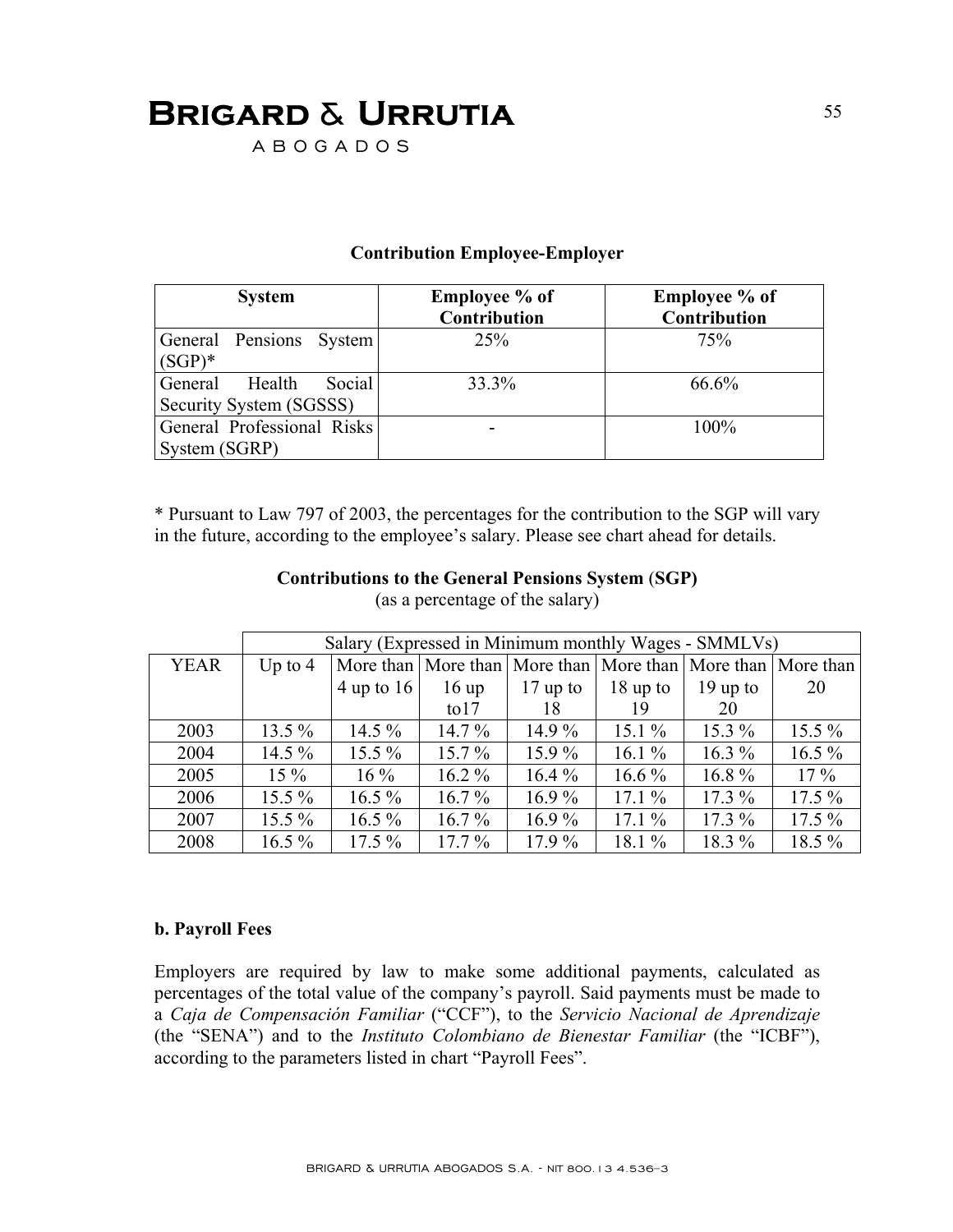A B O G A D O S

#### **Payroll Fees**

| <b>ENTITY</b> | $%$ OF         |
|---------------|----------------|
|               | <b>PAYROLL</b> |
| <b>CCF</b>    | $4\%$          |
| <b>SENA</b>   | 2%             |
| <b>ICBF</b>   | 3%             |
| <b>TOTAL</b>  |                |

#### **c. Apprenticeship Contracts**

Every employer with more than 15 employees must hire apprentices, with a ratio of 1 apprentice for every 20 employees and an additional apprentice when there are less than 20 but more than 10 employees as a remainder.

If the employer does not wish to hire the apprentices required by law, it is possible to replace the quota with the payment of a monthly sum equivalent to 5% of the total number of employees multiplied by 1 SMLMV.

#### **3. Labor Availability**

Colombia has abundant unskilled and semi-skilled labor availability for work throughout the country. It has equally abundant skilled and managerial level employees, in many cases bilingual.

#### **4. Labor Permits**

Labor permits are not required in Colombia, except for underage<sup>33</sup> labor. Minors between 14 and 17 years are entitled to work if they are authorized by the local Labor Inspector (an official of the Department of Social Protection), upon request by their parents. Said authorization implies no costs, and the processing time depends on each Labor Inspector.

#### **5. Safety Standards**

1

Pursuant to Colombian Labor Law, every employer must supply its employees with all necessary equipment and keep the facilities in which they will perform their tasks in

<sup>&</sup>lt;sup>33</sup> Underage age is under the age 18 years.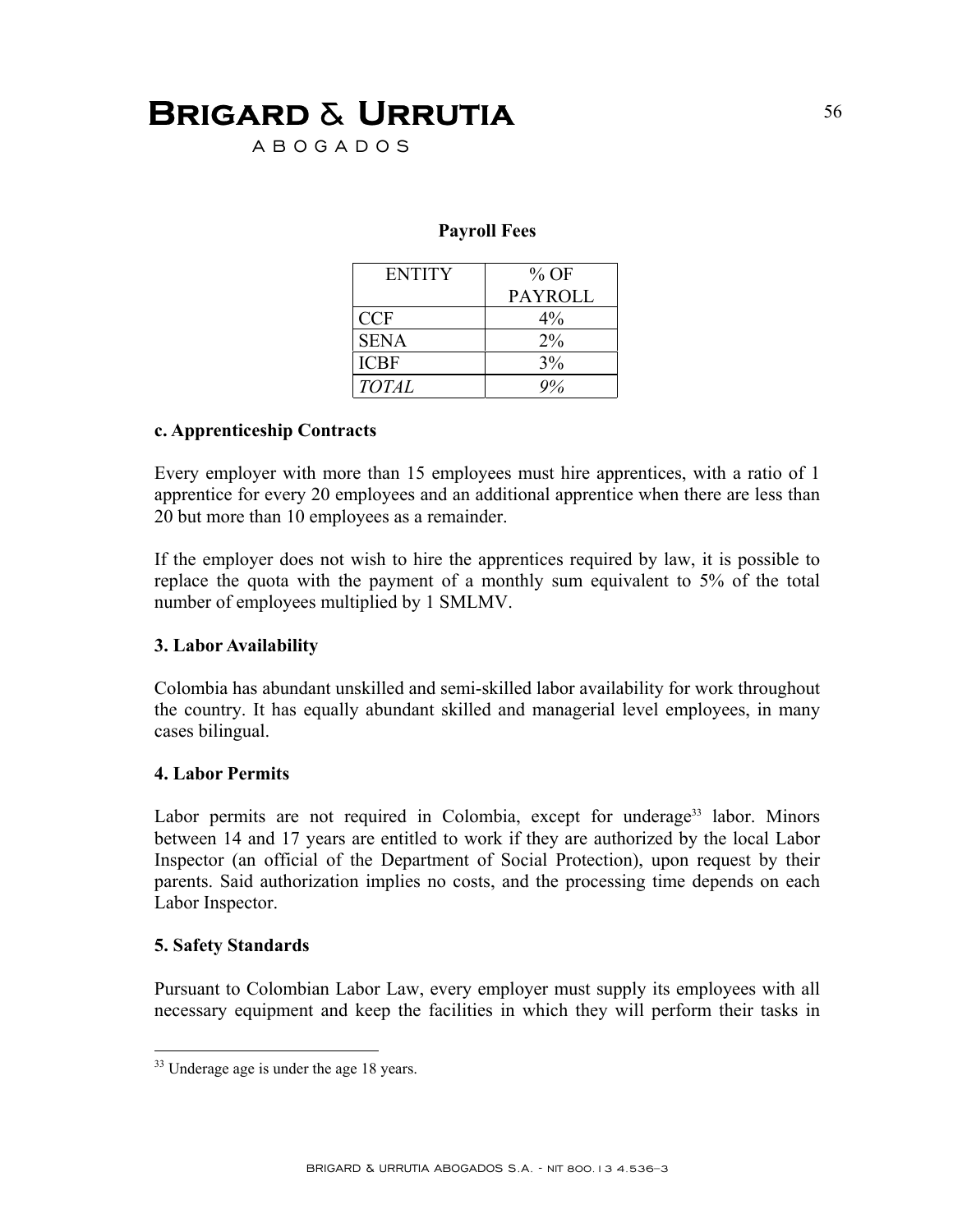A B O G A D O S

good working condition, in order to preserve the employees´ health. Employers must also require medical examinations of their employees at the moment of hiring.

Additionally, every employer that has more than 10 employees must prepare internal Hygiene and Industrial Safety regulations, that must be approved by the Department of Social Protection (*Ministerio de Protección Social)*. Certain types of work, such as mining, chemical industry-related work and air transportation industry-related work, among others, have special regulations and safety standards.

#### **6. Unions**

Pursuant to Colombian Labor Law, any group of 25 or more workers, regardless of whether they are employees of the same company or not, may constitute a labor union. Employees of companies with fewer than 25 employees may affiliate themselves to other labor unions.

There is no strong labor union culture in Colombia. Less than 20% of the total labor force of the country belongs to labor unions. The largest and most influential unions in the country are controlled by public employees, particularly in the state-owned oil industry.

The right to constitute labor unions is protected by the Constitution, and the officials of the unions have a special legal protection that prevents them from being fired and, in some cases, allows them to dedicate all their time to union issues while being paid by the employer.

Strikes are recognized as a legal instrument in order to obtain better working conditions. Strikes in sectors considered Essential Public Services, such as the Central Bank and some Social Security-related activities, are illegal.

#### **7. Hiring and Firing Requirements**

#### **a. Hiring Requirements**

When hiring a new employee, an employer must order a medical exam, in order to determine his general health state. The employer, however, is not entitled to request AIDS or pregnancy tests as a condition for admission.

Pursuant to Colombian Labor Law, it is possible to hire independent contractors, as long as they act with absolute independence when rendering their services. If any given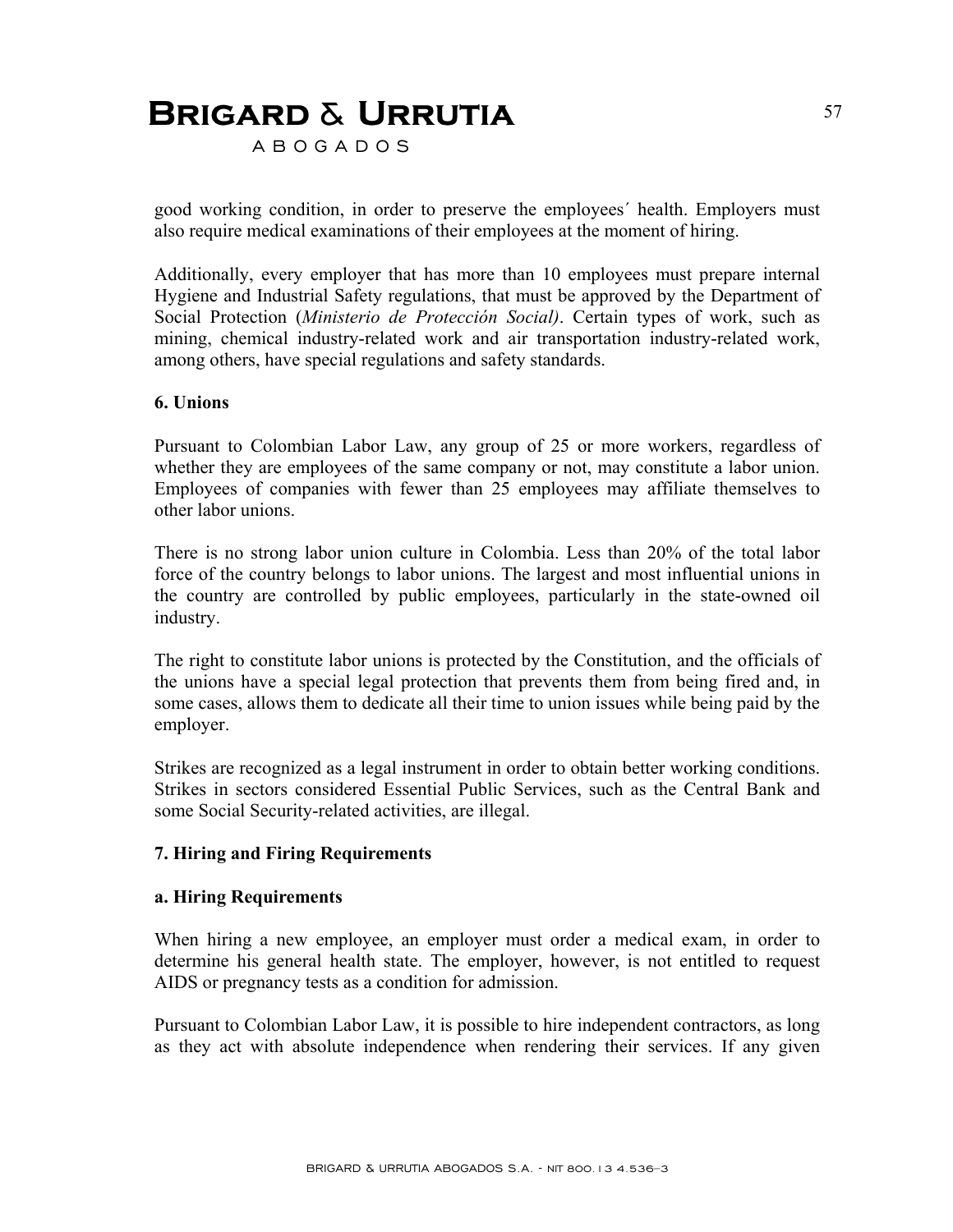A B O G A D O S

contract includes the three basic elements of a labor contract (personal activity of the employee, continuous subordination or dependence, and salary) it will be considered as such, regardless of the name or type of contract.

If a foreign company hires an employee in Colombia and the contract is executed in Colombia, it will follow the same rules established for labor contracts executed by national companies. In the event of labor relationships that take place in Colombia, regardless of the origin of the employer and the place of execution of the contract, the same rules will apply.

If a Colombian Company wishes to hire a non-national, it will have to certify that the legal national-foreign employees ratio is respected<sup>34</sup>, which will allow the employee to obtain a Temporary Work Visa. Foreign employees have the same rights as Colombian employees.

#### **b. Trial Period**

<u>.</u>

Pursuant to Colombian Labor Law, trial periods may not exceed two (2) months for indefinite term contracts and no more than 1/5 of the total term of fixed term contracts. During the trial period, an employee may be dismissed by the employer without the payment of the legal indemnification.

#### **c. Firing Requirements.**

Pursuant to Colombian Labor Law, labor contracts may be terminated without previous notice by any of the parties. If the contract is terminated by the employer, the effects of the termination varies depending on whether the contract is terminated with just cause or not, and on the type of contract.

A contract might be terminated with just cause by the employer in case of employee's violation of legal and contractual obligations or internal regulations. In any other event, the contract will be terminated without just cause, and the employer will have to pay the legal indemnification. The amount of the indemnification will depend on whether the contract is a fixed term contract or an indefinite term contract

Fixed term contracts can be terminated if, prior to the expiration date, the employer gives a thirty (30) days notice to the employee stating its decision not to extend the contract. The termination without previous notice, entitles the employee to the payment

<sup>&</sup>lt;sup>34</sup> Pursuant to Colombian Labor Law, in companies with more than 10 employees, Colombian nationals must occupy at least 80% of all managerial lever positions and 90% of non-managerial level positions.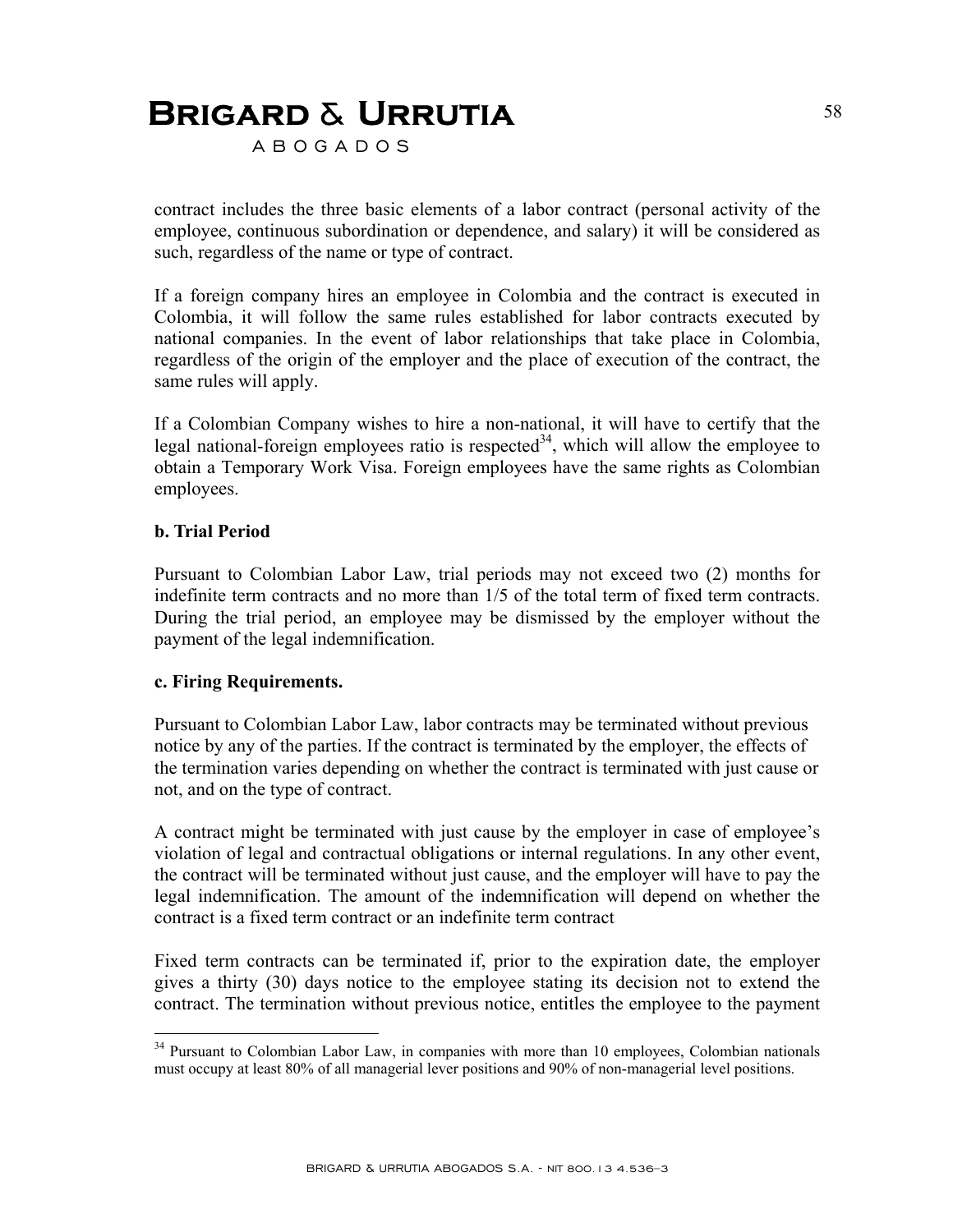A B O G A D O S

of an indemnification equivalent to the salaries corresponding to the time remaining until the completion of said term.

If the employer terminates an indefinite term contract without just cause, the employee is entitled to be compensated in accordance with the following rules:

i. Employees that earn a monthly salary lower than or equal to ten (10)  $SMLMVs<sup>35</sup>$ .

- Thirty (30) days of salary for the first year of service.

-Twenty (20) additional days of salary for every additional year of service and proportionally for fraction thereof.

ii. Employees that earn a monthly salary higher than ten (10) SMLMVs:

- Twenty (20) days of salary for the first year of service.

-Fifteen (15) additional days of salary for every additional year of service and proportionally for fraction thereof.

iii. Employees that have been employed for more than 10 years of continuous services by their employer at the date in which Law 789 of 2002 came into force (December 27, 2002), will continue to be protected by Article 6º of Law 50 of 1990, as described below.

- Employees with 10 or more years of service, 45 days of salary for the first year plus 40 additional days for each subsequent year and proportionally for fractions thereof, regardless of their salary.

#### **d. Collective dismissals**

1

Pursuant to Colombian Labor Law, an employer that wishes to collectively dismiss its employees will require authorization from the Department of Social Protection to do so.

The event of a collective dismissal is determined by the proportion of employees dismissed, starting with 30% of the employees within a six month period in companies with 11 to 49 employees and down to 5% of the employees within a six month period in companies with 1000 employees or more.

<sup>35 2003:</sup> COL \$3.320.000 (approximately USD \$1.140).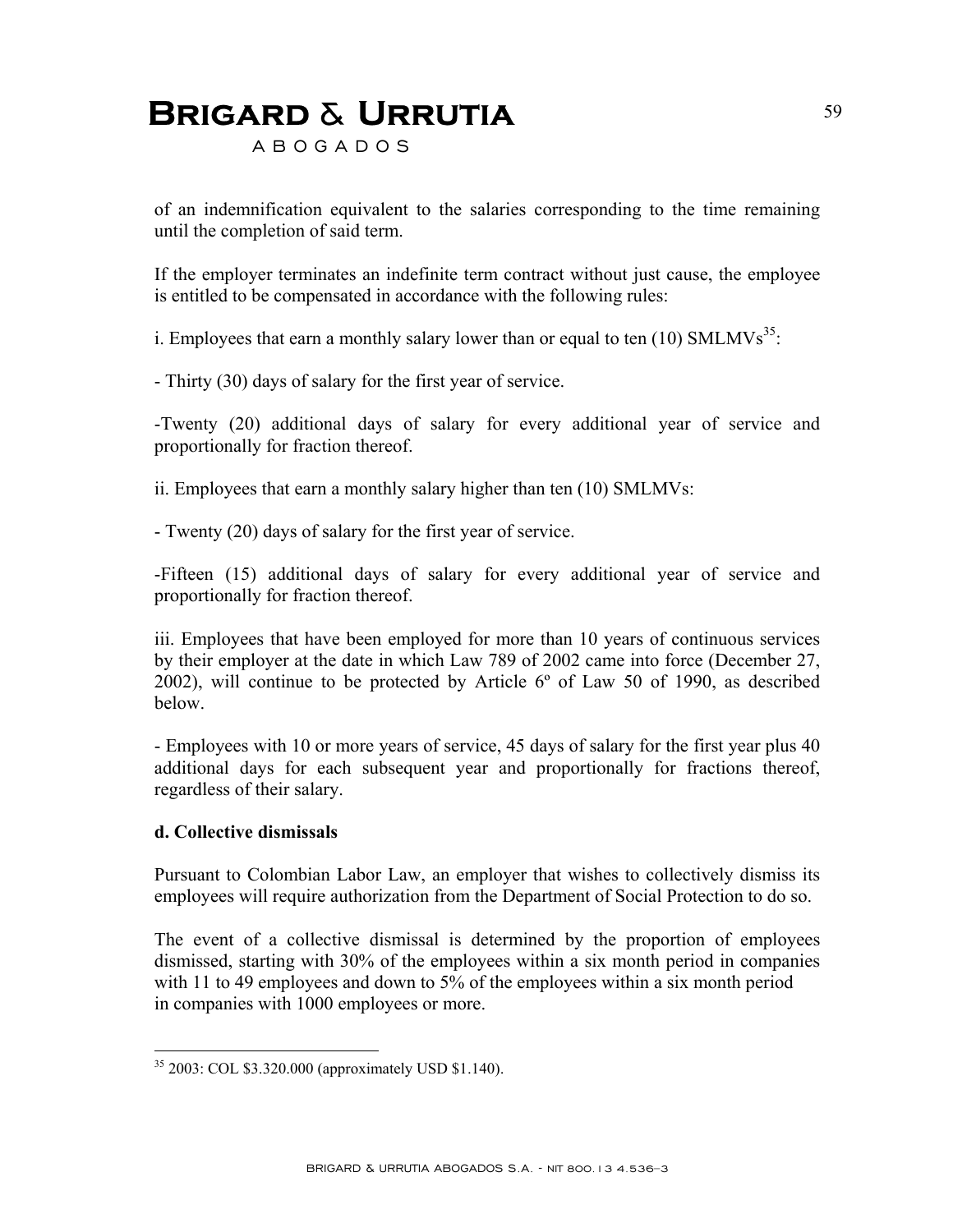A B O G A D O S

Notwithstanding the above, if the employees are dismissed with just cause, such event will not be considered a collective dismissal.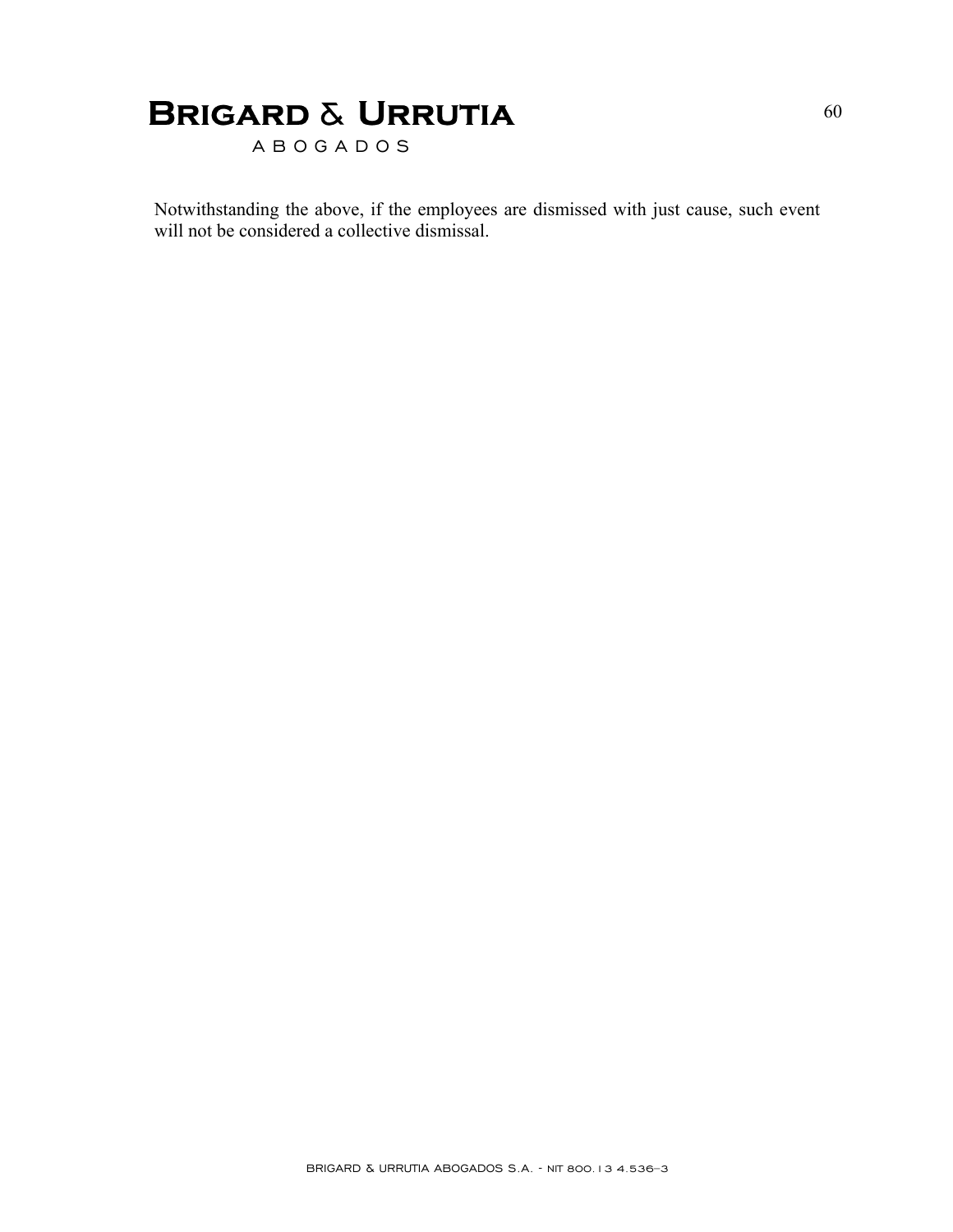A B O G A D O S

### **VIII. IMMIGRATION REQUIREMENTS**

#### **1. Immigration Controls.**

The authority in charge of the processing and approval of visas is the Department of Foreign Affairs (*Ministerio de Relaciones Exteriores)*. The authority in charge of controlling immigration and foreigner is the Administrative Department of Security (*Departamento Administrativo de Seguridad*, or DAS).

Entry permits are not required in Colombia, except for very special cases, given that the document that authorizes entry, when required, is the visa. Citizens of the Countries listed below may enter the country as tourists or visitors without a visa $^{36}$ .

| Andorra            | Germany          | Norway                            |
|--------------------|------------------|-----------------------------------|
| Antigua & Barbuda  | Greece           | Panama                            |
| Argentina          | Grenada          | Paraguay                          |
| Australia          | Guatemala        | Peru                              |
| Austria            | Guyana           | Portugal                          |
| <b>Bahamas</b>     | Honduras         | Republic of Korea                 |
| <b>Barbados</b>    | Hong Kong – SAR. | Saint Kitts & Nevis               |
| Belgium            | Indonesia        | Saint Lucia                       |
| <b>Belize</b>      | Island           | Saint Vincent $\&$ the Grenadines |
| Bolivia            | Israel           | San Marino                        |
| <b>Brazil</b>      | Italy            | Singapore                         |
| Canada             | Jamaica          | Slovakia                          |
| Chile              | Japan            | Spain                             |
| Costa Rica         | Liechtenstein    | Sweden                            |
| Cyprus             | Lithuania        | Switzerland                       |
| Denmark            | Luxembourg       | Taiwan                            |
| Dominica           | Malaysia         | Trinidad & Tobago                 |
| Dominican Republic | Malta            | Turkey                            |
| Ecuador            | Mexico           | United Kingdom                    |
| El Salvador        | Monaco           | United States of America          |
| Finland            | Netherlands      | Uruguay                           |
| France             | New Zealand      | Venezuela                         |

Exit permits are not required. However, foreigners must present their passport at the moment of departure.

1

BRIGARD & URRUTIA ABOGADOS S.A. - NIT 800.13 4.536–3

<sup>&</sup>lt;sup>36</sup> Source: Ministry of Foreign Affairs.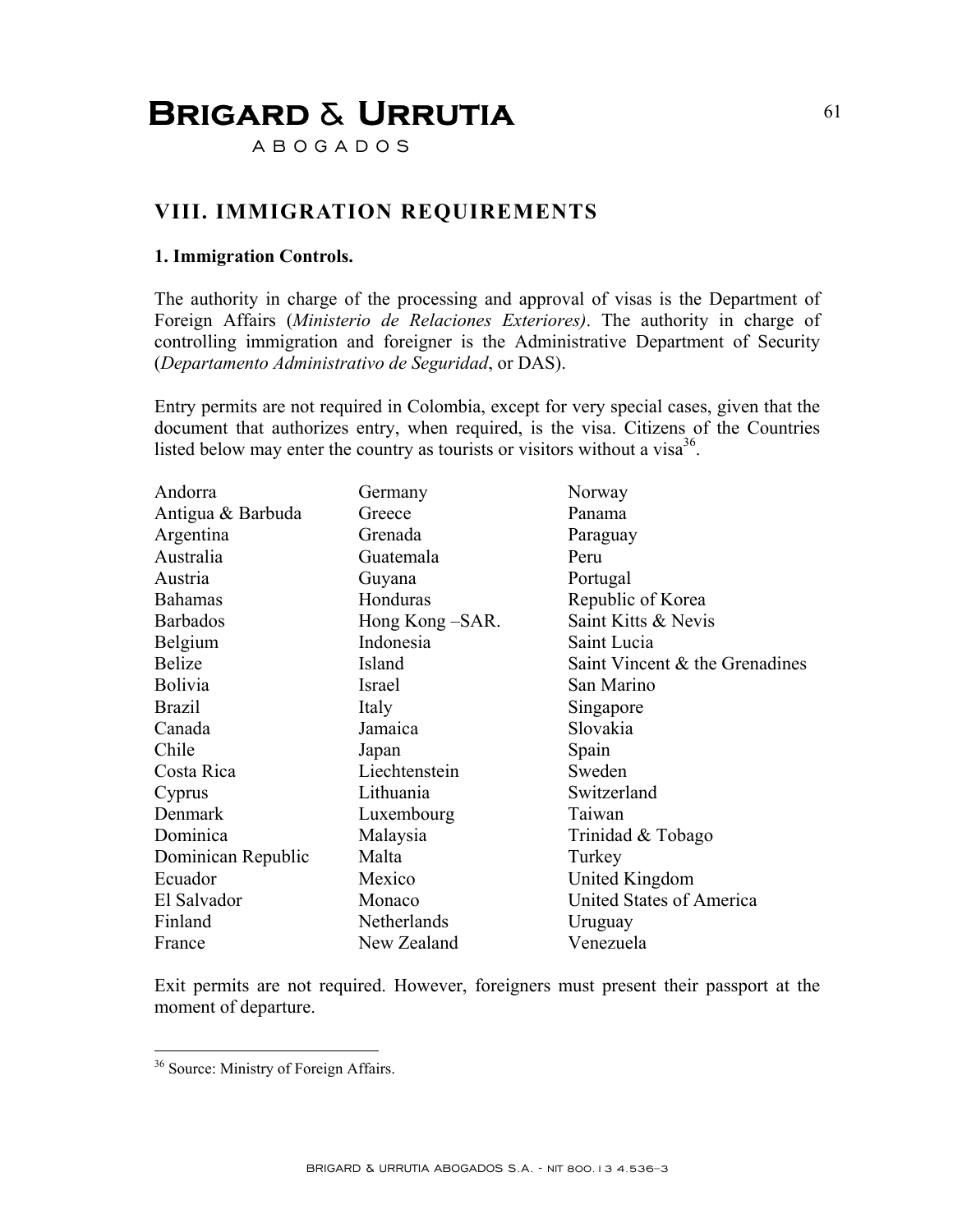A B O G A D O S

### **2. Immigration Requirements/Formalities**

#### **a. General Requirements**

Except for citizens of the countries listed above, entry of non-nationals into Colombian territory is authorized by a visa. In order to obtain a visa, certain documents must be presented, depending on the type of visa. However, there are some documents that must be presented regardless of the type of visa:

i. Valid passport and a copy thereof.

ii. Application form duly signed.

iii. Two color photos in light background (3 x 3 cms).

ii. A power of attorney, if the foreigner does not intend to file the application in person.

#### **b. Residence Visas**

Residence visas are permanent visas that can be obtained in three (3) different ways:

i. Residence Visa as a relative of a Colombian citizen: Former Colombians that have given up their Colombian Nationality in order to obtain another nationality

ii. Qualified Resident Visa: Foreigners that have lived in the country for more than 5 continuous years with a temporary visa

iii. Investor Resident Visa: Foreigners that invest in Colombia according to the laws that define "foreign investment".

Each specific type of residence visa requires particular documents. However, besides the general requirements, all applicants for residence visas must file police certificates (a document that states that the individual does not have a criminal record) issued by the competent authority of the last country of residence.

#### **c. Temporary Work Visas**

As indicated by its name, Temporary Work Visas will not be granted for an indefinite period; the maximum validity of this type of visa is two (2) years. In order to obtain a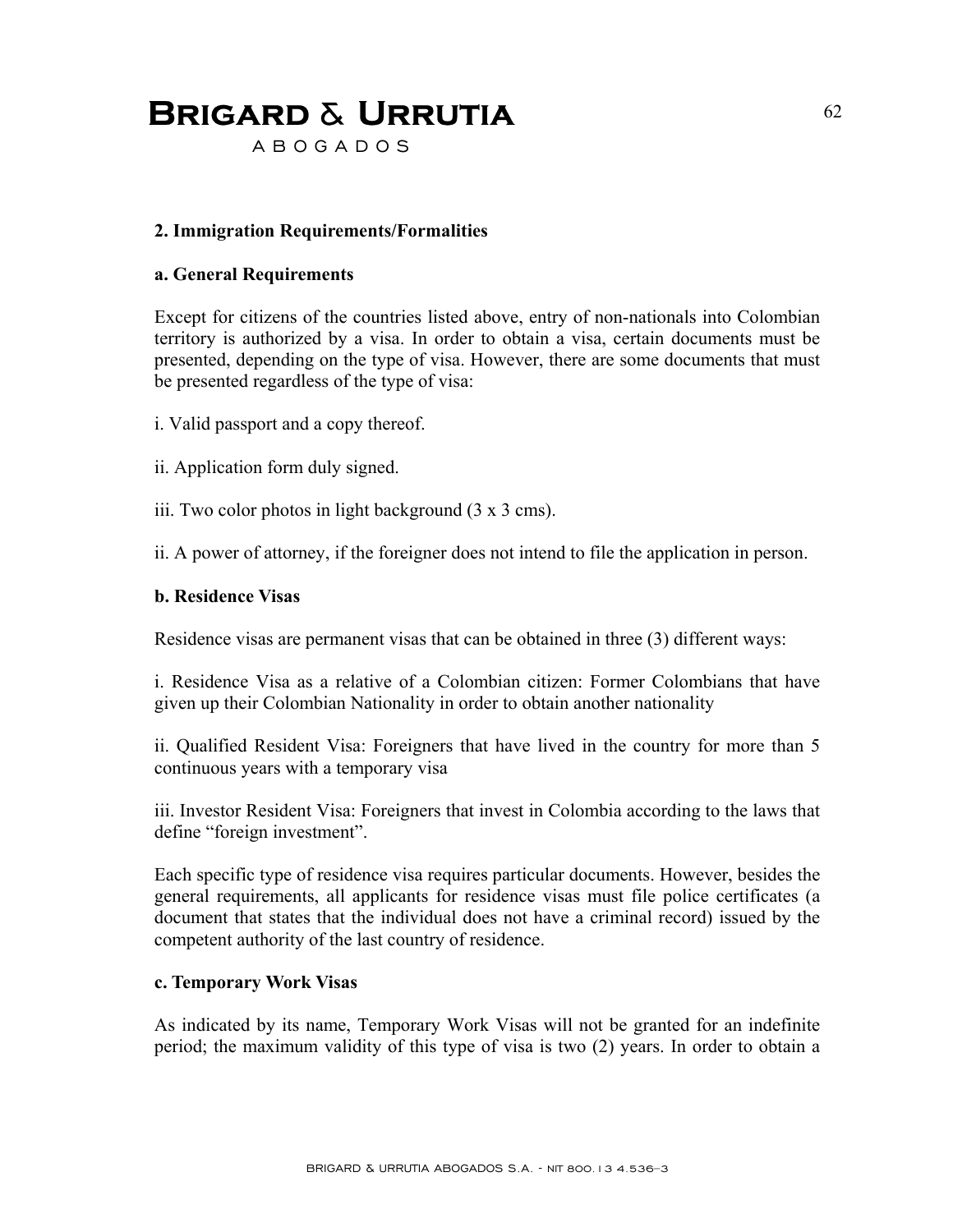A B O G A D O S

Temporary Work Visa, the following documents must be filed, in addition to those listed in Section VIII. 2. a. above

i. Two (2) copies of the labor contract or professional services contract.

ii. A commitment note whereby the Company accepts to pay the expenses of repatriating the employee and his/her family back to his/her country of origin or of last residence.

iii. A certificate of good standing (incorporation) and incumbency of the Company, issued within the three (3) months prior to the filing.

iv. A certificate issued by the Department of Labor in Colombia within the three (3) months prior to the filing, evidencing that by the execution of the contract with the employee, the Company does not violate the ratio of national/foreign employees provided by for the Colombian Labor Code.

v. Legalized copy of the professional diploma, or certificate proving experience or fitness, or a professional card, or license for engaging in his/her profession. The professional diploma must be validated by Colombian authorities (*Instituto Colombiano para el Fomento de la Educación Superior or* ICFES).

#### **d. Other Types of Visas**

Visas may also be granted in the following categories:

i. Business Visa iii. Temporary Entrepreneurial Visa iv. Temporary Special Visa v. Temporary Visitor Visa vi. Tourist Visa

The processing time of a visa application may vary from consulate to consulate and depends mainly on the type of visa that is requested. In most of the cases, a visa application will be processed in no longer than five (5) business days. The fees involved in the process of application for a visa vary from no charge, for the courtesy visa, to USD \$375, for the Investor Resident Visa.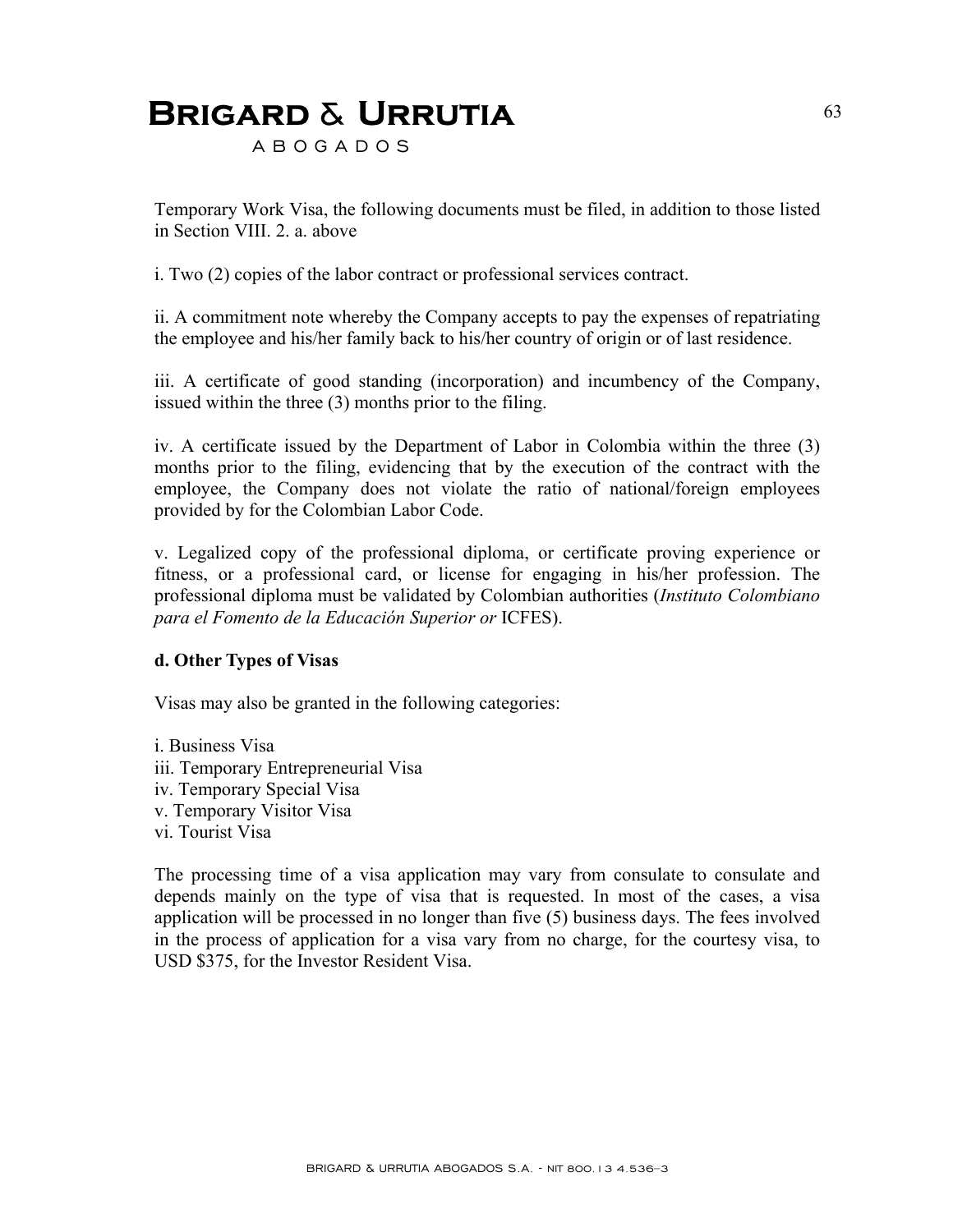A B O G A D O S

### **IX. INTELLECTUAL PROPERTY**

### **1. Legal Regime**

<u>.</u>

The following is a brief overview of the legal rules applicable to intellectual property matters in Colombia.

#### **a. Trademarks, Patents and Know-How**

In Colombia, trademarks (including other distinctive signs such as commercial names and slogans), patents and know-how, are protected by Decision 486 of 2000 of the Andean Community ("Decision  $486$ ")<sup>37</sup>.

Decision 486 sets forth the Industrial Property common regulations applicable to all countries that are members of the Andean Community (namely Bolivia, Colombia, Ecuador, Peru and Venezuela). In Colombia, the governmental agency in charge of industrial property is the Department of Industry and Commerce (*Superintendencia de Industria y Comercio* or SIC), the same entity that is in charge of antitrust enforcement and consumer protection.

Most issues in connection with industrial property are carefully regulated by Decision 486, including both substantial matters and provisions applicable to procedures.

Trademarks are only protected through registration, as well as patents. Any act or agreement in connection with both trademarks or patents, such as licenses, transfers, or even location or name modifications of the owner of the trademark or patent, must be registered before the SIC in order to be valid and binding for third parties.

Know-how, on the other hand, is protected as "Industrial Secret" and no registration is necessary. However, the controller of the know-how must observe a series of requisites in order to achieve protection. Basically, it is necessary that the information that constitutes the know-how is not of public knowledge, that the controller of the information makes reasonable efforts to keep the information confidential, and that the information has additional value as a consequence of its secrecy.

Decision 486 also contains regulations regarding other relevant industrial property issues, such as a special chapter devoted to the legal actions that can be undertaken

 $37$  Decision 486 entered into force on December 1, 2000, and is regulated by External Resolution No. 10 of August 6, 2001.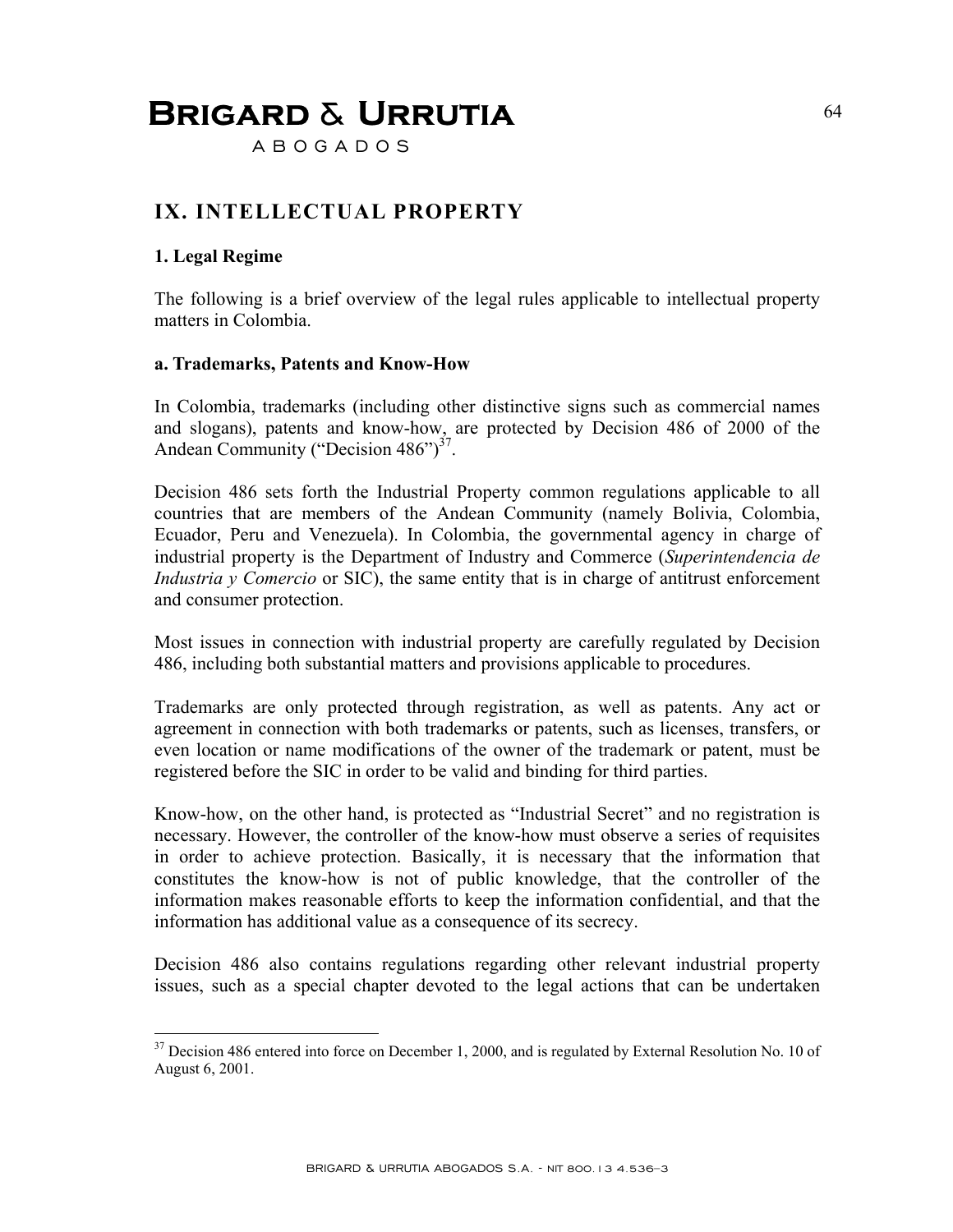A B O G A D O S

against industrial property infringement and unfair competition in connection with industrial property.

### **b. Copyrights**

In Colombia, Copyrights are regulated by Decision 351 of the Andean Community, Law 23 of 1982, Law 44 of 1993 and Law 599 of 2000 (Criminal Code).

The definition of "work", as protected creation, is very wide, and includes any scientific, literary or artistic creation despite of the chosen medium of expression. Furthermore, software is also considered a protected work subject to copyright protection.

Copyright protection is granted without registration. However, in order to prove authorship of any given work, it is possible for authors to register their creations before the National Copyright Registry to be enforceable vis-à-vis third parties.

Any act or contract regarding protected works, such as licenses or transfer agreements, must comply with certain formalities and must be registered before the National Copyright Registry.

(i) Domain Names

The ".co" is the country code level domain assigned for Colombia by the ICANN. The ".co" is administered by University of Los Andes, a private university in Colombia, who grants the registration of domain names for a two year period.

The applicant of a domain name must evidence that it is the applicant or holder of the trademark that composes the domain name. The above, to avoid further disputes with the owners of the trademark rights. The University of Los Andes does not adhere to the Uniform Dispute Resolution Policy (UDRP), and does not assume any responsibility for any intellectual property infringement.

#### **2. International Treaties Applicable in Colombia**

#### **a. Industrial Property**

The following are the most important Industrial Property - related treaties to which Colombia is a party: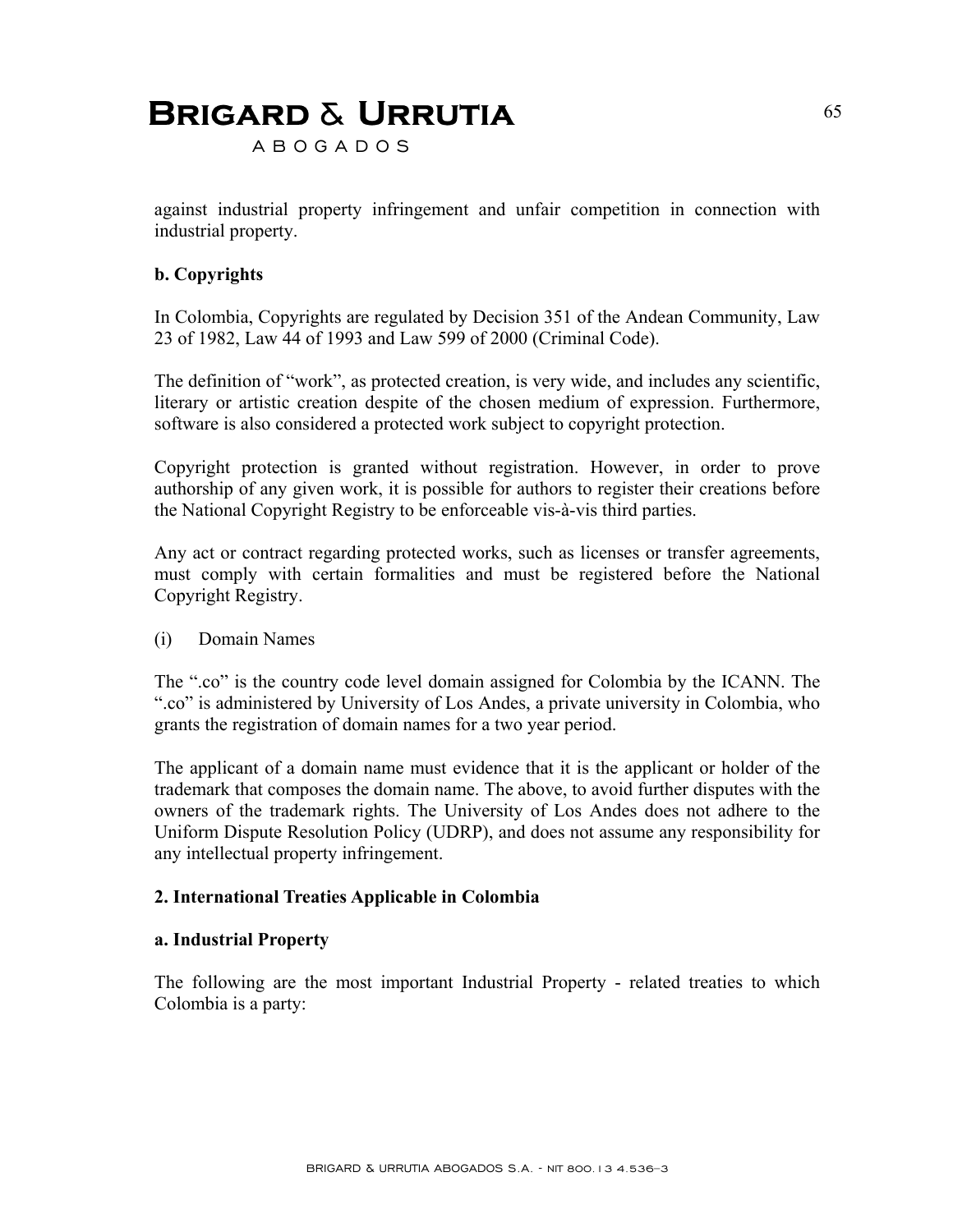A B O G A D O S

- Decision 486 of the Andean Community: Common Provisions on Industrial Property (Effective December 1, 2000).
- Agreement on Trade–Related Aspects of Intellectual Property Rights TRIPS (1994).
- Strasbourg Agreement Concerning the International Patent Classification (1994).
- Nice Agreement Concerning the International Classification of Goods and Services for the Purposes of the Registration of Trademarks (1979) – Eighth Edition.
- Locarno Agreement: Establishes an International Classification for Industrial Designs (1968) – Ratified by Colombia on September 17, 1976.
- Paris Convention for the Protection of Industrial Property (1967) Ratified by Colombia on September 3, 1996.
- General Inter-American Convention for Trademark and Commercial Protection (Washington, 1929) – Ratified by Colombia on February 20, 1929.
- Bolivarian Convention for Patents of Inventions (1911).
- Industrial Property Convention, signed with France (1901).
- Decision 345 of the Cartagena Agreement: Common Provisions for the Protection of Rights of the Developers of Vegetal Varieties.
- Patent Cooperation Treaty (PCT) Ratified by Colombia on February 28, 2001.

### **b. Copyrights**

The following are the most important Copyright related treaties to which Colombia is a party:

- Decision 351 of the Cartagena Agreement: Common Provisions on Copyright and Neighboring Rights (1993).
- Berne Convention for the Protection of Literary and Artistic Works Ratified by Colombia on March 7, 1988.
- Rome Convention: International Convention for the Protection of Performers, Producers of Phonograms and Broadcasting Organizations (1961).
- Phonograms Convention (Geneva) for the Protection of Producers of Phonograms Against Unauthorized Duplication of their Phonograms (1971) – Ratified by Colombia on May 16, 1994.
- WIPO Copyright Treaty (1996) Ratified by Colombia on March 6, 2002.
- WIPO Performances and Phonograms Treaty (1996) Ratified by Colombia on May 20, 2002.

There are no substantive prior approvals by national investment boards for the protection of industrial property.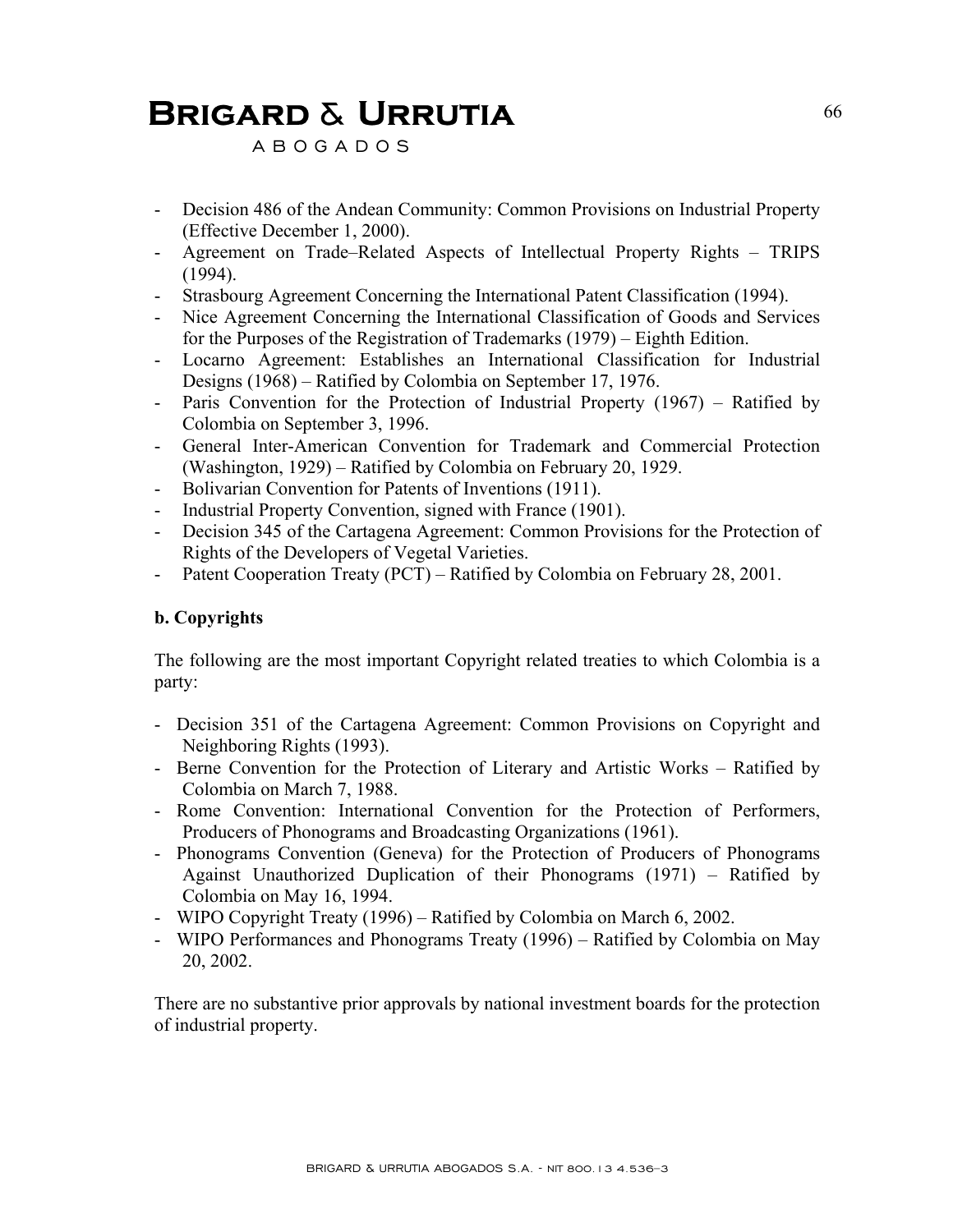A B O G A D O S

#### **3. Notarization Requirements for the Legalization of Documents**

Currently, there are two applicable sets of rules for legalization requirements, which are as follows:

- (i) Pursuant to the Hague Convention (dated 5 October 1961) for Abolishing the Requirement of Legalization for Foreign Public Documents (the "Convention"), which became enforced in Colombia on January 30, 2001, documents produced in another contracting state are to be legalized as per the Convention, that is, public documents must contain the *Apostille* to be duly legalized. In order for the Convention to be applicable to private documents, these must be converted into public documents by being notarized.
- (ii) For documents issued or obtained in non-contracting states, which are to be used in Colombia, the following procedure is applicable:
	- Any signature must be legalized by a public notary or equivalent functionary of the country of origin of the document.
	- The signature of the public notary must be legalized by its local superior authority, if there is one.
	- The national authority of the country of origin must certify that the superior authority that authenticated the notary's signature was authorized to do so.
	- The local Colombian Consul must certify that the national authority that certified the signature of the notary is a national officer entitled to do so (called "short consularization").
	- In the event that the document is produced on behalf of a corporation or entity, the Colombian Consul must also certify that the entity is duly incorporated and that the entity's officer that produces the document is entitled to do so (called "long consularization").

Once in Colombia, documents must be officially translated into Spanish and the legalization procedures must be completed before the Department of Foreign Affairs. Finally, prior to filing before the competent authorities.

#### **4. Regulatory Guidelines for Licenses**

According to Decision 486, all trademark and patent licenses must be registered before the SIC in order to be valid and binding before third parties.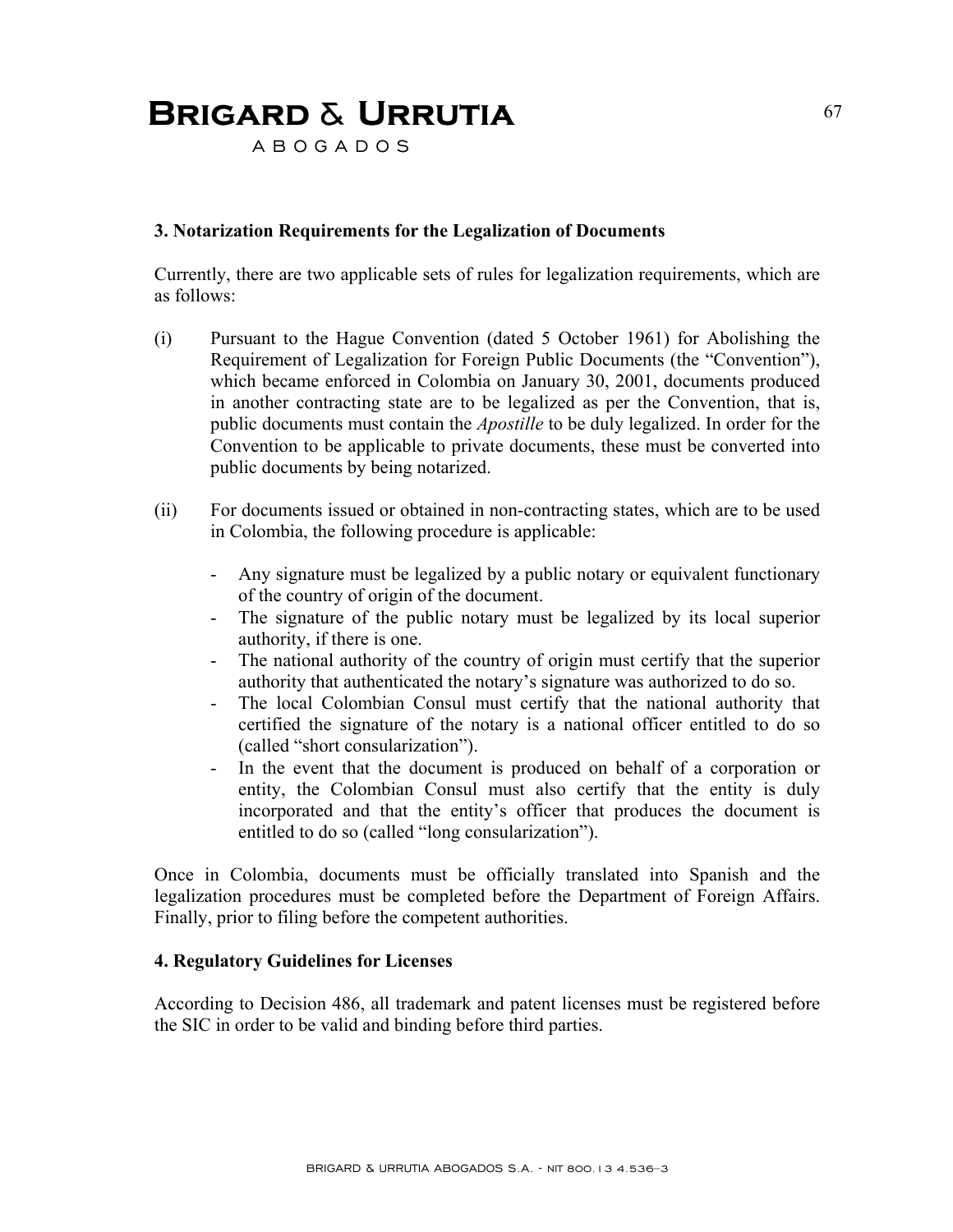A B O G A D O S

In the event of licensed trademarks, the licensor is jointly and severally liable for the quality of the products marked with the licensed trademark.

Unfair Competition regulations provide that license agreements may not include any unfair competition clauses or provisions that restrict free competition.

Moreover, Decision 291 of 1991 of the Andean Community provides that the following clauses are prohibited in Agreements involving technology transfer, trademarks and patents:

- (i) Clauses by which the provision of technology or the use of the trademark requires the receiving party to purchase, from a specific source, intermediate products, raw goods or other technologies; or requires the receiving party to permanently use personnel designated by the company that provides the technology;
- (ii) Clauses by which the company providing the technology or granting the trademark license reserves the right to establish the sale or resale prices of the products that are manufactured using said technology;
- (iii) Clauses that contain restrictions referring to the volume and structure of production;
- (iv) Clauses that prohibit the use of technology developed by competitors;
- (v) Clauses that establish total or partial purchase options in favor of the supplier of the technology;
- (vi) Clauses that require the purchaser of the technology to transfer the inventions and improvements obtained by virtue of the use of said technology;
- (vii) Clauses that provide for a payment by the holders of patents or trademarks, for such patents and trademarks that have expired or have not been used; and
- (viii) Other clauses that have an equivalent effect.

#### **5. Antitrust or Competition Law Applicable to Licenses**

Pursuant to Decision 486, the SIC will not register any license agreement containing clauses that may constitute or promote unfair competition and/or that are contrary to antitrust regulations.

#### **6. Agreements Between Foreign Corporations and their Wholly Owned Subsidiaries**

The most common agreements related to industrial property rights entered into by foreign corporations with their subsidiaries are: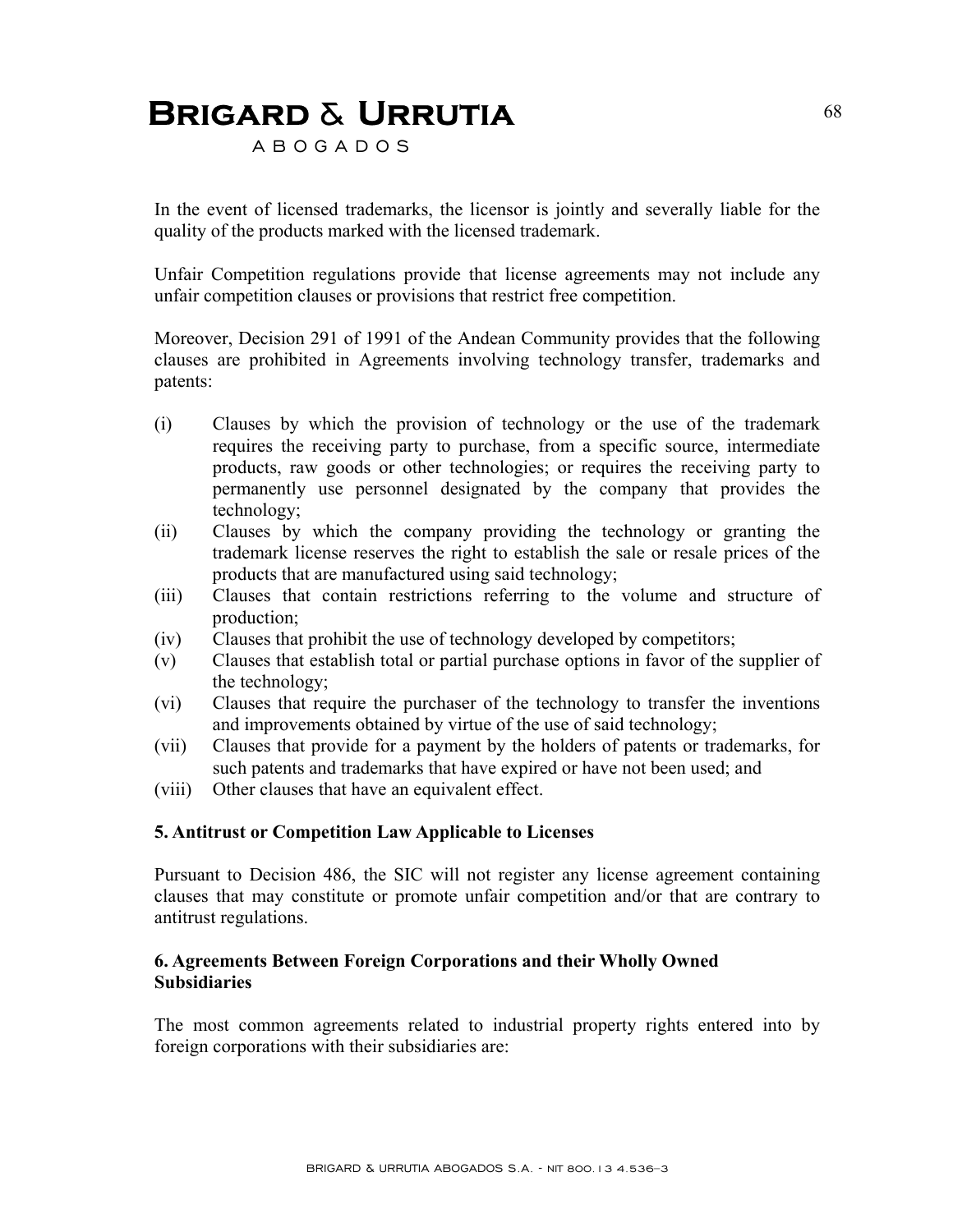A B O G A D O S

- Trademark and Patent Licenses.
- Technical Assistance Agreements.
- Technology Transfer Agreements.

It is also common that corporations not interested in a centralized administration of their industrial property portfolios transfer the local registered trademarks to their subsidiaries.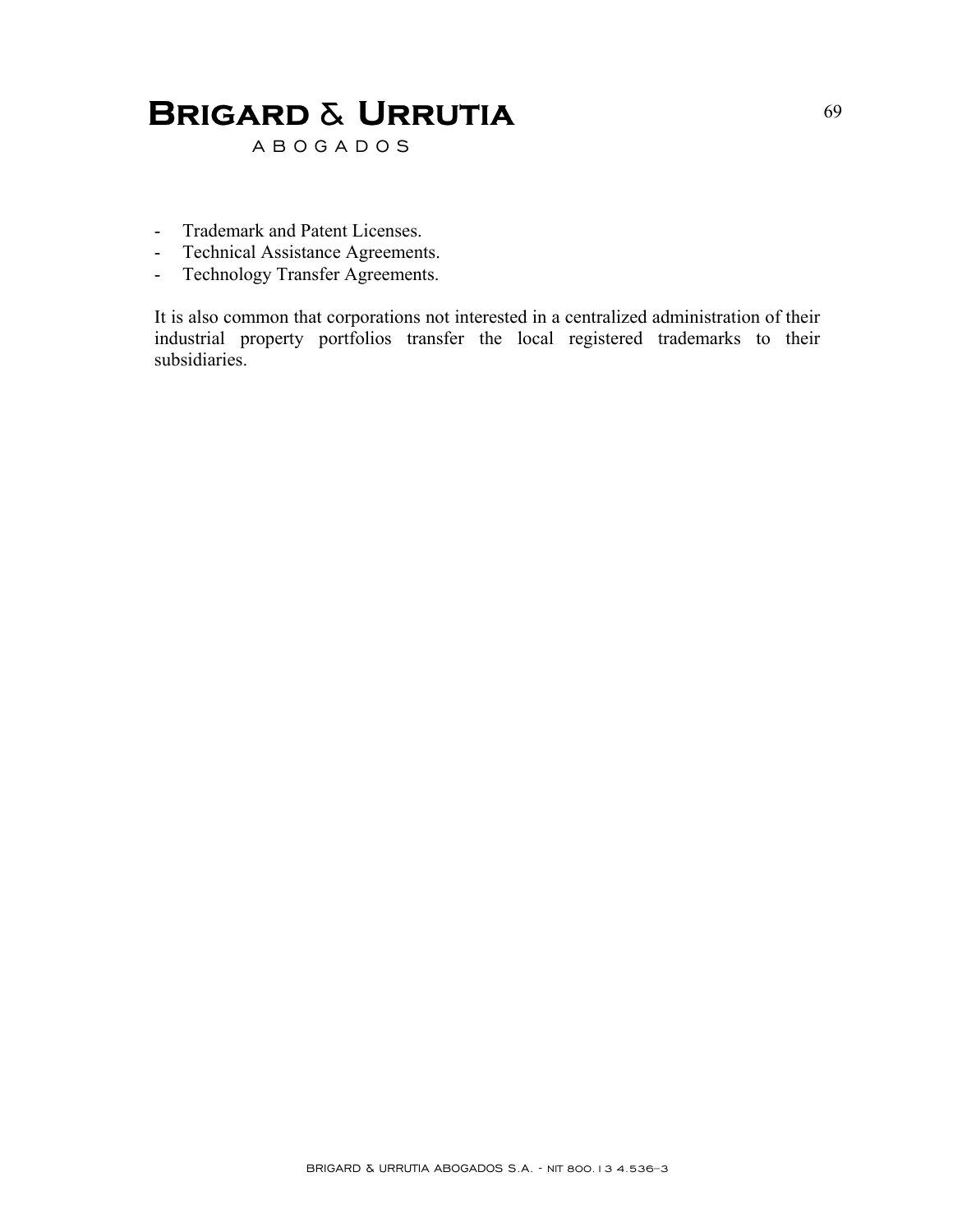A B O G A D O S

### **X. APPENDICES**

 $\Gamma$ 

### **APPENDIX I – Average Monthly and Annual Exchange Rate Since 1994**

|             | <b>Average Monthly and Annual Exchange Rate</b> |          |          |                             |          |          |          |          |
|-------------|-------------------------------------------------|----------|----------|-----------------------------|----------|----------|----------|----------|
|             |                                                 |          |          | (Colombian Pesos per USD 1) |          |          |          |          |
|             |                                                 |          |          |                             |          |          |          |          |
|             | 1994                                            | 1995     | 1996     | 1997                        | 1998     | 1999     | 2000     | 2001     |
| January     | 816.15                                          | 846.63   | 1,011.19 | 1,027.06                    | 1,323.16 | 1,570.01 | 1,923.57 | 2,241.40 |
| February    | 817.67                                          | 850.90   | 1,029.64 | 1,074.24                    | 1,346.12 | 1,567.07 | 1,950.64 | 2,243.42 |
| March       | 819.76                                          | 865.83   | 1,044.98 | 1,062.16                    | 1,357.10 | 1,550.15 | 1,956.25 | 2,278.78 |
| April       | 829.87                                          | 873.39   | 1,050.93 | 1,060.65                    | 1,360.65 | 1,574.67 | 1,986.77 | 2,323.10 |
| May         | 841.43                                          | 876.95   | 1,066.24 | 1,075.18                    | 1,386.28 | 1,641.33 | 2,055.69 | 2,346.93 |
| June        | 830.94                                          | 874.86   | 1,071.96 | 1,082.37                    | 1,386.61 | 1,693.99 | 2,120.17 | 2,305.66 |
| July        | 819.06                                          | 893.22   | 1,064.10 | 1,102.40                    | 1,371.54 | 1,818.63 | 2,161.34 | 2,304.28 |
| August      | 814.82                                          | 935.10   | 1,044.84 | 1,132.70                    | 1,390.46 | 1,876.93 | 2,187.38 | 2,288.90 |
| September   | 830.06                                          | 964.17   | 1,040.84 | 1,222.49                    | 1,520.52 | 1,975.64 | 2,213.76 | 2,328.23 |
| October     | 839.32                                          | 984.96   | 1,015.78 | 1,262.89                    | 1,587.38 | 1,978.71 | 2,176.61 | 2,320.65 |
| November    | 830.03                                          | 1,000.58 | 998.18   | 1,294.56                    | 1,562.71 | 1,944.64 | 2,136.63 | 2,310.47 |
| December    | 829.37                                          | 988.15   | 1,000.79 | 1,296.70                    | 1,524.56 | 1,888.46 | 2,186.21 | 2,306.90 |
| Average     |                                                 |          |          |                             |          |          |          |          |
| Annual Rate | 826.56                                          | 912.78   | 1,036.55 | 1,141.08                    | 1,427.04 | 1,758.58 | 2,087.42 | 2,299.77 |

|          | 2002     | 2003     | 2004     |
|----------|----------|----------|----------|
| January  | 2,274.96 | 2,913.00 | 2,749.14 |
| February | 2,286.70 | 2,951.86 | 2,717.94 |
| March    | 2,282.33 | 2,959.01 | 2,670.80 |
| April    | 2,263.11 | 2,926.62 | 2,639.60 |
| May      | 2,310.24 | 2,858.94 | 2,719.43 |
| June     | 2,364.25 | 2,826.95 | 2,716.56 |
| July     | 2,506.72 | 2,858.82 |          |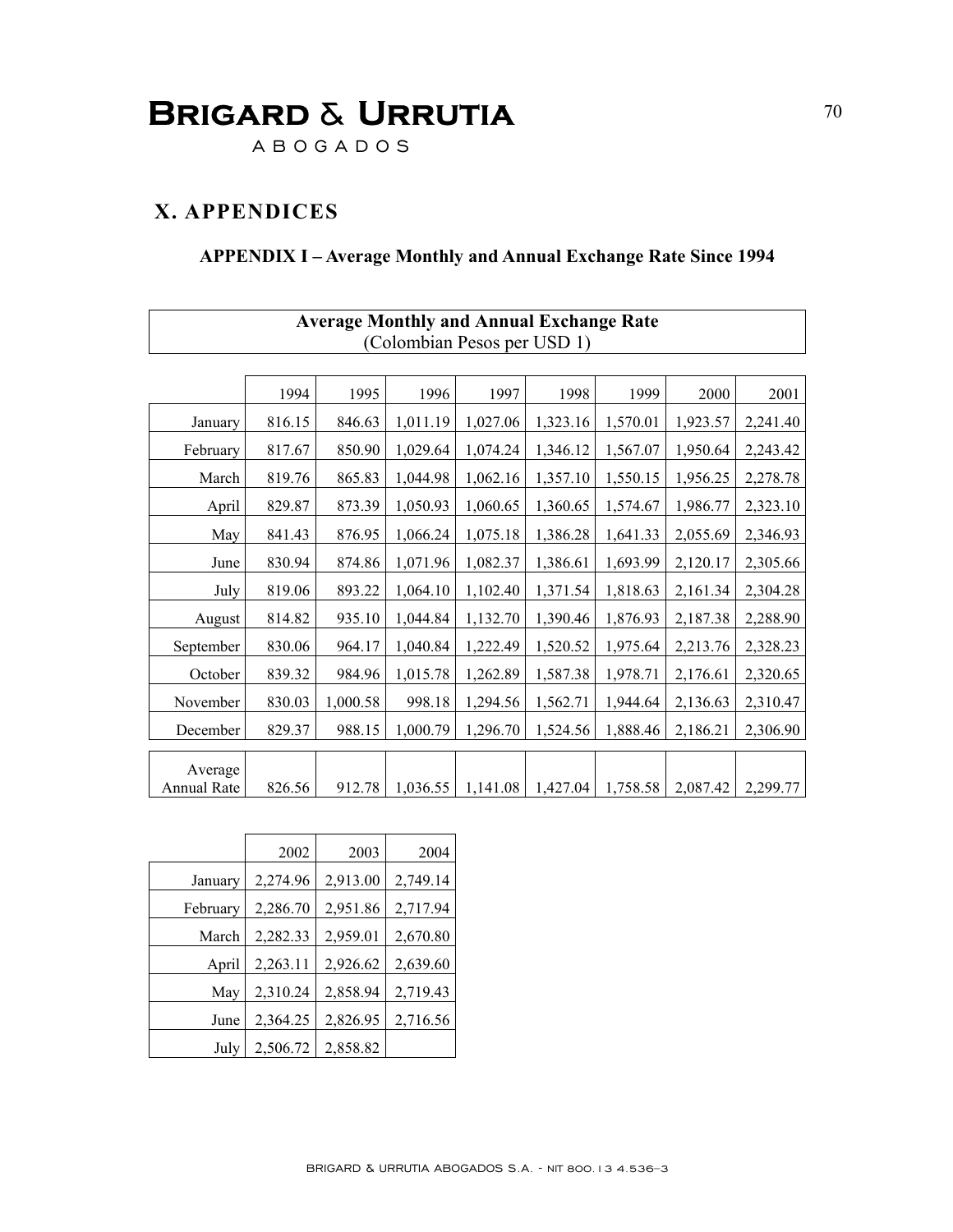A B O G A D O S

|                        | 2002     | 2003     | 2004 |
|------------------------|----------|----------|------|
| August                 | 2,647.22 | 2,867.29 |      |
| September              | 2,751.23 | 2,840.08 |      |
| October                | 2,827.86 | 2,876.20 |      |
| November               | 2,726.66 | 2,844.55 |      |
| December               | 2,814.89 | 2,807.20 |      |
|                        |          |          |      |
| Average<br>Annual Rate | 2,507.96 | 2,877.79 |      |

Source: Banco de la República. www.banrep.gov.co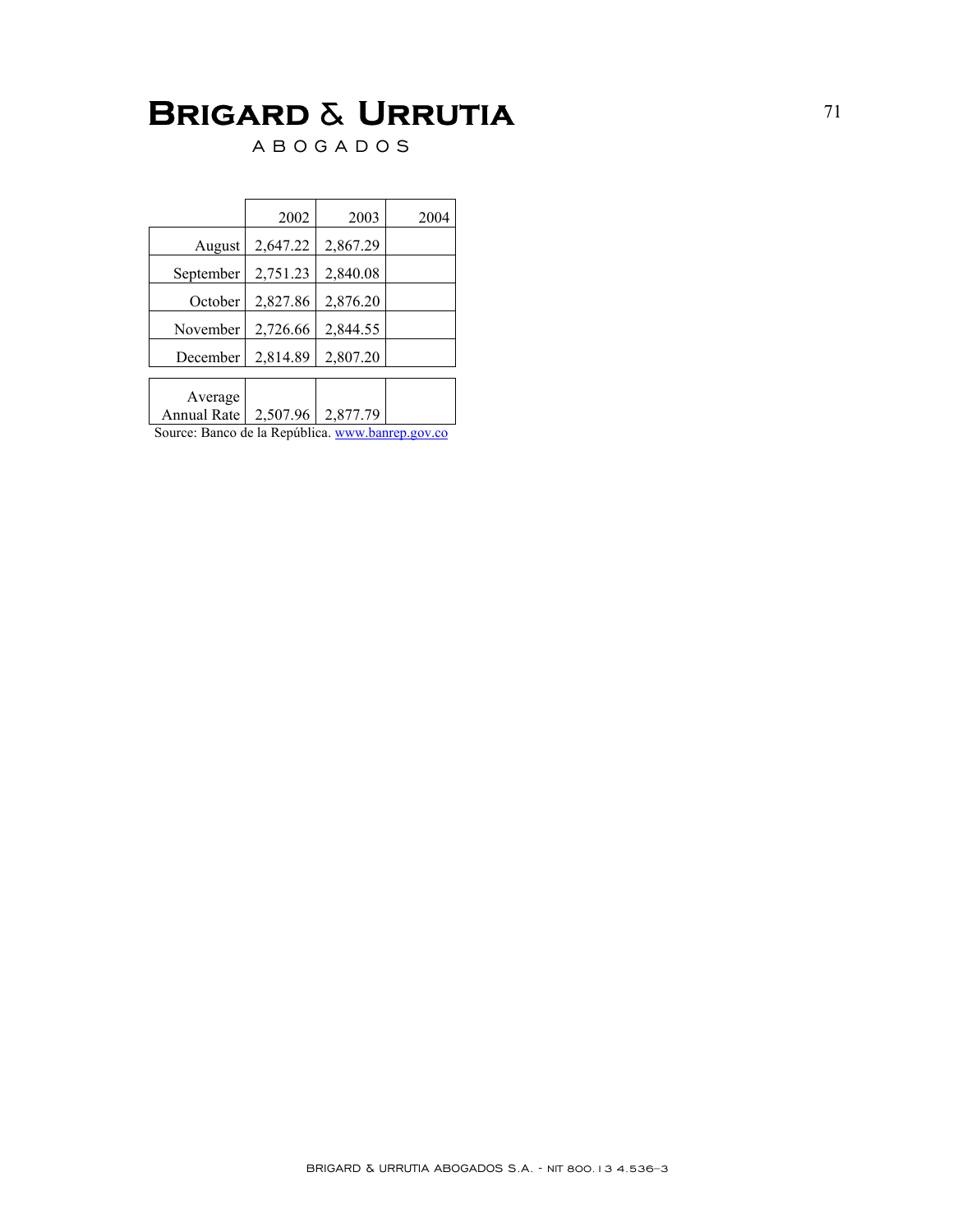A B O G A D O S



### **APPENDIX II - Official Map of the Republic of Colombia**

Source: Instituto Geográfico Agustín Codazzi – http://www.igac.gov.co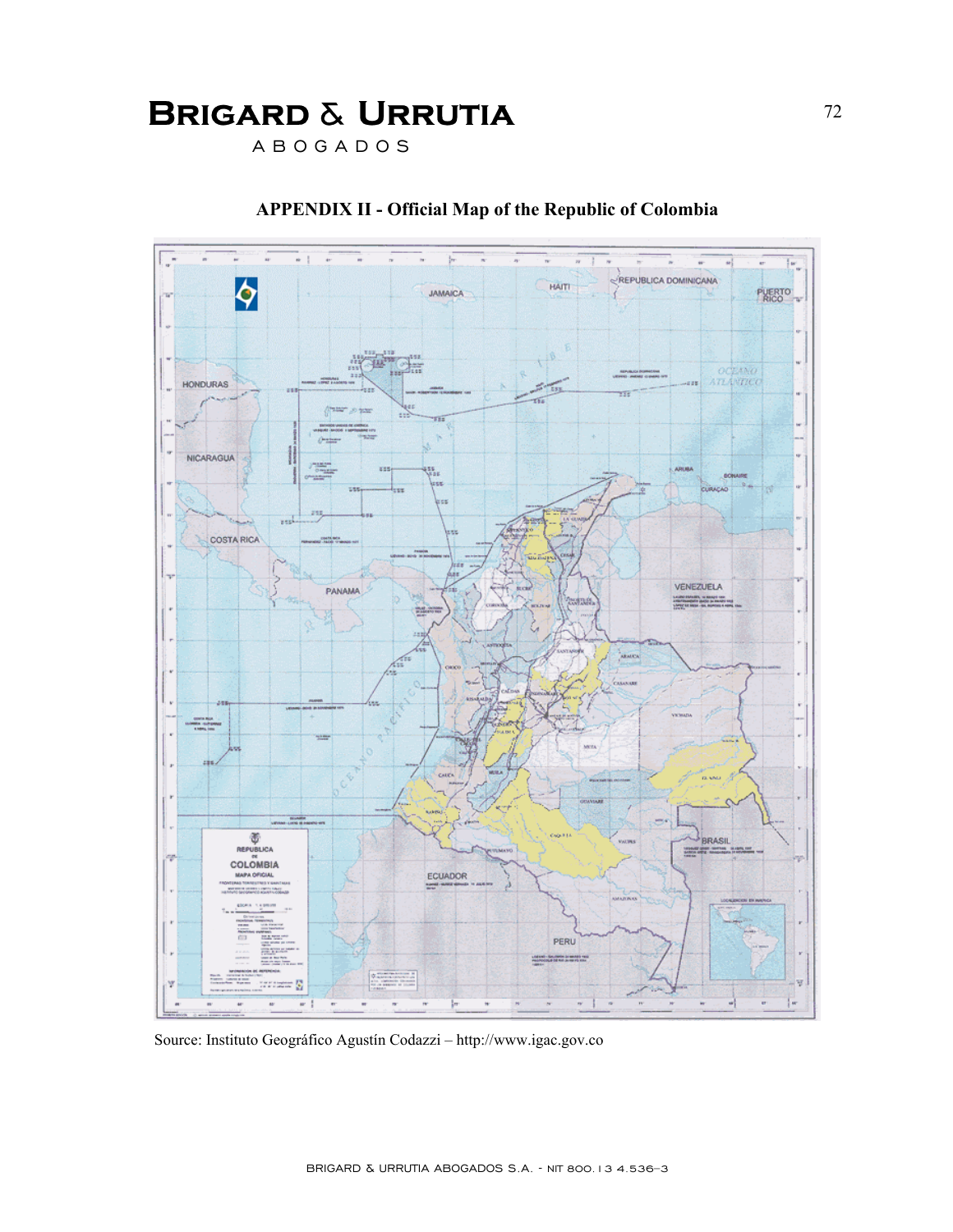## **BRIGARD & URRUTIA** 73

A B O G A D O S

## **APPENDIX III - Treaties**

The following is a list of some of the treaties, agreements, conventions and arrangements to which Colombia is a Party, in addition to those mentioned in Section III of this Document:

| <b>Name of Organization,</b>        | <b>Abbreviation</b>    | <b>Effective Date</b> |
|-------------------------------------|------------------------|-----------------------|
| <b>Treaty, Convention or</b>        |                        |                       |
| Agreement                           |                        |                       |
| <b>United Nations</b>               | <b>UN</b>              | November 5, 1945      |
| Organization of American            | <b>OAS</b>             | April 30, 1948        |
| <b>States</b>                       |                        |                       |
| Community of Andean                 | CAN                    | May 26, 1969          |
| <b>Nations</b>                      |                        |                       |
| World Trade Organization            | <b>WTO</b>             | April 30, 1995        |
| General Agreement on                | <b>GATT</b>            | April 30, 1995        |
| <b>Tariffs and Trade</b>            |                        |                       |
| General Agreement on                | <b>GATS</b>            |                       |
| Trade in Services                   |                        |                       |
| Trade-Related aspects of            | <b>TRIPS</b>           | April 30, 1995        |
| <b>Intellectual Property rights</b> |                        |                       |
| <b>Trade-Related Investment</b>     | <b>TRIMS</b>           | April 30, 1995        |
| Measures                            |                        |                       |
| Convention on the                   | <b>CISG</b>            | August 1, 2002        |
| <b>International Sale of Goods</b>  |                        |                       |
| Convention on the                   | New York Convention of | September 25, 1979    |
| Recognition and                     | 1958                   |                       |
| <b>Enforcement of Foreign</b>       |                        |                       |
| <b>Arbitral Awards</b>              |                        |                       |
| <b>International Monetary Fund</b>  | <b>IMF</b>             | December 27, 1945     |
|                                     | World Bank Group       |                       |
| <b>International Bank for</b>       | <b>IBRD</b>            | December 24, 1946     |
| Reconstruction and                  |                        |                       |
| Development                         |                        |                       |
| <b>International Centre for</b>     | <b>ICSID</b>           | August 14, 1997       |
| Settlement of Investment            |                        |                       |
| Disputes                            |                        |                       |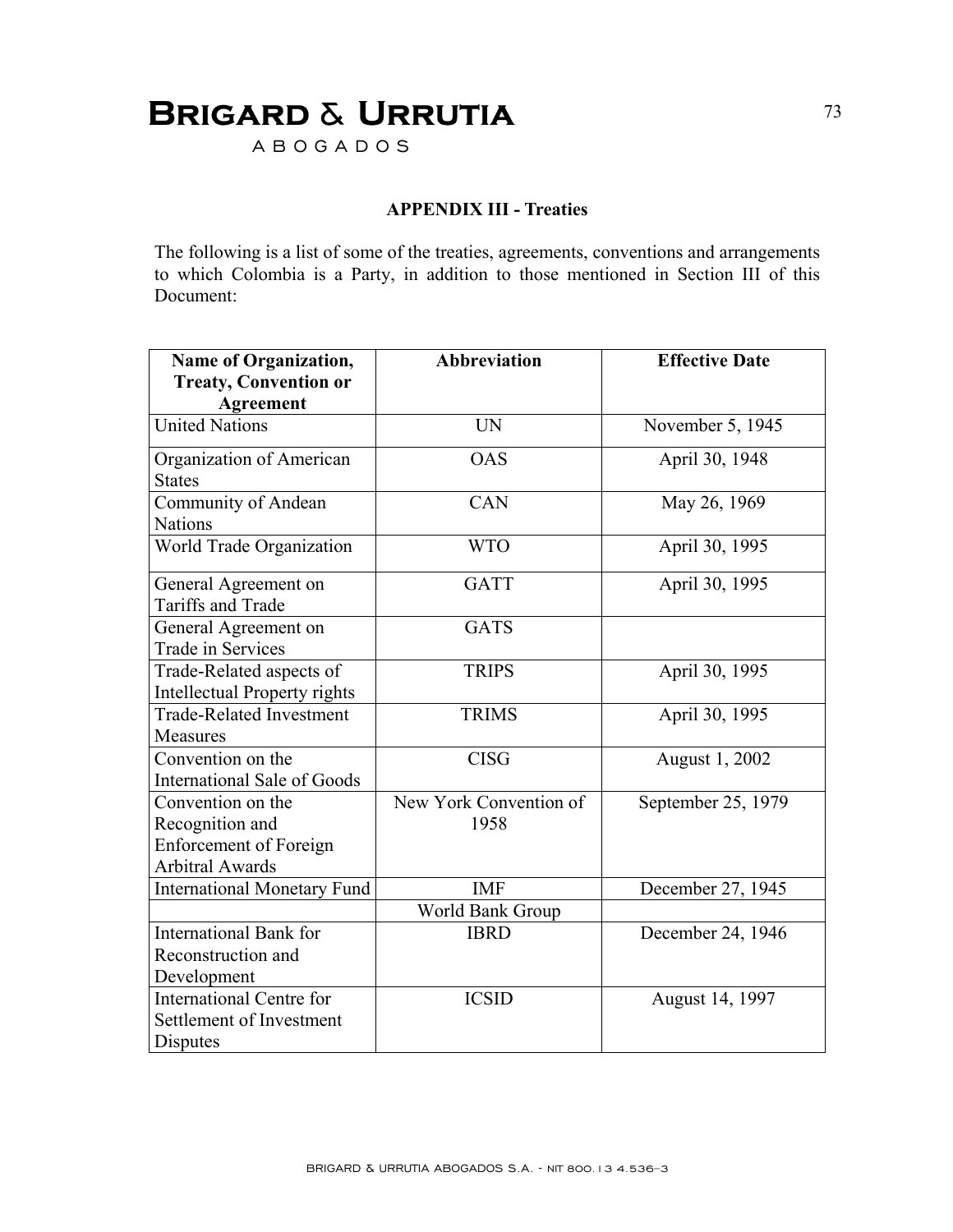## **Brigard** & **Urrutia** <sup>74</sup>

A B O G A D O S

| Name of Organization,               | <b>Abbreviation</b>              | <b>Effective Date</b> |
|-------------------------------------|----------------------------------|-----------------------|
| <b>Treaty, Convention or</b>        |                                  |                       |
| <b>Agreement</b>                    |                                  |                       |
| Multilateral Investment             | <b>MIGA</b>                      | November 30, 1995     |
| Guarantee Agency                    |                                  |                       |
| <b>International Finance</b>        | <b>IFC</b>                       | July 20, 1956         |
| Corporation                         |                                  |                       |
| <b>International Development</b>    | <b>IDA</b>                       | June 16, 1961         |
| Association                         |                                  |                       |
| Inter-American                      | <b>IADB</b> Group                |                       |
| Development Bank                    |                                  |                       |
| Multilateral Investment             | <b>MIF</b>                       |                       |
| Fund                                |                                  |                       |
| Inter-American Investment           | <b>IIC</b>                       |                       |
| Corporation                         |                                  |                       |
|                                     | <b>Inter-American Convention</b> | October 9, 1981       |
|                                     | on Extraterritorial              |                       |
|                                     | Validity of Foreign              |                       |
|                                     | Judgments and Arbitral           |                       |
|                                     | Awards                           |                       |
| Convention on International         | Chicago Convention               | Law No. 12 of 1947    |
| Civil Aviation (Chicago             |                                  |                       |
| 1944)                               |                                  |                       |
| Convention for the                  | <b>Warsaw Convention</b>         | Law No. 95 of 1965    |
| <b>Unification of Certain Rules</b> |                                  |                       |
| Relating to International           |                                  |                       |
| Carriage by Air                     |                                  |                       |
| Convention<br>Hague                 | <b>Apostille Convention</b>      | January 30, 2001      |
| Abolishing the Requirement          |                                  |                       |
| of Legalization on Foreign          |                                  |                       |
| <b>Public Documents</b>             |                                  |                       |
| The Group of Three                  | G <sub>3</sub>                   | January 1, 1995       |
| (Colombia, Mexico and               |                                  |                       |
| Venezuela)                          |                                  |                       |
| Complementation                     | <b>CAN-MERCOSUR</b>              | December 6, 2002      |
| Agreement signed between            |                                  |                       |
| CAN and MERCOSUR                    |                                  |                       |
| Complementation                     | CAN-Argentina                    | August 1, 2000        |
| Agreement signed between            |                                  |                       |
| CAN and Argentina                   |                                  |                       |